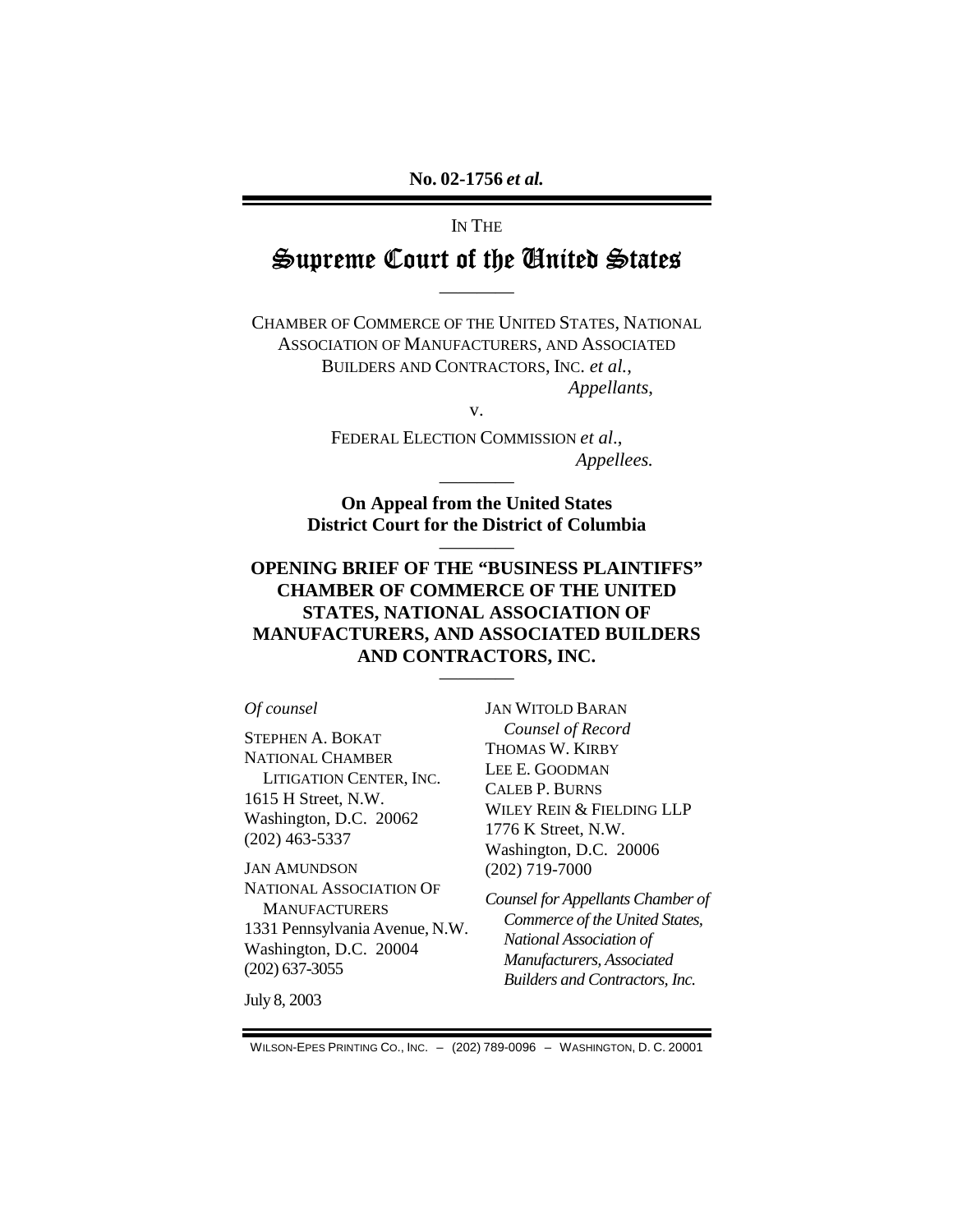# **QUESTIONS PRESENTED**

1. Whether the "coordination" provisions of the Bipartisan Campaign Reform Act ("BCRA") (§§ 202 and 214), violate the First Amendment rights of business corporations and those who wish to hear their speech and associate with them.

2. Whether the "electioneering communications" provisions of BCRA (§§ 201, 203, 204, and 311), violate the right of business corporations and those who wish to hear their independent speech and associate with them under the First Amendment.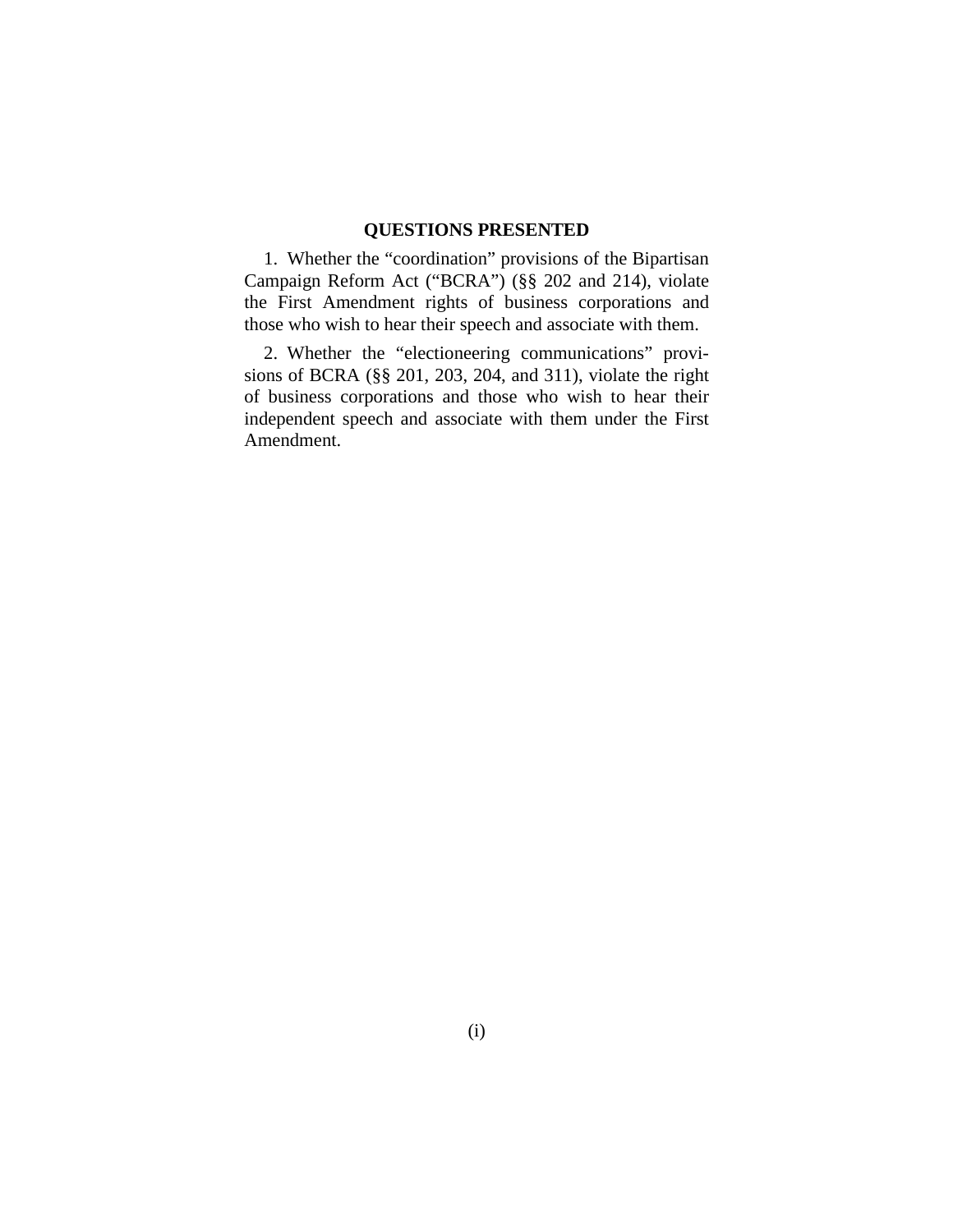#### **PARTIES TO THE PROCEEDINGS**

The Appellants here, Plaintiffs in two of the eleven cases consolidated in the district court, represent the interests of American business and business corporations. The Appellants are the Chamber of Commerce of the United States, the National Association of Manufacturers, and the Associated Builders and Contractors, Inc. They are referred to herein as the "Business Plaintiffs."

- The Chamber of Commerce of the United States ("Chamber") is the world's largest not-for-profit business federation. Founded in 1912, the Chamber represents over 3,000,000 businesses and business associations. The Chamber is a corporation, as are many of its members and supporters, and it is exempt from taxation under section  $501(c)(6)$  of the Internal Revenue Code.
- The National Association of Manufacturers ("NAM") is the oldest and largest broad-based industrial trade association in the United States. Its membership comprises 14,000 companies and 350 member associations, meaning that NAM represents about 18 million individuals. Like many trade associations, NAM is incorporated and is exempt from taxation under section  $501(c)(6)$ .
- The Associated Builders and Contractors, Inc. ("ABC") represents more than 23,000 contractors and related firms in the construction industry, both unionized and non-unionized, who share the view that work should be awarded and performed on the basis of merit, regardless of labor affiliation. ABC is funded primarily by membership dues and is exempt from taxation under section  $501(c)(6)$ .<sup>∗</sup>

<sup>∗</sup> The Associated Builders and Contractors Political Action Committee (ABC PAC) and the U.S. Chamber Political Action Committee (U.S.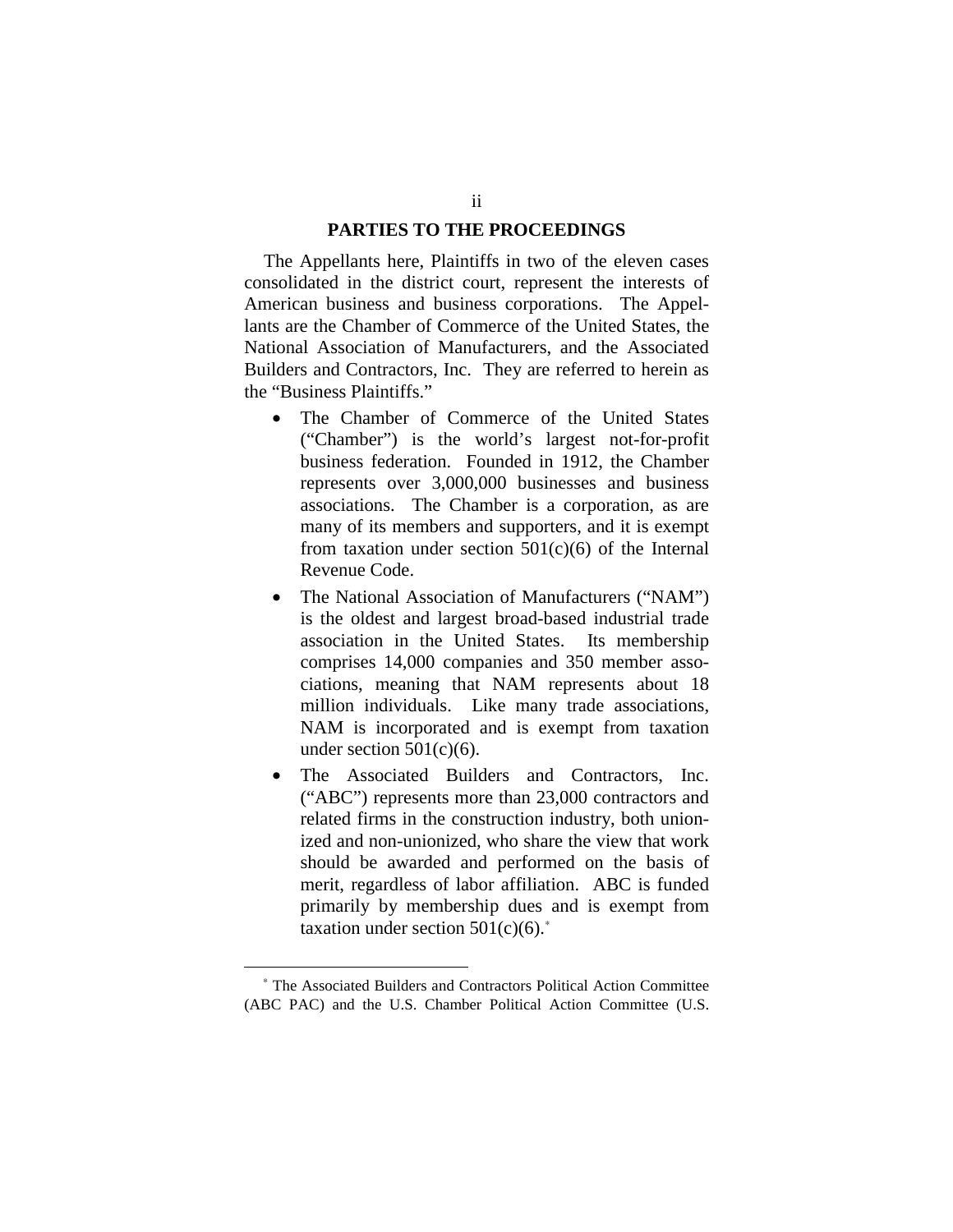The Appellees here, who collectively were Defendants in the district court, fall into two categories: the Government Defendants, comprising the Federal Election Commission, the Federal Communications Commission, and the United States of America; and the Intervenor Defendants, comprising Senator John McCain; Senator Russell Feingold; Representative Christopher Shays; Representative Martin Meehan; Senator Olympia Snowe; and Senator James Jeffords. They are referred to collectively herein as Defendants.

#### **CORPORATE DISCLOSURE STATEMENT**

The Corporate Disclosure Statement is included on page iii of the Business Plaintiffs' Jurisdictional Statement.

Chamber PAC) are separate segregated funds of their respective organizations under 2 U.S.C. § 441b(b)(2)(C), and are political organizations under section  $527(e)(1)$  of the Internal Revenue Code. They receive contributions from individuals as authorized by federal law and make contributions to or expenditures in support of federal candidates. Because of the associated burdens and risks, NAM does not have a PAC. The two business PACs are relying upon arguments by other allied parties at this stage of the briefing.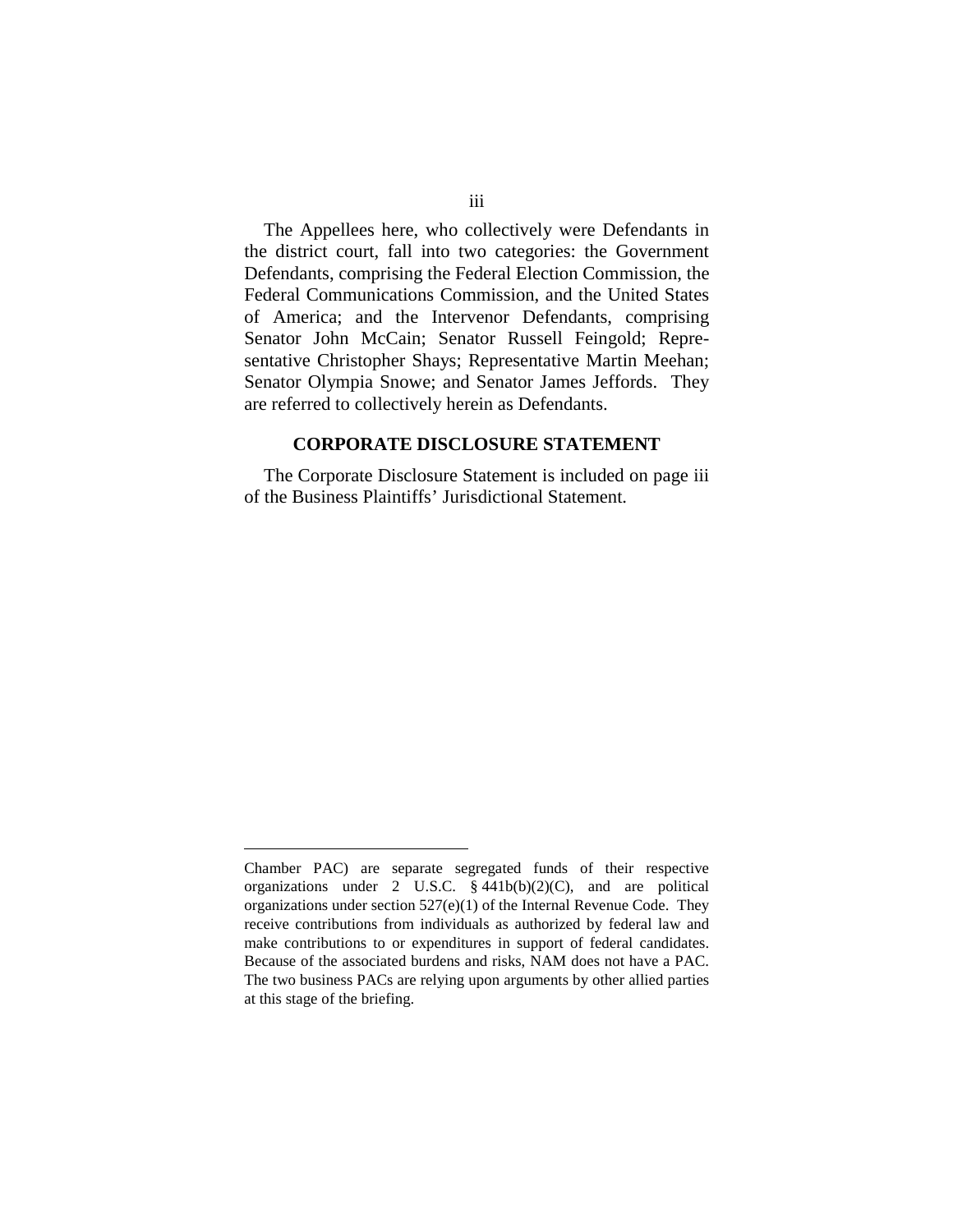# TABLE OF CONTENTS

|                                                                                                                                                                                               | Page         |
|-----------------------------------------------------------------------------------------------------------------------------------------------------------------------------------------------|--------------|
|                                                                                                                                                                                               | Ť            |
|                                                                                                                                                                                               | ii           |
| CORPORATE DISCLOSURE STATEMENT                                                                                                                                                                | iii          |
|                                                                                                                                                                                               | viii         |
|                                                                                                                                                                                               | $\mathbf{1}$ |
|                                                                                                                                                                                               | 1            |
| CONSTITUTIONAL<br>PERTINENT<br><b>AND</b>                                                                                                                                                     | 1            |
|                                                                                                                                                                                               | 4            |
|                                                                                                                                                                                               | 6            |
| BCRA's "Coordination" and "Electioneering Com-                                                                                                                                                | 7            |
| The Process Of Developing National Legislation<br>And Policy Requires Ongoing Close Contacts With                                                                                             | 13           |
| Legislative And Policy Development Requires<br>Business Corporations To Communicate To The<br>Public During Pre-Election Periods                                                              | 16           |
| The Experience Of "The Coalition" Illustrates The<br><b>Risk That A Broad "Coordination" Definition Poses</b><br>To Corporate Involvement In Federal Legislation                              | 19           |
| To The Extent A Speaker's Purpose Is Relevant<br>And Can Be Discerned, The Coalition's Speech<br>Was Not Exclusively Or Primarily Electoral, And<br>Many Who Contributed To The Speech Had No |              |
|                                                                                                                                                                                               | 25           |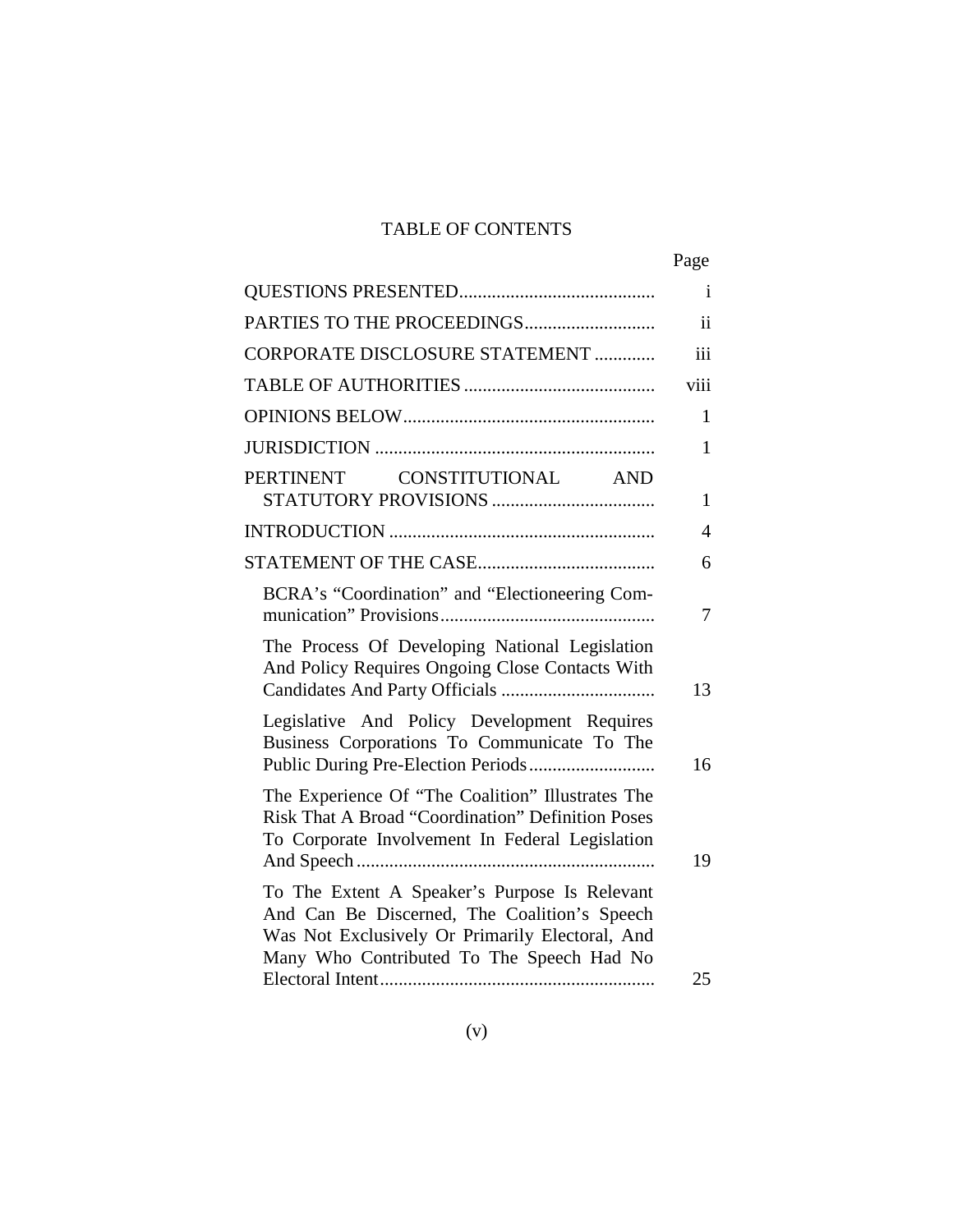# TABLE OF CONTENTS—Continued

|              |                                                                                                                                | Page |
|--------------|--------------------------------------------------------------------------------------------------------------------------------|------|
|              |                                                                                                                                | 27   |
|              |                                                                                                                                | 30   |
| $\mathbf{L}$ | LAWS THAT SIGNIFICANTLY BUR-<br>DEN FIRST AMENDMENT POLITICAL<br>ACTIVITIES OF CORPORATIONS MUST<br>SATISFY STRICT SCRUTINY    | 30   |
| II.          | BCRA'S "ELECTIONEERING COMMUNI-<br>CATION" PROVISIONS FAIL STRICT                                                              | 33   |
|              | A. The First Amendment Forbids<br>Cam-<br>paign Finance Regulation Of Independent<br>Speech That Does Not Expressly Advocate   | 34   |
|              | B. The Electioneering Communication Stand-                                                                                     | 36   |
|              | C. Corporate Speech Does Not Warrant The<br>Overbreadth Of The Electioneering Com-                                             | 38   |
|              | D. The Untailored And Vague Backup Defi-<br>nition Cannot Be Saved By Broadening It<br>To Burden Speech That Congress Intended | 41   |
| III.         | BCRA'S COORDINATION PROVISIONS<br>FAIL STRICT SCRUTINY BECAUSE THEY<br>ARE NEITHER NARROWLY TAILORED                           | 44   |
|              | A. BCRA's Definition Of Coordination,<br>Which Excludes Any Element Of<br>Agreement, Is Not Narrowly Tailored                  | 44   |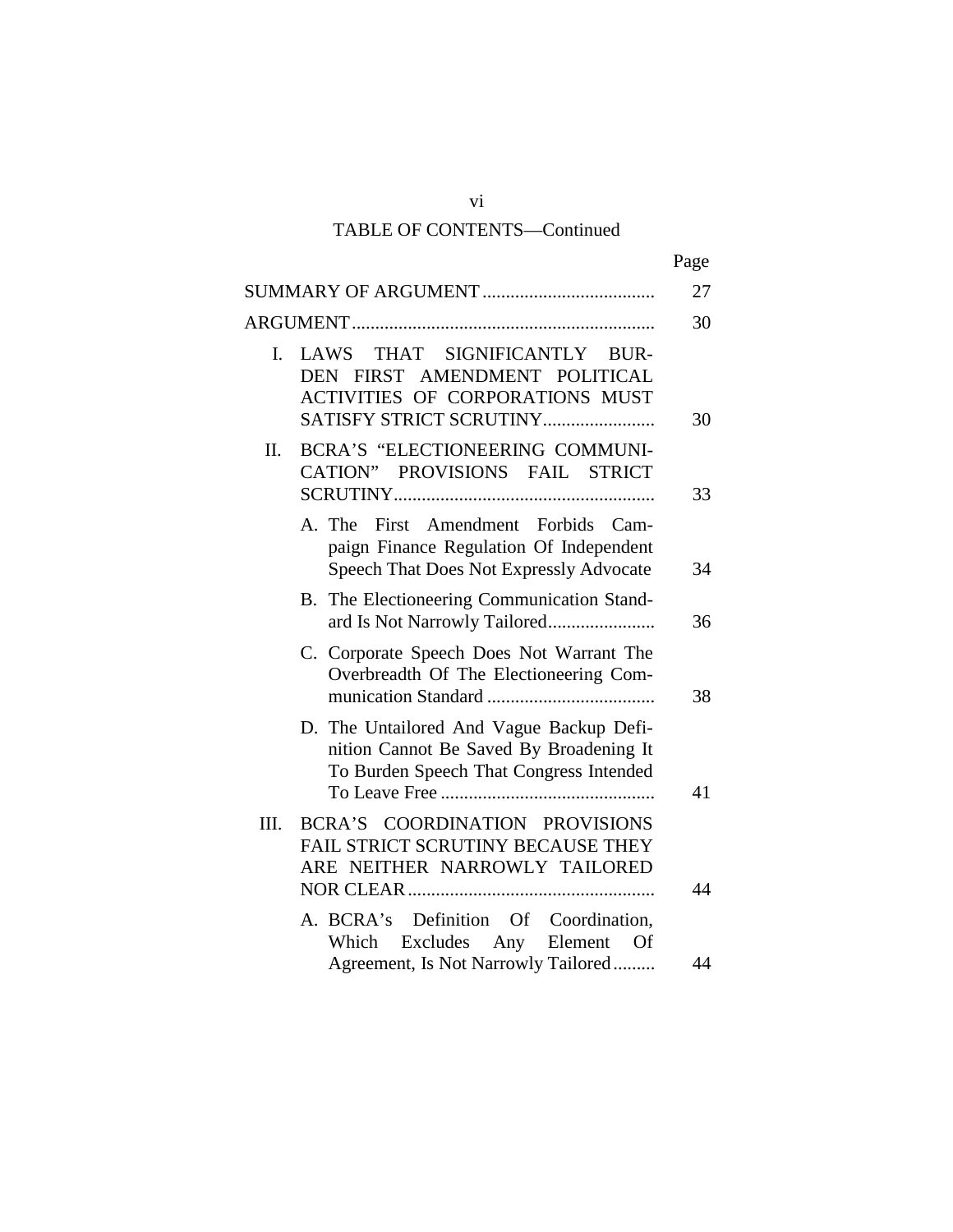# TABLE OF CONTENTS—Continued

| B. BCRA's Coordination Provisions Are                                                                                 |  |
|-----------------------------------------------------------------------------------------------------------------------|--|
| C. The Constitutional Challenge To BCRA's<br>Coordination Provisions Can And Should<br>Be Decided Now, As BCRA Itself |  |
|                                                                                                                       |  |
|                                                                                                                       |  |

vii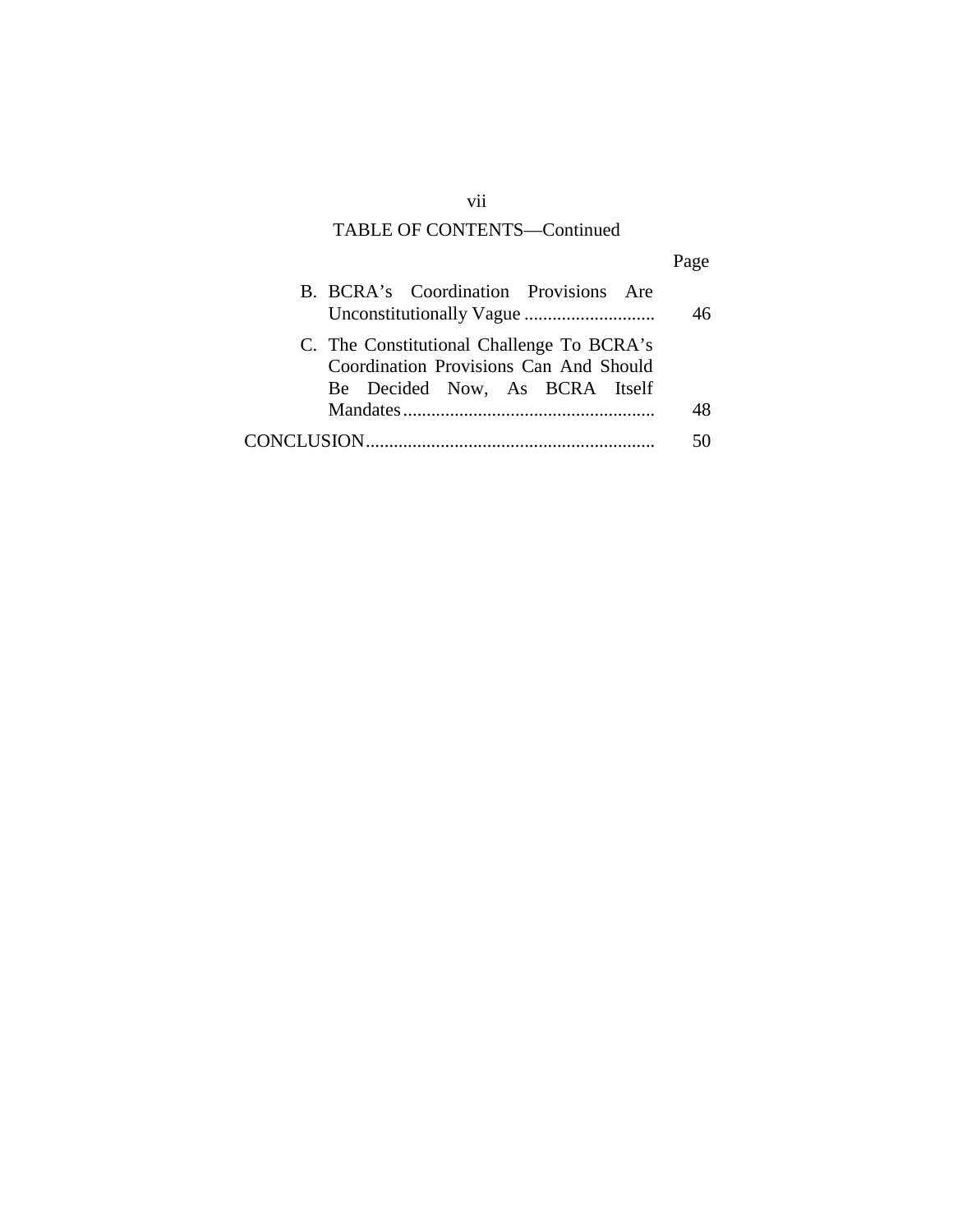# viii TABLE OF AUTHORITIES

# CASES Page

| Abbott Laboratories v. Gardner, 387 U.S. 136     |    |
|--------------------------------------------------|----|
|                                                  | 49 |
| AFL-CIO v. FEC, No. 02-5069, 2003 WL             |    |
|                                                  |    |
| Anderson v. Green, 513 U.S. 557 (1995)           | 49 |
| Austin v. Michigan Chamber of Commerce, 494      |    |
|                                                  |    |
| Bose Corp. v. Consumer Union of United States,   |    |
|                                                  | 6  |
| Brockett v. Spokane Arcades, Inc., 472 U.S. 491  |    |
|                                                  | 34 |
|                                                  |    |
| CFTC v. Schor, 478 U.S. 833 (1986)               | 43 |
| California Motor Transport Co. v. Trucking       |    |
|                                                  | 31 |
| California Pro-Life Council, Inc. v. Getman, 328 |    |
|                                                  | 11 |
| Chamber of Commerce of the United States v.      |    |
| Moore, 288 F.3d 187 (5th Cir. 2002)              | 10 |
| Citizens for Responsible Government State PAC    |    |
| v. Davidson, 236 F.3d 1174 (10th Cir. 2000)      | 10 |
| City of Lafayette v. Louisiana Power & Light,    |    |
|                                                  | 31 |
| Clifton v. FEC, 927 F. Supp. 493 (D. Me. 1996)   | 44 |
| Colorado Republican Federal Campaign             |    |
| Committee v. FEC, 518 U.S. 604 (1996)  22, 44-45 |    |
| Consolidated Edison Co. v. Public Service Com-   |    |
| mission of New York, 447 U.S. 530 (1980) 30, 35  |    |
| Department of Commerce v. United States House    |    |
| of Representatives, 525 U.S. 316 (1999)          | 50 |
| FEC v. Beaumont, 123 S. Ct. 2200 (2003)          | 31 |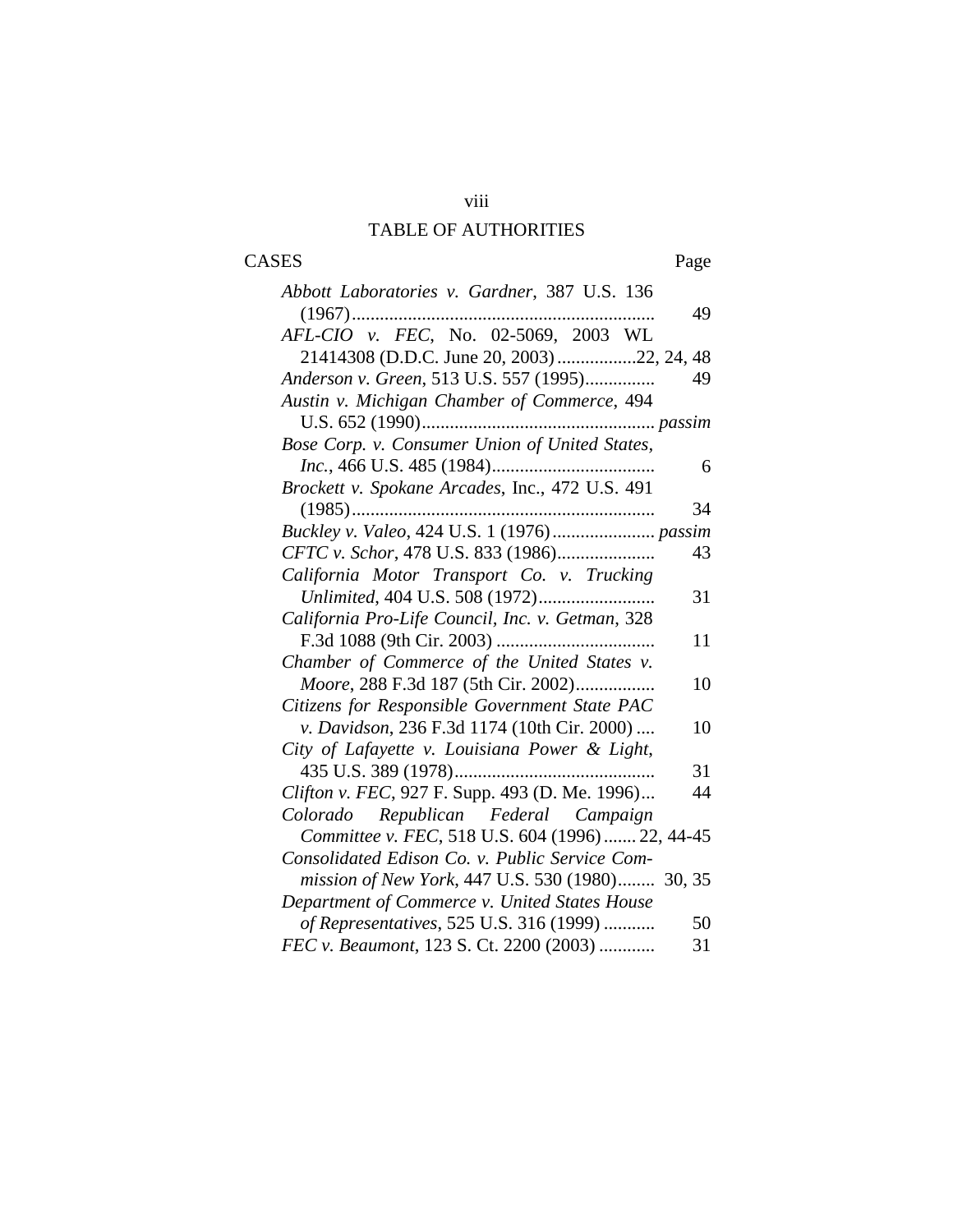| FEC v. Central Long Island Tax Reform Im-               |
|---------------------------------------------------------|
| mediately Committee, 616 F.2d 45 (2d Cir.               |
| 11                                                      |
| FEC v. Christian Action Network, Inc., 110 F.3d         |
| 11                                                      |
| FEC v. Christian Coalition, 52 F. Supp. 2d 45           |
|                                                         |
| FEC v. Furgatch, 807 F.2d 857 (9th Cir.                 |
|                                                         |
| FEC v. Massachusetts Citizens for Life, Inc., 479       |
|                                                         |
| Faucher v. FEC, 928 F.2d 468 (1st Cir. 1991)<br>11      |
| First National Bank of Boston v. Bellotti, 435          |
|                                                         |
| Florida Right to Life, Inc. v. Lamar, 238 F.3d          |
| 11                                                      |
| Greater New Orleans Broadcasting Association,           |
| Inc. v. United States, 527 U.S. 173 (1999)<br>35        |
| Hustler Magazine v. Falwell, 485 U.S. 46                |
| 36                                                      |
| Iowa Right to Life Committee, Inc. v. Williams,<br>10   |
| Martin Tractor Co. v. FEC, 627 F.2d 375 (D.C.           |
| Cir. 1980)<br>49-50                                     |
| Maine Right to Life Committee, Inc. v. FEC, 98          |
| $10 - 11$                                               |
| Mills v. Alabama, 384 U.S. 214 (1966)<br>37             |
| North Carolina Right to Life, Inc. v. Bartlett, 168     |
| 11                                                      |
| Pacific Gas & Electric Co. v. Public Utilities          |
| Commission of California, 475 U.S. 1 (1986)  30, 35     |
| Perry v. Bartlett, 231 F.3d 155 (4th Cir. 2000)  11, 36 |
|                                                         |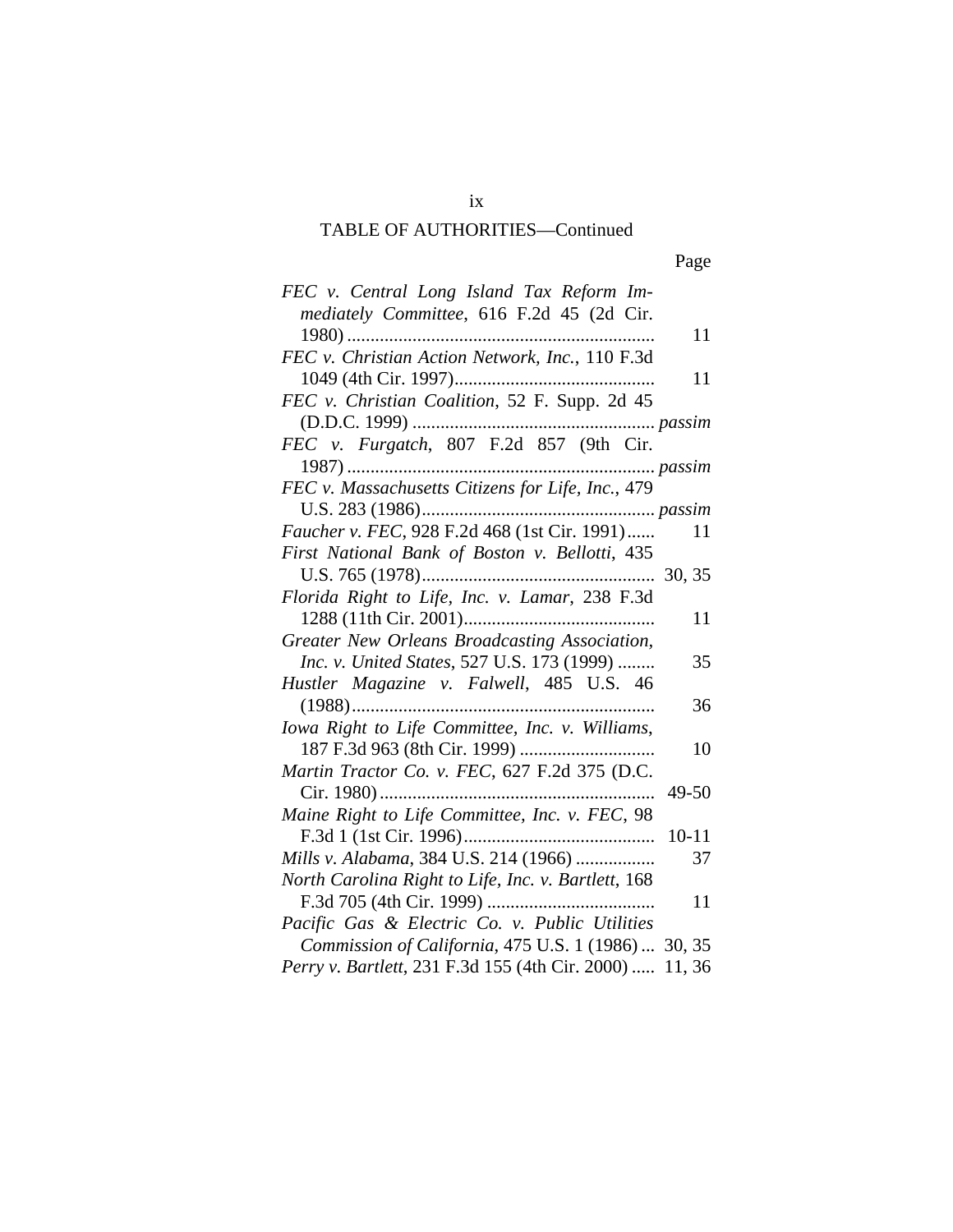| Pilot Life Insurance Co. v. Dedeaux, 481 U.S. 41  |    |
|---------------------------------------------------|----|
|                                                   | 46 |
| Professional Real Estate Investors v. Columbia    |    |
| Pictures Industrial, Inc., 508 U.S. 49 (1993)     | 31 |
| R.A.V. v. City of St. Paul, 505 U.S. 377 (1992)   | 34 |
| Secretary of State of Maryland v. Joseph H.       |    |
| Munson Co., 467 U.S. 965 (1984)                   | 34 |
| Smith v. Goguen, 415 U.S. 566 (1974)              | 32 |
| Thomas v. Collins, 323 U.S. 516 (1945)            | 41 |
| Thornhill v. Alabama, 310 U.S. 88 (1940)          | 30 |
| United Mine Workers v. Gibbs, 383 U.S. 715        |    |
|                                                   | 50 |
| United States v. Playboy Entertainment Group,     |    |
|                                                   | 31 |
| Vermont Agency of Natural Resources v. United     |    |
| States ex rel. Stevens, 529 U.S. 765 (2000)       | 49 |
| Vermont Right to Life Committee, Inc. v. Sorrell, |    |
|                                                   | 10 |
| Village of Hoffman Estates v. Flipside, Hoffman   |    |
|                                                   | 32 |
| Virginia Society for Human Life, Inc. v.          |    |
| Caldwell, 152 F.3d 268 (4th Cir. 1998)            | 11 |
| Virginia Society for Human Life, Inc. v. FEC,     |    |
|                                                   | 10 |
| Virginia State Board of Pharmacy v. Virginia      |    |
| Citizens Consumer Council, Inc., 425 U.S. 748     |    |
|                                                   | 30 |
|                                                   |    |
| CONSTITUTION, STATUTES, REGULATIONS               |    |
| Bipartisan Campaign Reform Act of 2002, Pub.      |    |
| L. No. 107-155, 116 Stat. 81 (2002)  passim       |    |
| Constitution of the United States Article I,      |    |
|                                                   | 15 |

x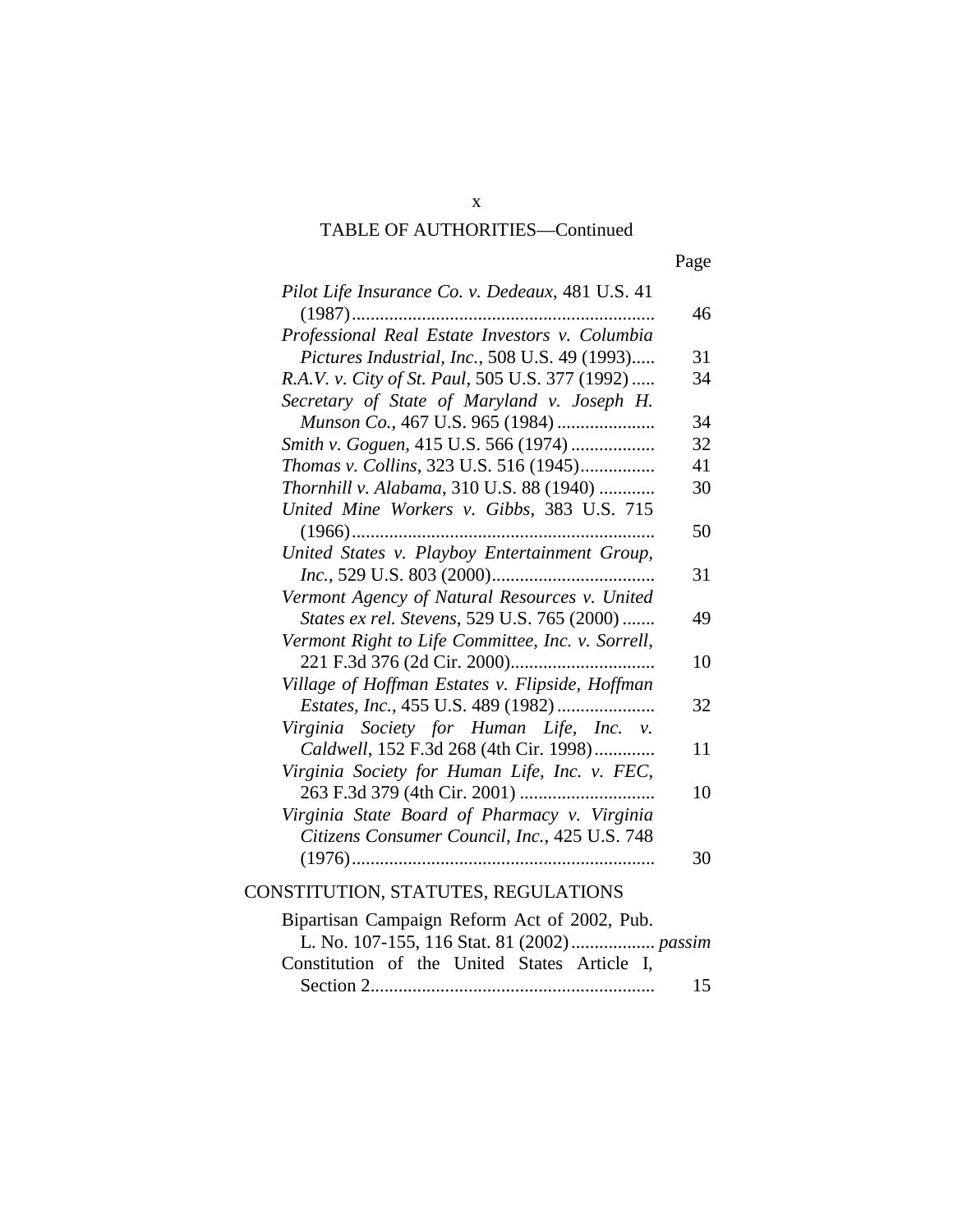| Constitution of the United States Article I,         |
|------------------------------------------------------|
| 15                                                   |
| Constitution of the United States Article II,        |
| 15                                                   |
| Constitution of the United States Amendment I passim |
| Constitution of the United States Amendment          |
| 15                                                   |
| Federal Election Campaign Act of 1971, 2             |
|                                                      |
| 1                                                    |
| 47                                                   |
| 47                                                   |
| 21                                                   |
| 11                                                   |
| 2, 11                                                |
| 11                                                   |
| iii                                                  |
| $\mathbf{ii}$                                        |
| iii                                                  |
| Public Company Accounting Reform and Inves-          |
| tor Protection Act, 15 U.S.C. §§ 7201 et seq<br>17   |
| 11, 23                                               |
| 23                                                   |
|                                                      |
| 8                                                    |
|                                                      |
| 8                                                    |
| 13, 47                                               |
| 46, 47                                               |
| $12 - 13$                                            |
| $12 - 13$                                            |
|                                                      |
| 13                                                   |

xi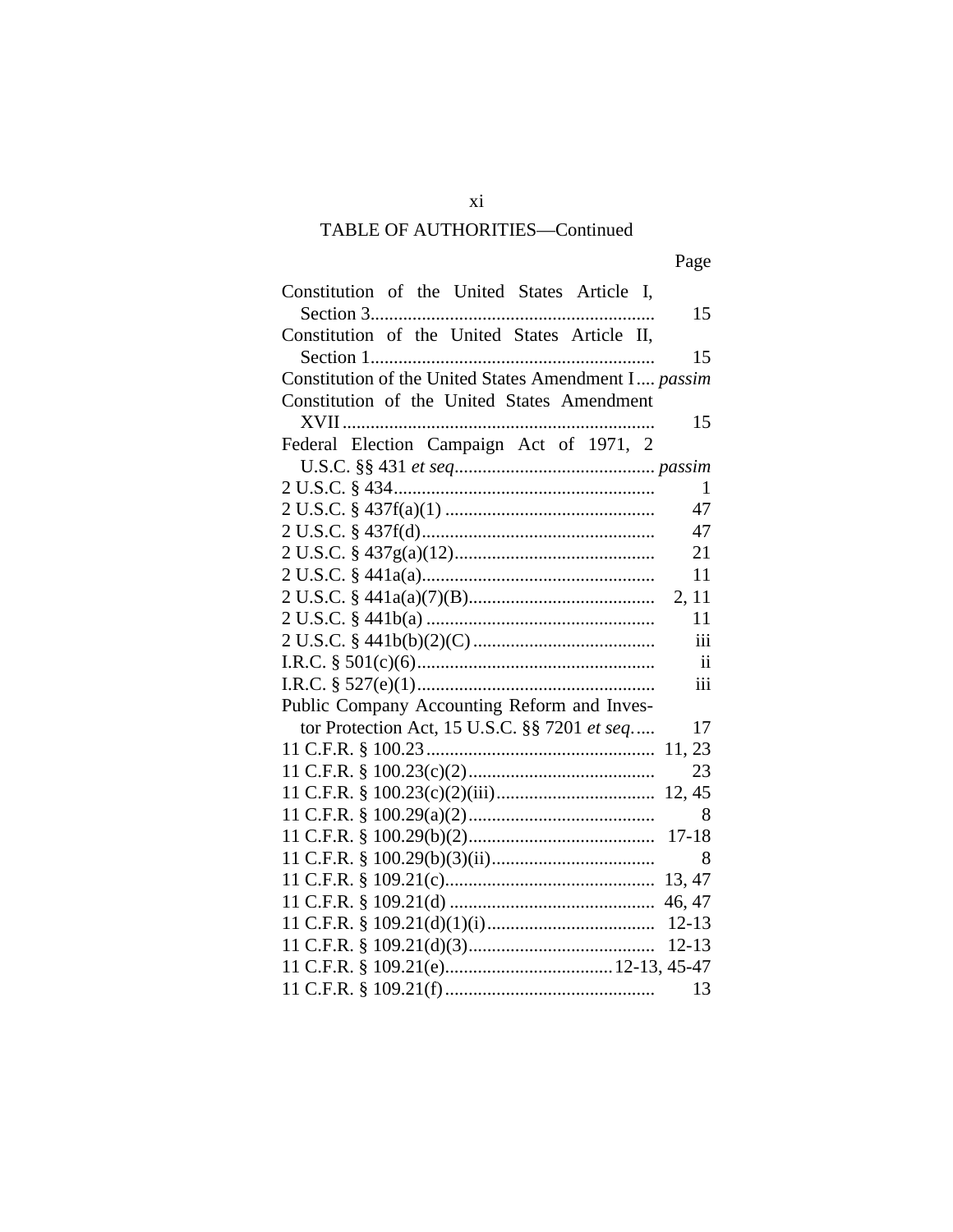# MISCELLANEOUS Page

| Aaron R. Gary, First Amendment Petition Clause  |    |
|-------------------------------------------------|----|
| Immunity From Tort Suits, 33 Idaho L. Rev.      |    |
|                                                 | 31 |
| Division, Federal Communications<br>Audio       |    |
| Commission, Why AM Radio Stations Must          |    |
| Reduce Power, Change Operations, or Cease       |    |
| Operations at Night, at http://www.fcc.gov/     |    |
| mb/audio/bickel/daytime.html (last visited July |    |
|                                                 | 10 |
| Black's Law Dictionary 326 (7th ed. 1999)       | 46 |
| Charles A. Wright & Arthur R. Miller, Federal   |    |
| Practice & Procedure § 3532.3 (2d ed. 1984)     | 48 |
| Craig B. Holman & Luke P. McLoughlin, Buying    |    |
| Time 2000: Television Advertising in the 2000   |    |
| Federal Elections (Brennan Center for Justice   |    |
|                                                 |    |
| 2001 FCC LEXIS 4931 (Sept. 17, 2001)            |    |
|                                                 | 10 |
| FEC General Counsel's Report in FEC MUR         |    |
|                                                 |    |
| Michael Cooper, At \$92.60 a Vote, Bloomberg    |    |
| Shatters An Election Record, N.Y. Times,        |    |
|                                                 | 40 |
| J. Singer, Sutherland Statutory<br>Norman       |    |
| Construction §§ 47:23, 47:24, 47:33 (6th ed.    |    |
|                                                 | 45 |
| Richard W. Stevenson, A Campaign to Build       |    |
| Influence, N.Y. Times, Oct. 29, 1996            | 19 |
| Statement For the Record by Commissioner        |    |
| Bradley A. Smith in FEC MUR 4624 (Nov. 6,       |    |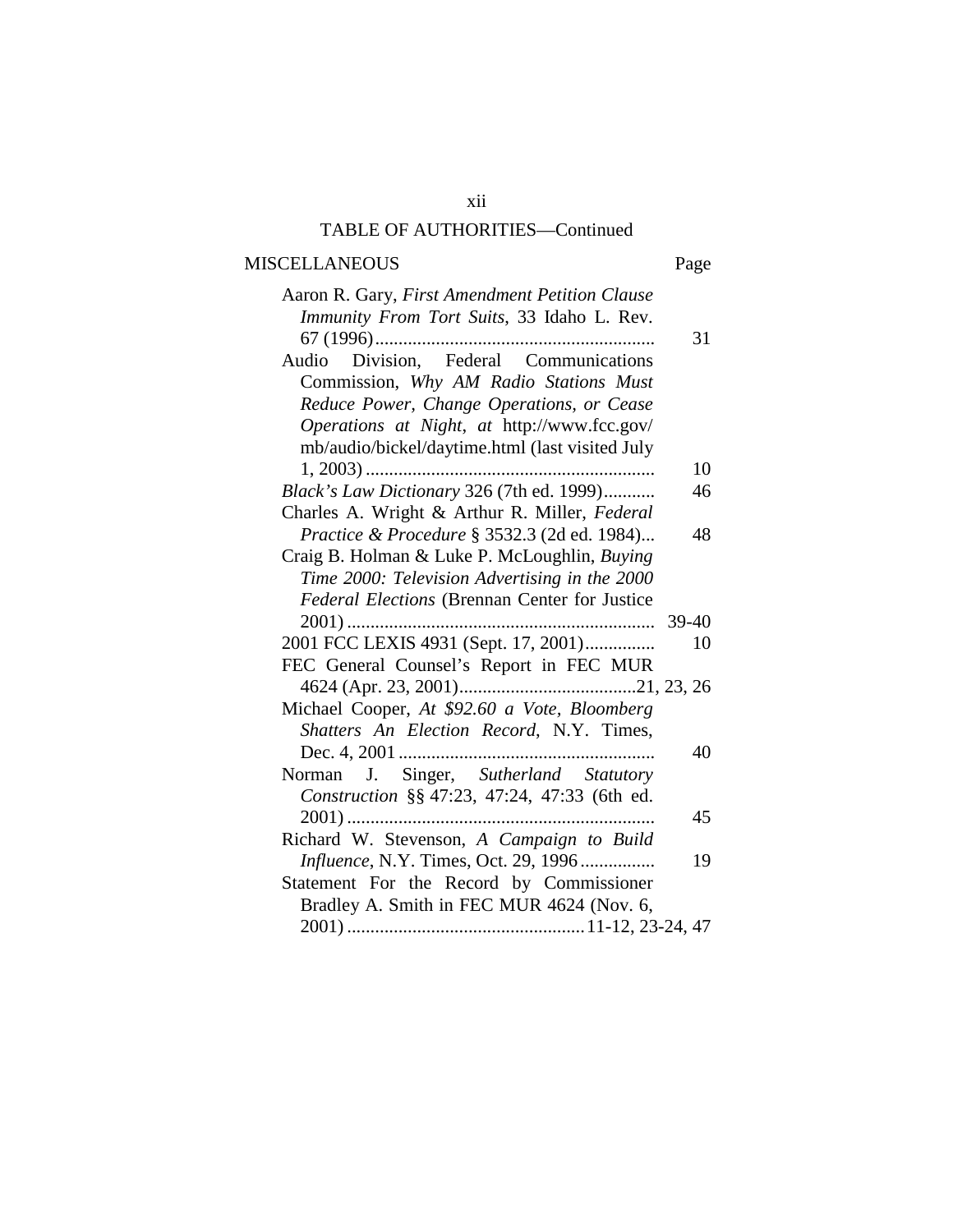| ×<br>٠ |
|--------|
|--------|

| United States House of Representatives and             |         |
|--------------------------------------------------------|---------|
| United States Senate Roll Call Votes for the           |         |
| 104th, 105th, 106th, and 107th Congresses, at          |         |
| http://clerk.house.gov/histHigh/Congressional          |         |
| $-History/index.php$ (House)<br>and                    |         |
| http://www.senate.gov/pagelayout/legislative/a         |         |
| _three_sections_with_teasers/votes.htm (last           |         |
|                                                        | $16-17$ |
| Warren Communications News, Television &               |         |
|                                                        | 8       |
| 146 Cong. Rec. H11754 (daily ed. Nov. 1, 2000).        | 14      |
| 146 Cong. Rec. H11803 (daily ed. Nov. 2, 2000).        | 14      |
| 146 Cong. Rec. S11521 (daily ed. Nov. 14, 2000)        | 14      |
| 147 Cong. Rec. S2706 (daily ed. Mar. 22, 2001)  11, 43 |         |
| 147 Cong. Rec. S2710 (daily ed. Mar. 22, 2001)  11, 43 |         |
| 147 Cong. Rec. S2712-13 (daily ed. Mar. 22,            |         |
|                                                        | 11, 43  |
| 147 Cong. Rec. S3184 (daily ed. March 30,              |         |
|                                                        | 48      |
| 147 Cong. Rec. S3189 (daily ed. March 30,              |         |
|                                                        | 48      |
| 147 Cong. Rec. S3190 (daily ed. March 30,              |         |
|                                                        | 48      |
| 147 Cong. Rec. S3194 (daily ed. March 30,              |         |
|                                                        | 48      |
|                                                        | 23      |
| 67 Fed. Reg. 65190 (Oct. 23, 2002)11, 42               |         |
|                                                        | 8       |
|                                                        |         |
|                                                        | 15      |
|                                                        | 15      |
|                                                        | 15      |

xiii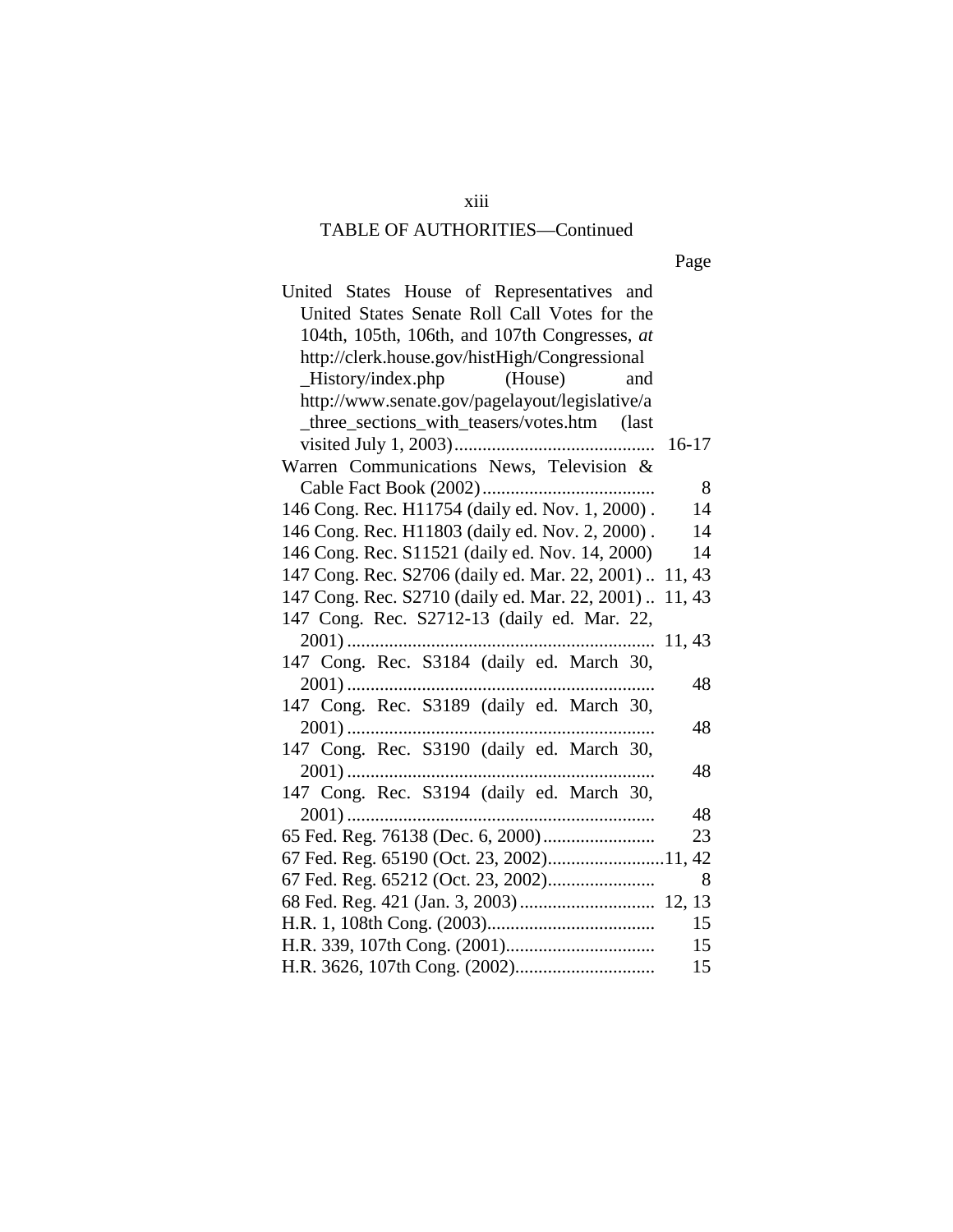# xiv

# TABLE OF AUTHORITIES—Continued

|--|

| 15 |
|----|
| 14 |
| 14 |
| 34 |
| 15 |
| 15 |
| 14 |
| 14 |
| 14 |
| 14 |
| 15 |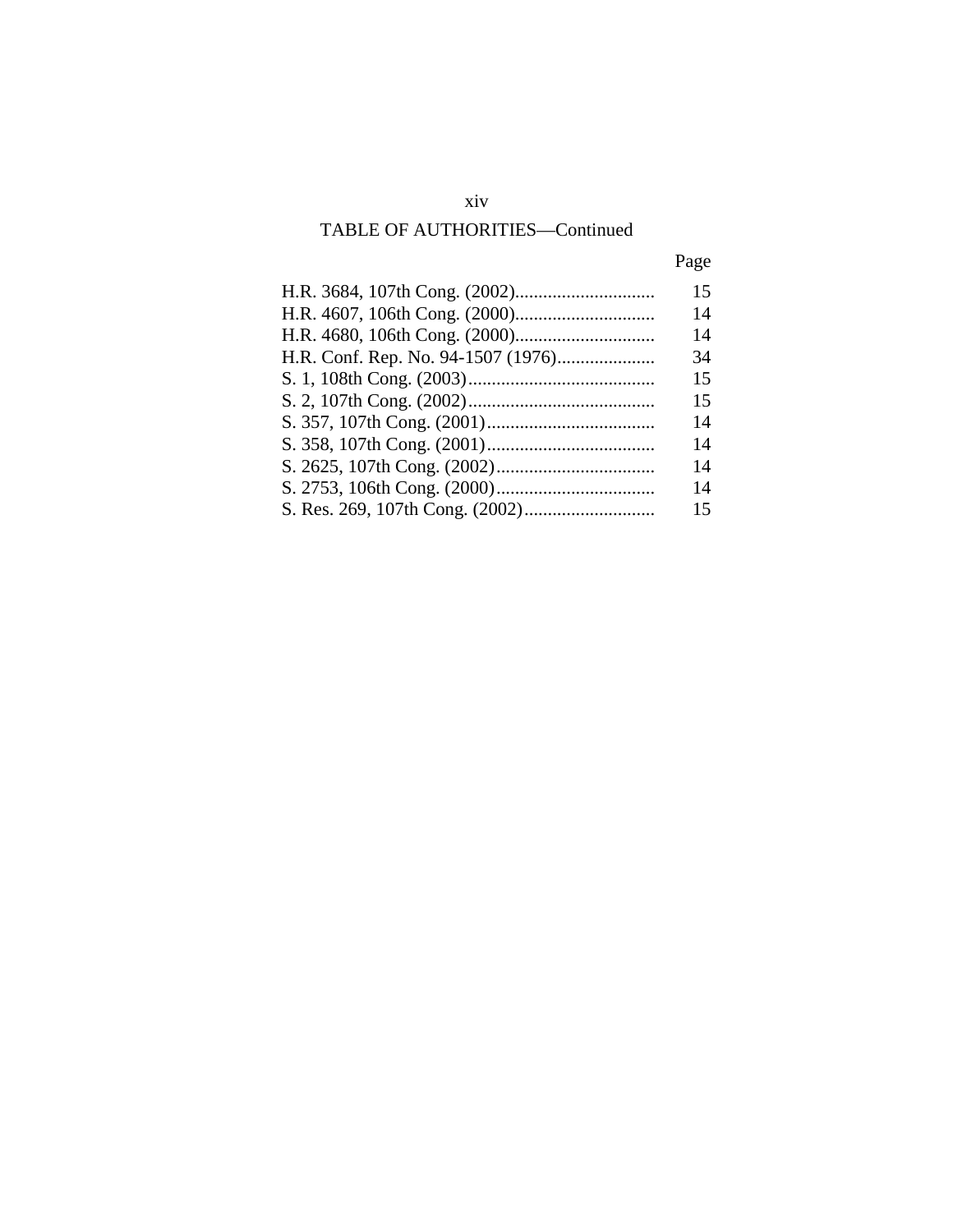#### **OPINIONS BELOW**

The district court's opinions are reported at 251 F. Supp. 2d 176 (D.D.C. 2003), and may be found in the Supplemental Appendix to Jurisdictional Statements that has been filed with the Court. *See* Supp. App. 1sa-1382sa. The district court's Order staying the effect of its decision and the accompanying Memorandum Opinions are reported at 253 F. Supp. 2d 18 (D.D.C. 2003), and are reprinted in the Appendix to the Business Plaintiffs' Jurisdictional Statement ("J.S. App.") at J.S. App. 4a-20a.

#### **JURISDICTION**

The district court entered judgment on May 2, 2003. Appellants filed their timely notice of appeal on May 7, 2003. Appellants' notice of appeal is reprinted at J.S. App. 1a-2a. This Court noted probable jurisdiction on June 5, 2003. This Court has appellate jurisdiction pursuant to section  $403(a)(3)$ of BCRA.

## **PERTINENT CONSTITUTIONAL AND STATUTORY PROVISIONS**

1. The Bipartisan Campaign Reform Act of 2002 ("BCRA"), Pub. L. No. 107-155, 116 Stat. 81 (2002), is reprinted at J.S. App. 22a-85a. Sections 201, 202, 203, 204, and 311 of BCRA all are relevant to this brief, but the two provisions on which this brief focuses are the following:

#### **Electioneering Communications**

Section 201(a) of BCRA amends the Federal Election Campaign Act of 1971, 2 U.S.C. §§ 431 *et seq*. ("FECA") by adding the following to 2 U.S.C. § 434 as part of subsection (f):

(3) ELECTIONEERING COMMUNICATIONS. – For purposes of this subsection –

#### [PRIMARY DEFINITION]

(A) IN GENERAL. – (i) The term "electioneering communication" means any broadcast, cable, or satellite communication which –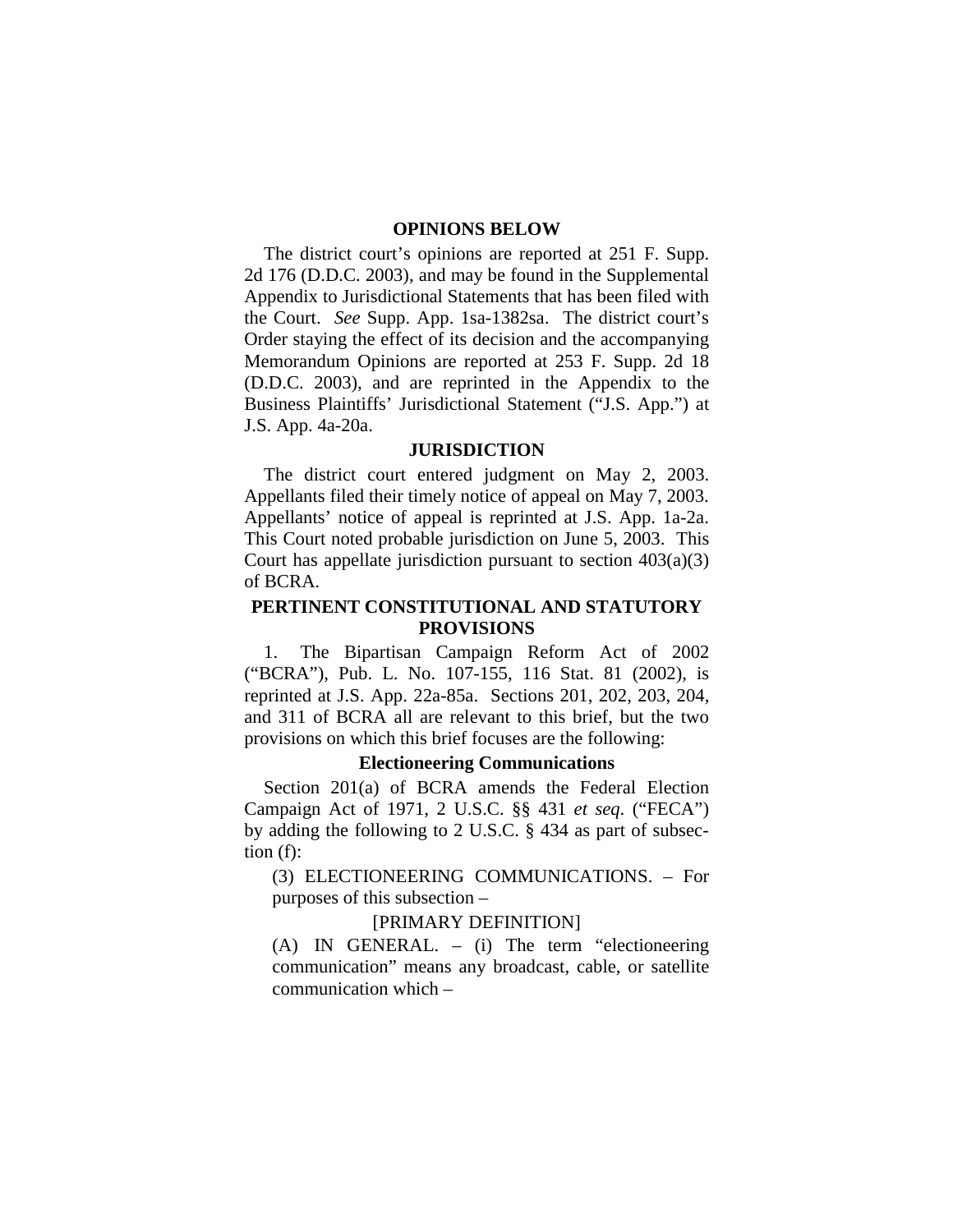(I) refers to a clearly identified candidate for Federal office;

(II) is made within –

(aa) 60 days before a general, special, or runoff election for the office sought by the candidate; or (bb) 30 days before a primary or preference election, or a convention or caucus of a political party that has authority to nominate a candidate, for the office sought by the candidate; and

(III) in the case of a communication which refers to a candidate for an office other than President or Vice President, is targeted to the relevant electorate.

#### [BACKUP DEFINITION]

(ii) If clause (i) is held to be constitutionally insufficient by final judicial decision to support the regulation provided herein, then the term "electioneering communication" means any broadcast, cable, or satellite communication which promotes or supports a candidate for that office, or attacks or opposes a candidate for that office (regardless of whether the communication expressly advocates a vote for or against a candidate) and which also is suggestive of no plausible meaning other than an exhortation to vote for or against a specific candidate.

#### **Coordination**

Section 214(a) of BCRA amended FECA, 2 U.S.C.  $§$  441a(a)(7)(B), by inserting after existing clause (i) and before the former clause (ii) – redesignated as clause (iii) – the following new clause (ii):

(ii) expenditures made by any person (other than a candidate or candidate's authorized committee) in cooperation, consultation, or concert with, or at the request or suggestion of, a national, State, or local committee; and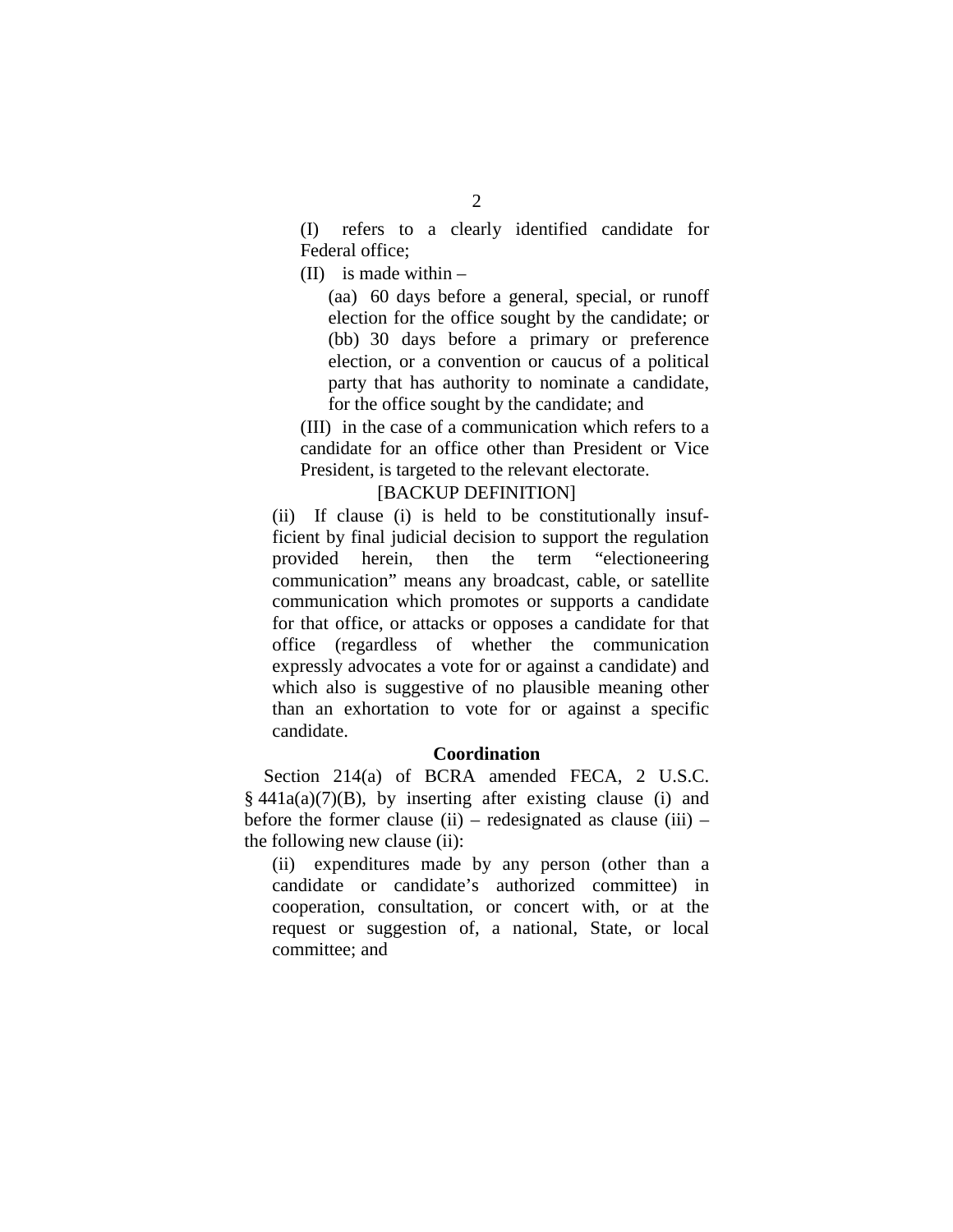Section 214(b), (c), and (d) of BCRA provide as follows:

(b) REPEAL OF CURRENT REGULATIONS. – The regulations on coordinated communications paid for by persons other than candidates, authorized committees of candidates, and party committees adopted by the Federal Election Commission and published in the Federal Register at page 76138 of volume 65, Federal Register, on December 6, 2000, are repealed as of the date by which the Commission is required to promulgate new regulations under subsection (c) (as described in section  $402(c)(1)$ ).

(c) REGULATIONS BY THE FEDERAL ELECTON COMMISSION. – The Federal Election Commission shall promulgate new regulations on coordinated communications paid for by persons other than candidates, authorized committees of candidates, and party committees. The regulations shall not require agreement or formal collaboration to establish coordination. In addition to any subject determined by the Commission, the regulations shall address –

(1) payments for the republication of campaign materials;

(2) payments for the use of a common vendor;

(3) payments for communications directed or made by persons who previously served as an employee of a candidate or a political party; and

(4) payments for communications made by a person after substantial discussion about the communication with a candidate or a political party.

(d) MEANING OF CONTRIBUTION OR EXPENDI-TURE FOR THE PURPOSES OF SECTION 316. – Section 316(b)(2) of the Federal Election Campaign Act of 1971 (2 U.S.C.  $\S$  441b(b)(2)) is amended by striking "shall include" and inserting "includes a contribution or expenditure, as those terms are defined in section 301, and also includes".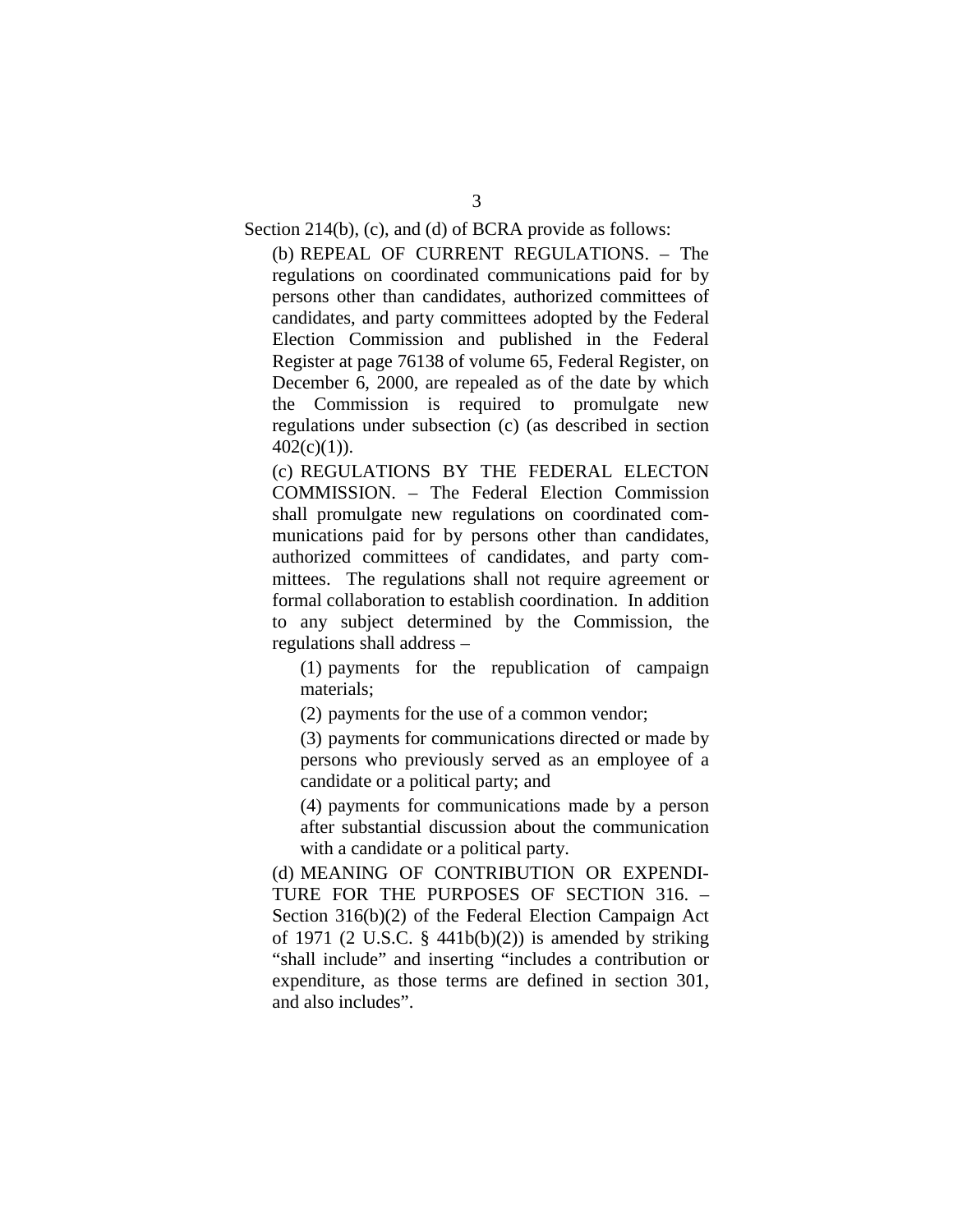2. The First Amendment of the United States Constitution is reprinted at J.S. App. 21a.

#### **INTRODUCTION**

The success and vitality of American business, and of the corporations by which most of America's business is conducted, are central to the welfare and happiness of the American people, and to the security and stability of our nation. Corporations are primary employers, providing jobs, salaries, healthcare, retirement, and other benefits to most Americans; they produce much of our nation's goods and wealth; and their securities are central to retirement and investment plans.

Business corporations are profoundly affected by federal legislation, policy, and executive action on a wide range of issues, from tort reform to taxes, intellectual property to import controls, and employment standards to environmental protection. As a result, corporations are critically interested in the formulation and implementation of federal legislation and policy and in arguing that their knowledge and concerns are fully and effectively communicated to the public, federal legislators and other government officials, as well as to candidates and officials of the national political parties. At the same time, all Americans, including American voters and government officials, have a vital interest in hearing what corporations have to say on the key issues of the day.

The premise of the First Amendment is that we govern ourselves best when interested and informed parties are free to speak, associate, and petition, especially as to matters of legislation and public policy. This Court repeatedly has recognized the constitutional as well as the practical importance of corporate participation in the shaping of legislation and public policy. Although it has sustained some limits on express candidate advocacy, it has imposed a stringent standard of review, and has insisted that such limits be narrowly tailored and precisely defined, and has flatly rejected attempts to regulate corporate speech on matters of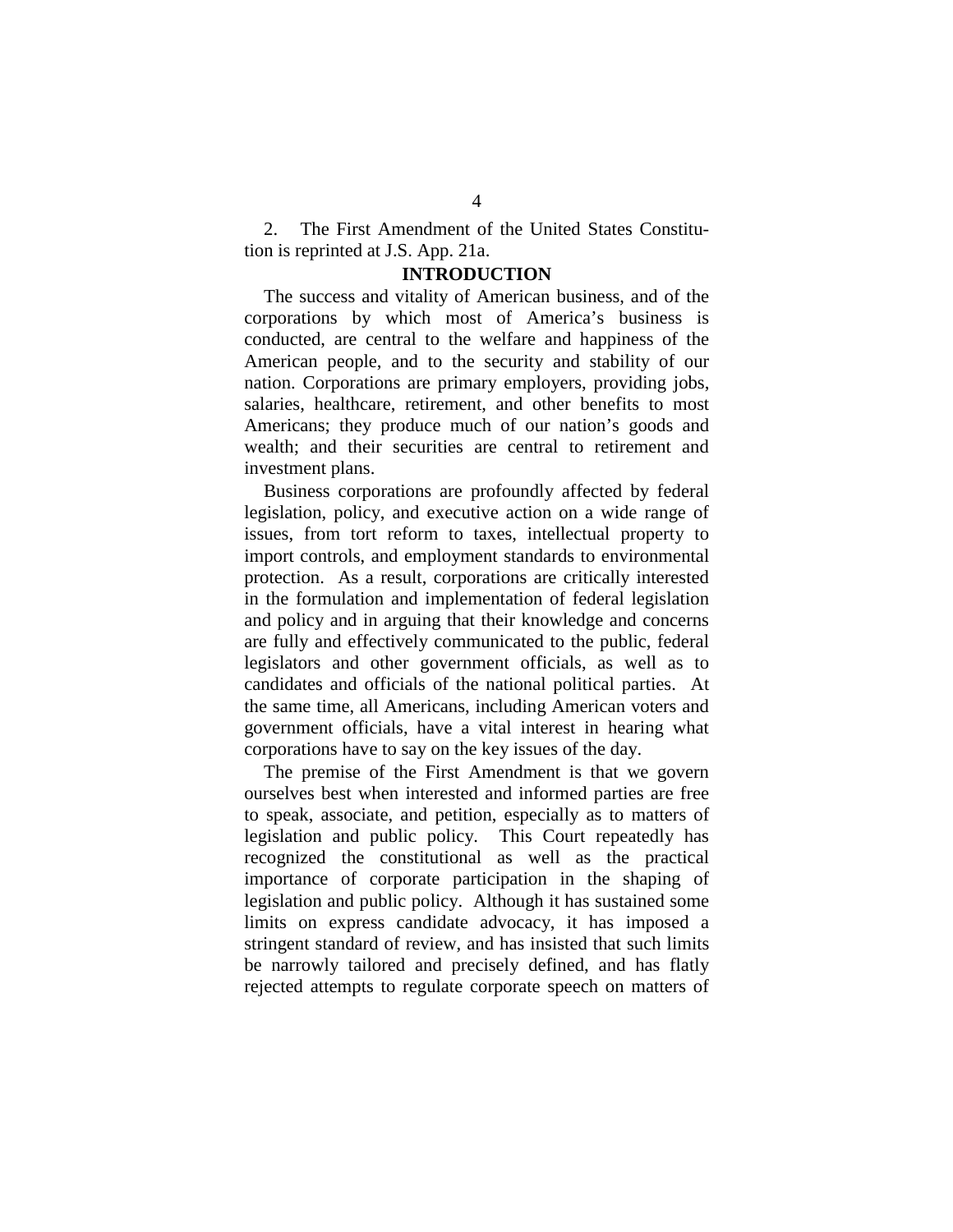public policy that does not expressly advocate the election or defeat of candidates.

BCRA threatens broad and vague new restrictions on the ability of corporations (and labor unions) to speak, associate, and petition the government. This brief focuses on two of BCRA's most damaging provisions.

First, BCRA seeks to expand the narrow and precise "express advocacy" standard, under which the First Amendment tolerates regulation of speech that explicitly advocates the election or defeat of clearly identified candidates. BCRA creates sweeping regulation of so-called "electioneering communications" that merely refer to a candidate or, alternatively, that may be thought to support or oppose a candidate. This new standard – intended to expand the "express advocacy" standard that this Court derived from the First Amendment – is applied throughout BCRA to impose disclosure, reporting, contribution and expenditure limits on individuals, unincorporated groups, corporations, political parties, and others. But it has particular effect on corporations and unions since the ban on their express advocacy is converted into a sweeping ban on a wide range of public speech. Incredibly, BCRA would forbid corporations to so much as mention President Bush, Vice President Cheney, or their Democratic rivals in broadcasts on the major television or radio stations in Washington, D.C., New York City, St. Louis, Chicago, and elsewhere during much of 2004!

Second, BCRA perverts the common sense "coordination" rule that agreeing with a candidate to finance specified speech in support of his or her campaign may constitute a forbidden contribution. By eliminating any requirement of agreement, BCRA imposes a vague coordination standard under which, on pain of criminal liability, corporations and others must choose between the types of routine communication and association with members of Congress and other allies by which federal legislation and policy is developed versus their core right to speak freely on legislative and policy issues.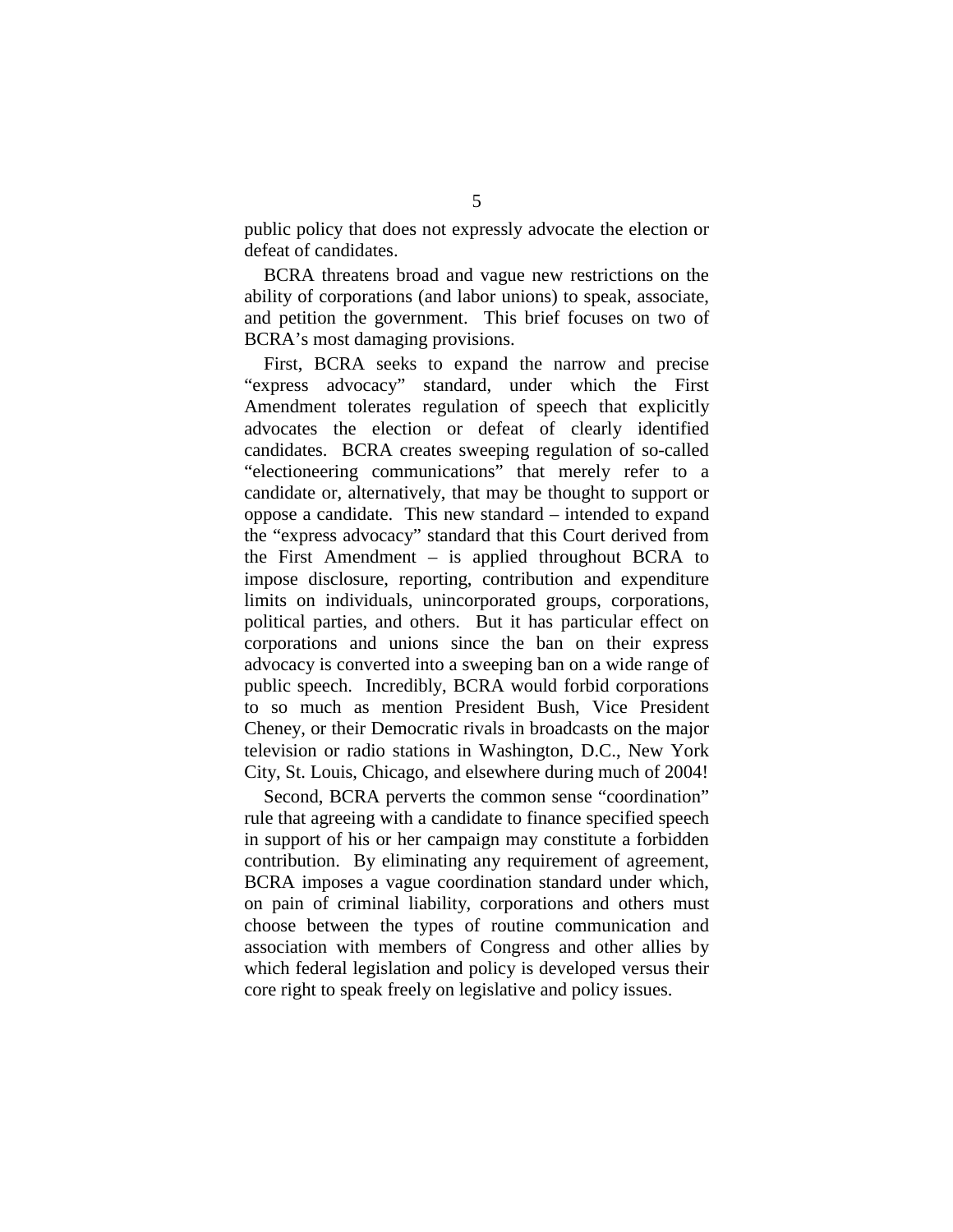The Business Plaintiffs who join in this brief – the Chamber, NAM, and ABC – are three of the major incorporated associations through which American business and business corporations communicate with Americans and American government officials and participate in the formulation of federal legislation and policy. For themselves and their members, and ultimately for the good of our democracy, the Business Plaintiffs urge the Court to adhere to the First Amendment limits it has set and to reject the coordination and electioneering communication provisions of BCRA.

#### **STATEMENT OF THE CASE**

The district court was deeply divided. Over Judge Henderson's strong dissent, Judges Leon and Kollar-Kotelly ruled that: (1) Neither of BCRA's alternative definitions of electioneering communication is valid, but the ambiguous Backup Definition could be made constitutional by severing a clause that narrows its scope, Per Curiam, Supp. App. 6sa; Leon, J., Supp. App. 1164sa-66sa; Kollar-Kotelly, J., Supp. App. 885sa-86sa; and (2) BCRA's coordination standard is not void for lack of tailoring, and whether it is vague cannot be decided until after judicial review of the FEC's new coordination regulations before a single-judge district court, Per Curiam, Supp. App. 134sa-56sa. However, when the district court stayed its rulings pending this Court's decision, Judge Leon announced that the broadened Backup Definition does not provide enough "guidance" to be enforced. J.S. App. 19a.

The district court compiled only a paper record, receiving no live testimony. The three judges sharply disagreed as to the meaning of that record. In any event, in First Amendment cases, this Court makes an "independent examination of the whole record [to prevent] a forbidden intrusion on the field of free expression," as well as deciding all legal issues *de novo. Bose Corp. v. Consumer Union of U.S., Inc.*, 466 U.S. 485, 499 (1984). In these circumstances, and in light of this Court's Order of June 5, 2003, directing plaintiffs to submit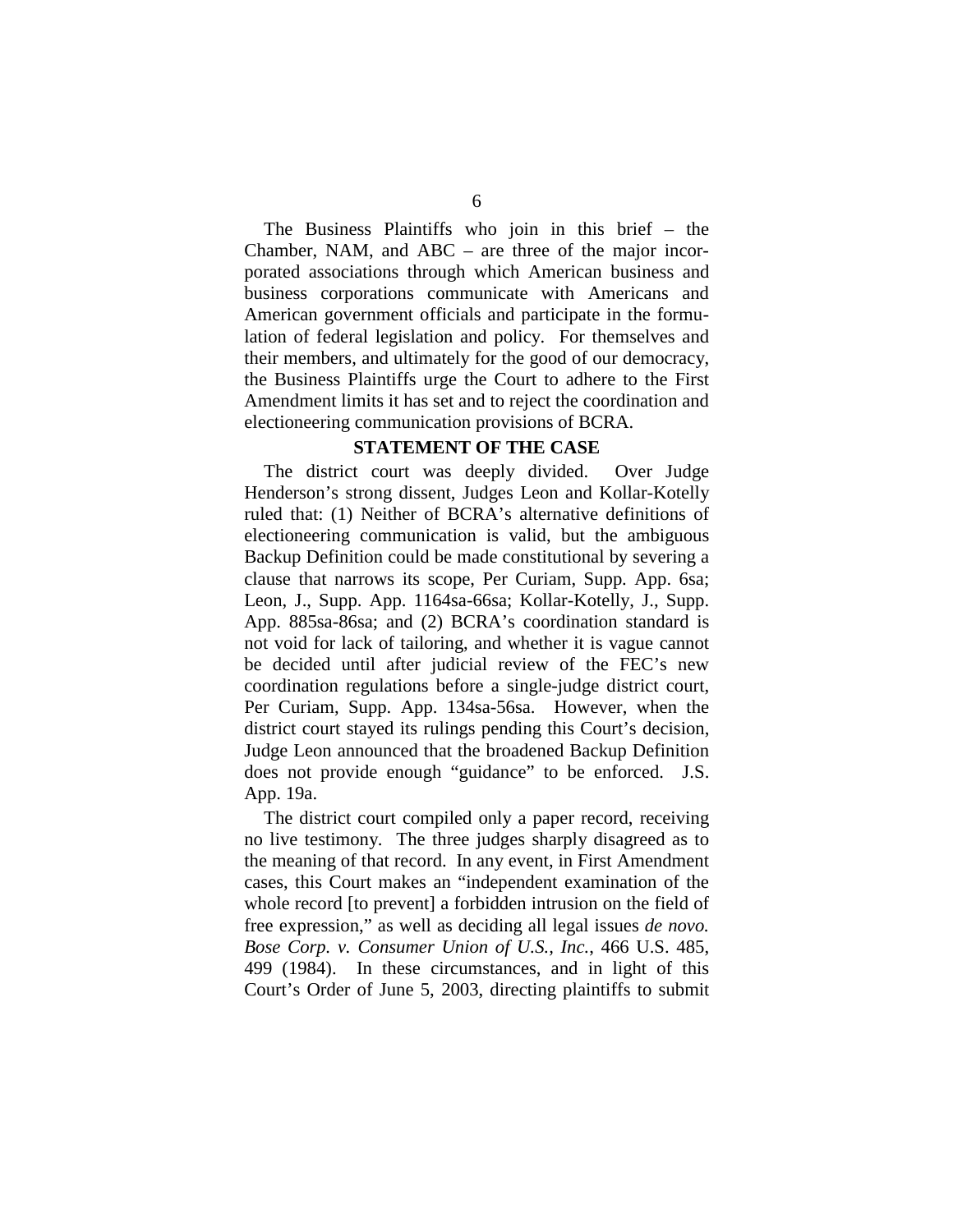opening briefs on all of their claims, regardless of how they fared in the district court, the Business Plaintiffs focus on the record below, citing the district court opinions where relevant.

## **BCRA'S "Coordination" and "Electioneering Communication" Provisions.**

BCRA is a complex and lengthy statute that amends the equally complex FECA. This brief focuses on BCRA's "electioneering communication" and "coordination" provisions, quoted *supra* at 1-4, because they directly and substantially burden core First Amendment activities of corporations.

*Electioneering Communication*: *Buckley v. Valeo*, 424 U.S. 1 (1976), construed the First Amendment to prohibit campaign finance regulation that restricts independent speech that does not use explicit words to expressly advocate election or defeat of clearly identified candidates. This same "express advocacy" standard was employed across the board to set constitutional bounds to expenditure limits, reporting and disclosure requirements, and other burdens on individuals, groups, and corporations. *Id.* BCRA rejects *Buckley*'s "express advocacy" standard and instead introduces a new category of "electioneering communications." BCRA § 203. BCRA provides a Primary Definition of electioneering communication and a very different Backup Definition, which takes effect only if the Primary Definition is struck down.

*Primary Definition*: Under the Primary Definition, an electioneering communication is any broadcast, cable, or satellite communication that (a) "refers to a clearly identified [federal] candidate," (b) is made within 30 days before a nominating caucus, convention, or primary or 60 days before any general, special, or runoff election for the office the candidate seeks, and, in the case candidates for Congress, (c) is "targeted" in the sense that it "can be received by 50,000 or more persons" in the relevant district or State. BCRA § 201. The FEC's new regulations provide that communications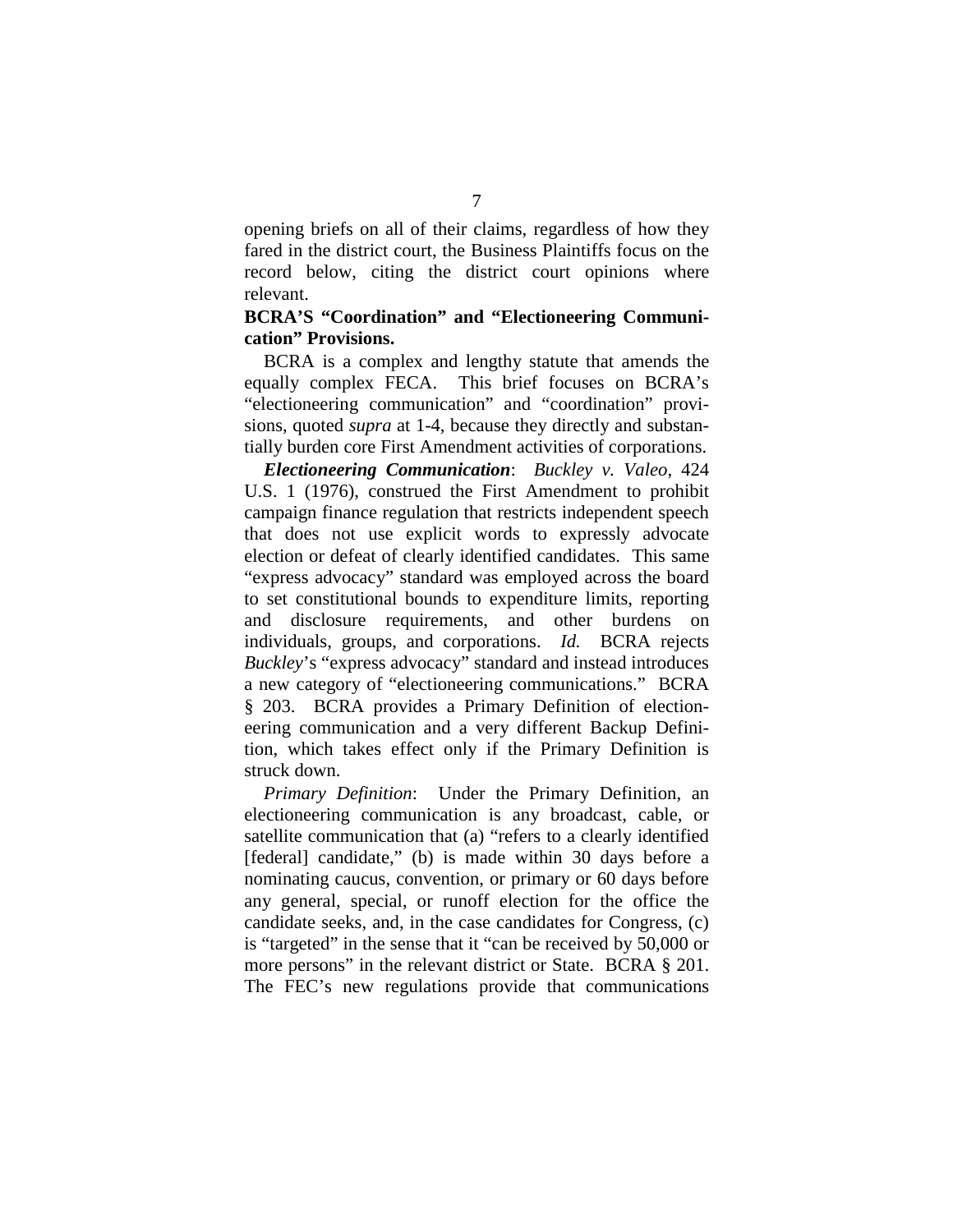referring to candidates for presidential and vice presidential nominations during state nominating events (e.g., a primary or convention) trigger a 30 day blackout period only in the involved state and only as to candidates seeking nomination by the involved party. 11 C.F.R. § 100.29(a)(2), (b)(3)(ii).

The FEC directed the Federal Communications Commission to create a database to answer the complex question of which broadcast, cable, and satellite signals can be received by 50,000 persons in particular jurisdictions. *See FCC Database on Electioneering Communications*, 67 Fed. Reg. 65,212, 65,215-16 (Oct. 23, 2002). This is necessary because electronic signals are not affected by political boundaries and often reach substantial audiences in multiple districts or states.

For example, major television stations in Washington, D.C., southern Maryland, and northern Virginia reach more than 50,000 persons in all three jurisdictions. *See, e.g.*, Warren Communications News, Television & Cable Fact Book (2002). Similarly, the principal New York City television stations reach more than 50,000 people in New Jersey, Pennsylvania, and Connecticut. *Id.*1 Since radio and television broadcast signals often extend for a radius of 80 to 100 miles, there are many similar situations, ranging from large urban centers such as St. Louis, Missouri and East St. Louis, Illinois, or Chicago, Illinois and nearby Indiana communities, to population clusters such as Lake Charles and Sulfur, Louisiana which share radio and television coverage with Port Arthur and Beaumont, Texas, or Fargo, North Dakota and Morehead, Minnesota which lie on either side of the Red River. *Id.* And so on.

BCRA section 203 expands the former prohibition of express advocacy by corporations into a prohibition of electioneering communications. This means that in any given

 $1$ <sup>1</sup> The coverage of at least 50,000 people in each such state can be confirmed by summing the population of towns within the stations' grade "B" contour, e.g., Levittown and Easton, Pa.; Greenwich and Stamford, Conn.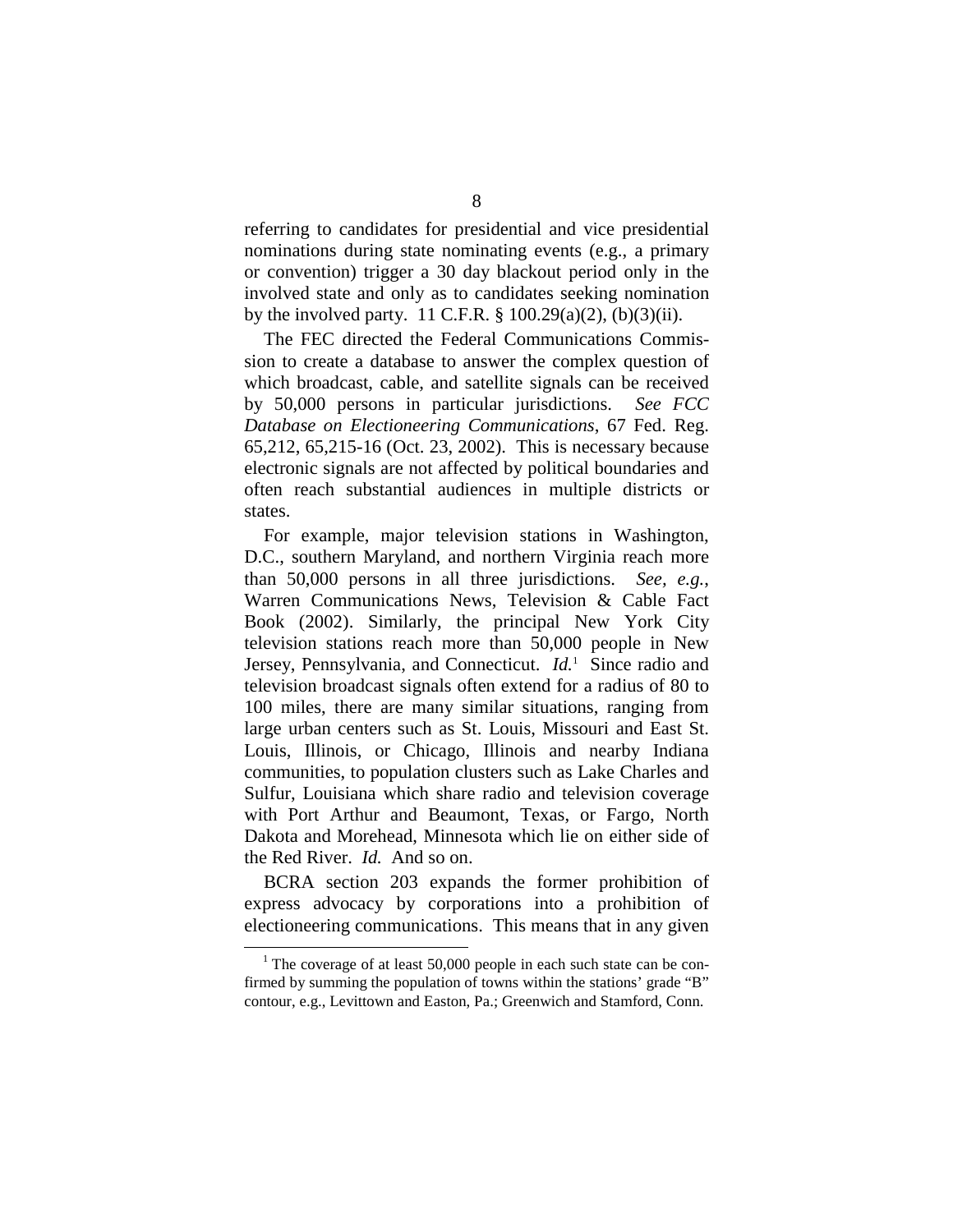state, BCRA's Primary Definition blacks out any corporate broadcast reference to the presidential candidates for *at least 120 days* during an election year: 30 days before the state primary or other nominating event; 30 days before the relevant national convention; and 60 days before the general election. For congressional candidates, the minimum period is 90 days since there is no national convention. But because broadcast, satellite, and cable signals often reach more than 50,000 persons in multiple jurisdictions, blackouts can be much longer.

The 2004 primary schedule is not complete, but if the 2000 dates were followed, the audience of major television and radio stations in the nation's capital could not receive corporate references to President Bush or Vice President Cheney for 157 days during 2004, and residents of New York City would be deprived of such speech for 176 days. 2 References to Democratic challengers also would be blacked out for 176 days in New York, but in D.C. the period would be 187 days. 3 Of these half-year blackout periods, 56 days of the New York City blackout, 37 days of the D.C. Republican blackout, and 60 days of the D.C. Democratic blackout would be due to primaries in adjacent jurisdictions.<sup>4</sup>

<sup>4</sup> The blackout would not merely affect residents of D.C. or New York, but would burden the entire audience of affected stations. For example,

 $2^{2}$  But for overlaps in some of the blackout periods, the blackout periods would be longer. With respect to New York City, the relevant primary dates are: N.Y. and Conn. 3/7; Pa. 4/4; and N.J. 6/6. With respect to D.C., the relevant primary dates are: Va. Rep. 2/29; Md. 3/7; and D.C. 5/2. The Republican National Convention started 7/31, and the general election was 11/7. These dates can be verified at the FEC's website, www.fec.gov. That site does not list minor party nominating dates. However, in a state such as New York where multiple minor parties also often nominate major party candidates, the blackout period actually could be 60 to 90 days longer than stated.

 $3$  This greater length is because Virginia's Republican primary overlaps with Maryland's primary, while Virginia's June 6 Democratic convention does not overlap any D.C. or Maryland event. 4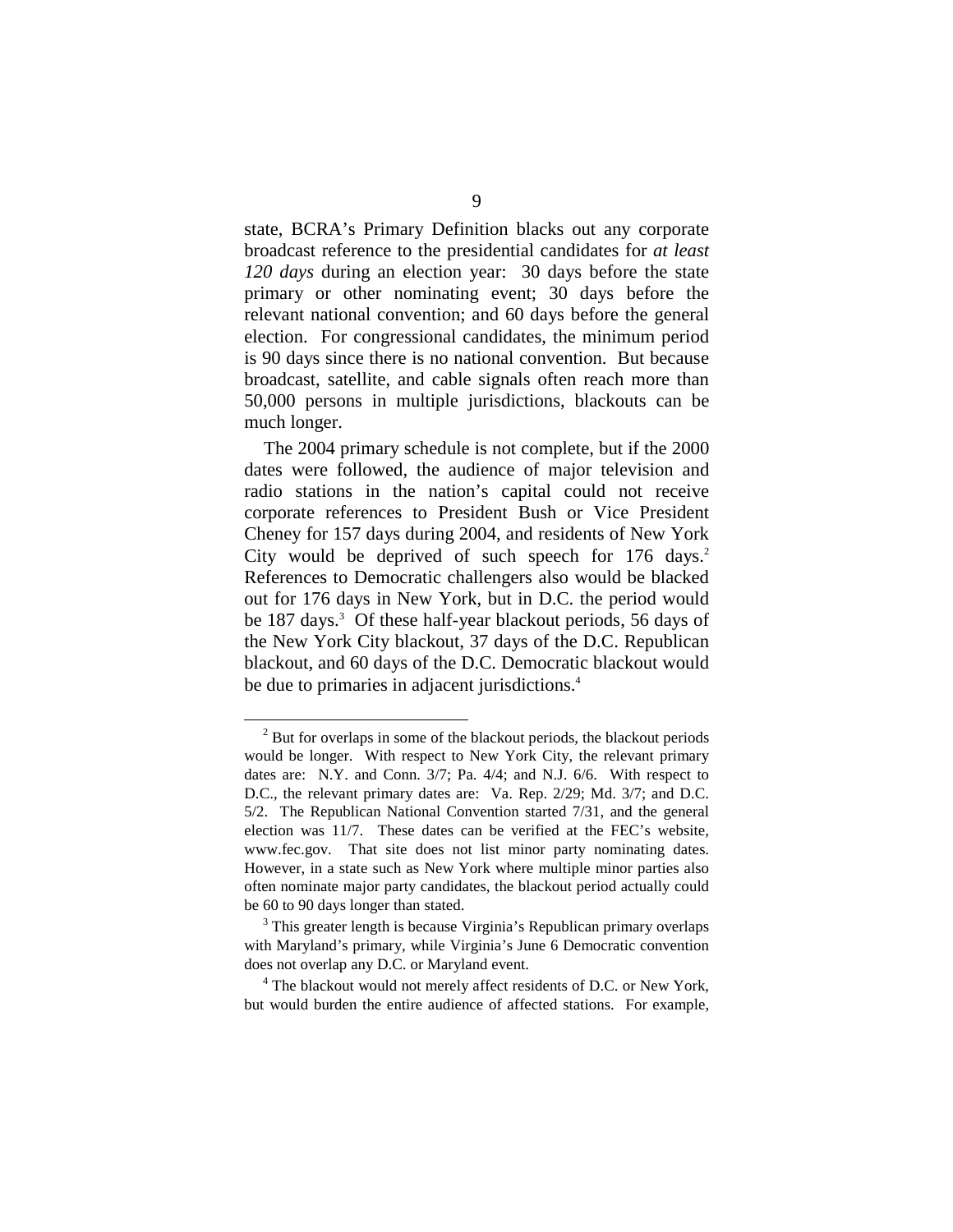*Backup Definition*: Alternatively, if the Primary Definition is "held to be constitutionally insufficient," then the Backup Definition defines electioneering communication as (a) any broadcast, cable, or satellite communication that "promotes or supports . . . or attacks or opposes" a candidate for federal office, (b) "regardless of whether the communication expressly advocates a vote for or against a candidate," so long as it (c) "is suggestive of no plausible meaning other than an exhortation to vote for or against a specific candidate." BCRA § 201. The "suggestive of no plausible meaning" clause derives from *FEC v. Furgatch*, 807 F.2d 857 (9th Cir. 1987), the only court of appeals decision to arguably relax *Buckley's* "express advocacy" standard.<sup>5</sup> In Senate debates,

*Massachusetts Citizens for Life, Inc.*, 479 U.S. 283 (1986) ("*MCFL*"). *Furgatch* was rejected by all other Courts of Appeals. *See Chamber of Commerce of the United States v. Moore*, 288 F.3d 187 (5th Cir. 2002), *cert. denied*, 123 S. Ct. 536 (2002); *Va. Soc'y for Human Life, Inc. v. FEC*, 263 F.3d 379 (4th Cir. 2001); *Citizens for Responsible Gov't State PAC v. Davidson*, 236 F.3d 1174 (10th Cir. 2000); *Vt. Right to Life Comm., Inc. v. Sorrell*, 221 F.3d 376 (2d Cir. 2000); *Iowa Right to Life Comm., Inc. v. Williams*, 187 F.3d 963 (8th Cir. 1999); *Me. Right to Life* 

residents of Northern Virginia would suffer blackouts due to D.C. and Maryland nominating events. For the AM radio nighttime audience, the situation is much worse. Because AM radio waves bounce off of the ionosphere, which shifts after sunset, many local AM stations are required to sharply reduce power, or even to cease broadcasting, to clear the way for about fifty "clear channel" stations that use increased power and reflection from the ionosphere to serve wide regions – a range of approximately 750 miles in radius. *See* Audio Division, Federal Communications Commission, *Why AM Radio Stations Must Reduce Power, Change Operations, or Cease Operations at Night*, *at* http://www. fcc.gov/mb/audio/bickel/daytime.html (last visited July 1, 2003). Because these stations can be received in many states with different primary dates, their references to the president, vice president, and challengers may be banned for almost the entire election year. Listeners to subscription satellite radio, a newly emerging medium that reaches nationwide audiences and is required to use system-wide advertisements, face similar restrictions. *See* 2001 FCC LEXIS 4931, Para. 11 (Sept. 17, 2001). 5 *Furgatch* overlooked this Court's then-recent decision in *FEC v.*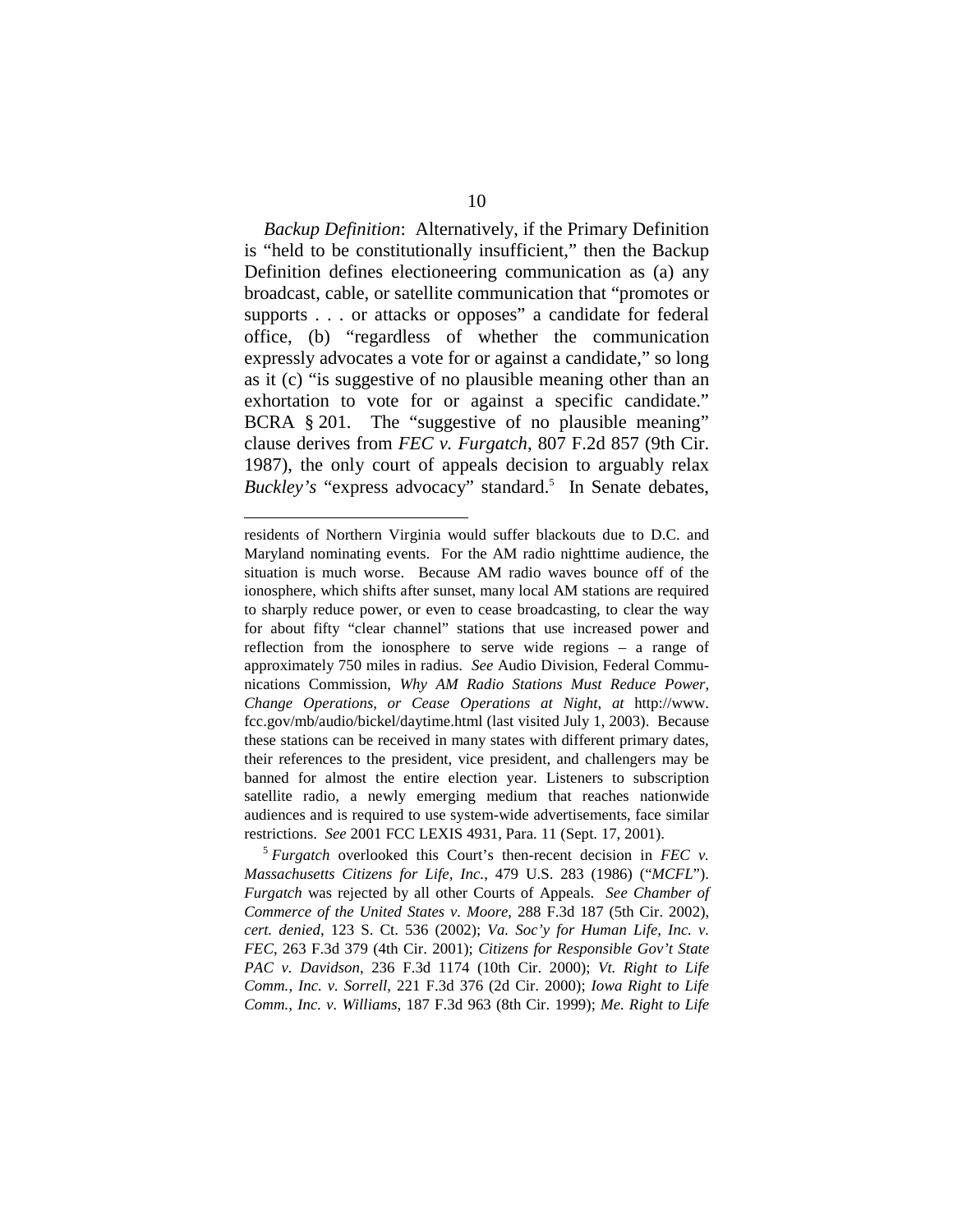the Backup Definition was frequently referred to as the "*Furgatch*" standard. 147 Cong. Rec. S2706, S2710, S2712- 13 (daily ed. Mar. 22, 2001) (statements of Sen. Specter). The FEC declined to issue regulations dealing with the Backup Definition. *See Electioneering Communications*, 67 Fed. Reg. 65,190, 65,191 (Oct. 23, 2002) (Explanation and Justification). *See also* J.S. App. 19a (Leon, J.).

The Backup Definition applies at all times and in all states whether or not any election is pending there. It applies to speech that does not expressly advocate an electoral outcome. Because many members of the House of Representatives are nearly perpetual federal candidates, the Backup Definition would regulate corporate references to them year-round.

*Coordination*: Since *Buckley*, spending for speech that was sufficiently "coordinated" with a federal candidate or campaign was classified as a "contribution." *See Buckley*, 424 U.S. at 46-47; s*ee also* 2 U.S.C. § 441a(a)(7)(B); 11 C.F.R. § 100.23 (repealed by BCRA section 214). Corporations were forbidden to contribute to federal candidates, campaigns, and political parties on pain of civil and criminal penalties. 2 U.S.C. § 441b(a). Individuals were allowed to contribute only limited amounts. *Id*. § 441a(a). Thus, a charge that an issue ad was coordinated with a candidate translated into a charge of making an unlawful contribution. This contribution doctrine arguably applied only to speech that contained "express advocacy," though such a limitation was controversial at best. *See* Statement For

*Comm., Inc. v. FEC*, 98 F.3d 1 (1st Cir. 1996). *See also Perry v. Bartlett*, 231 F.3d 155 (4th Cir. 2000); *N.C. Right to Life, Inc. v. Bartlett*, 168 F.3d 705 (4th Cir. 1999); *Va. Soc'y for Human Life, Inc. v. Caldwell*, 152 F.3d 268 (4th Cir. 1998); *FEC v. Christian Action Network, Inc.*, 110 F.3d 1049 (4th Cir. 1997); *Faucher v. FEC*, 928 F.2d 468 (1st Cir. 1991); *FEC v. Cent. Long Island Tax Reform Immediately Comm.*, 616 F.2d 45 (2d Cir. 1980); *see also Fla. Right to Life, Inc. v. Lamar*, 238 F.3d 1288 (11th Cir. 2001) (affirming preliminary injunction). In addition, the Ninth Circuit recently gave its *Furgatch* opinion a sharply narrow meaning. *See Cal. Pro-Life Council, Inc. v. Getman*, 328 F.3d 1088 (9th Cir. 2003).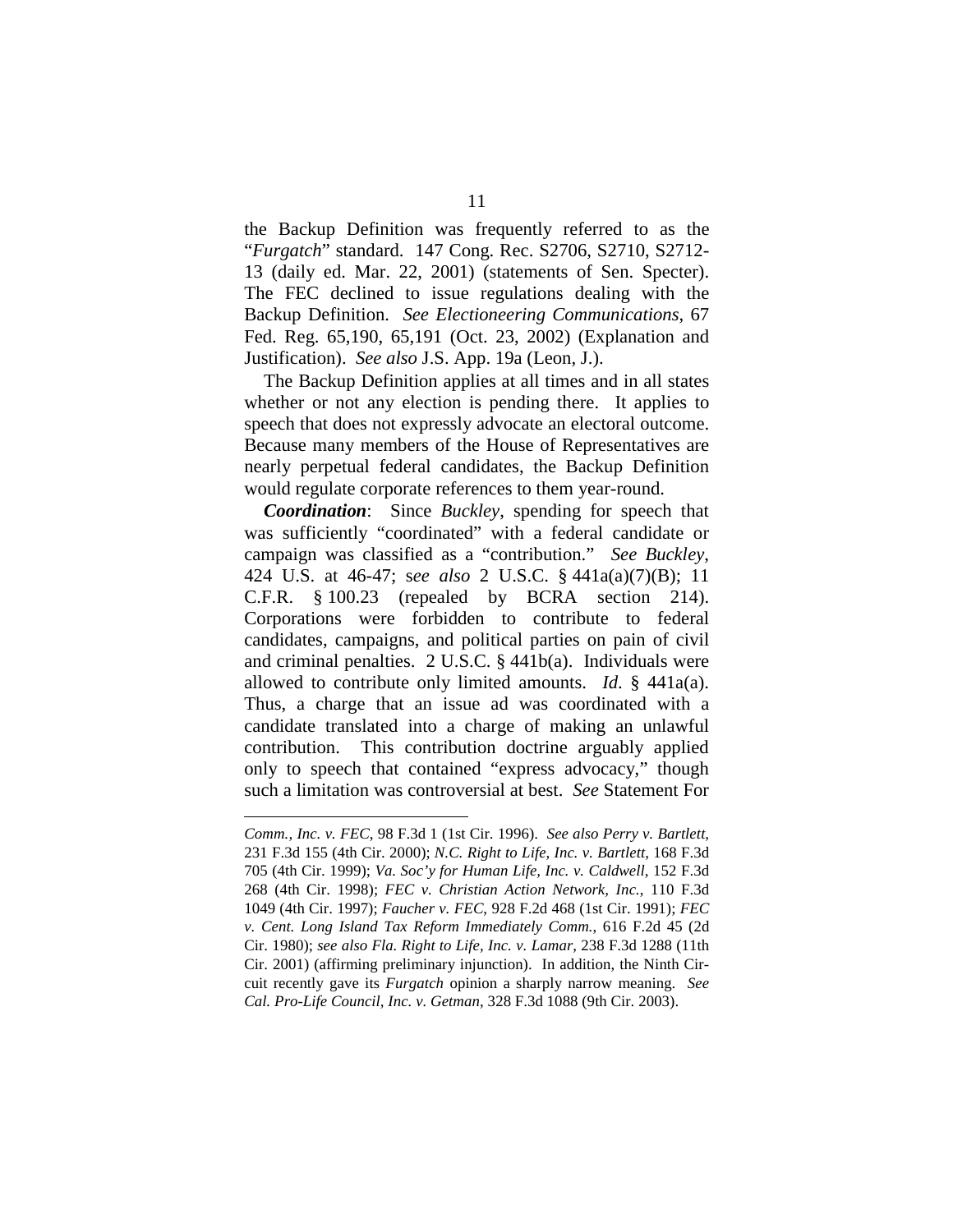the Record by Commissioner Bradley A. Smith in FEC MUR 4624 (Nov. 6, 2001), J.A. 1822, 1827-29.

As issue ads became more common, so did charges of coordination, and the meaning of coordination received more attention. By the late 1990's, constitutional precedent and FEC regulation required some element of agreement between speaker and candidate before otherwise permissible independent speech was converted into a forbidden contribution. *See FEC v. Christian Coalition*, 52 F. Supp. 2d 45, 91-92 (D.D.C. 1999); 11 C.F.R. § 100.23(c)(2)(iii) (repealed by BCRA section 214). BCRA section 214 rejects the constitutionally-based narrowing construction under which agreement was necessary, repeals the FEC regulations embodying the requirement of agreement, extends the coordination concept to political parties as well as candidates and campaigns, defines coordination as acting "in cooperation, consultation, or concert with, or at the request or suggestion of" a federal candidate, campaign, or party, and forbids construing this standard to require "agreement or formal collaboration."

The FEC has issued regulations implementing BCRA's coordination directives. *See Coordinated and Independent Expenditures*, 68 Fed. Reg. 421 (Jan. 3, 2003). They provide that "[a]greement or formal collaboration between the person paying for the communication and the candidate [or] political party" is not required to establish coordination. 11 C.F.R. § 109.21(e). "*Agreement* means a mutual understanding or meeting of the minds on all or any part of the material aspects of the communication or its dissemination." *Id*. Thus, speech is coordinated if it is "created, produced, or distributed at the *request* or *suggestion* of" or "after one or more *substantial discussions* about [it]" with, a candidate or political party or their agents, *even if there is no "mutual understanding or meeting of the minds on all or any part of the material aspects of the communication or its dissemination" between*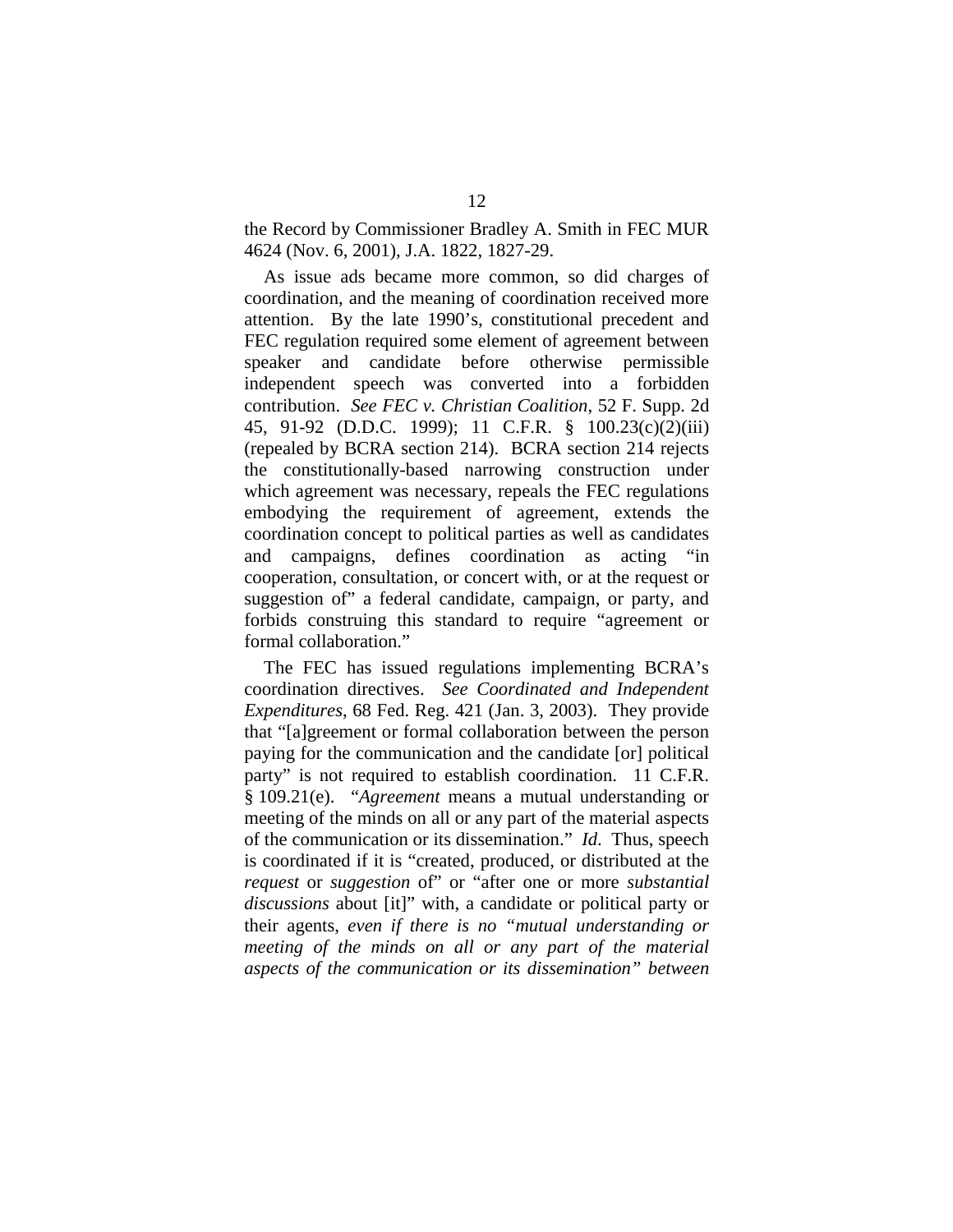*speaker and candidate or political party. Id*. §§ 109.21(d)  $(1)(i)$ , 109.21(d)(3), 109.21(e) (emphasis added).<sup>6</sup>

Under the FEC regulations a broad range of speech may be deemed coordinated, including: (i) express advocacy, (ii) electioneering communications, and (iii) any "refer[ences] to a political party or to a clearly identified candidate for federal office" that is "directed to voters in the jurisdiction" where the candidate or the party's candidates are running, and is "publicly disseminated 120 days or fewer before" either a nominating event or election. *Id*. § 109.21(c).

# **The Process Of Developing National Legislation And Policy Requires Ongoing Close Contacts With Candidates And Party Officials.**

Federal legislation and policy arises from the complex, ever shifting, and often long-term efforts of individual citizens or businesses, associations representing interested groups, federal legislators and their staffs, federal executive officers at all levels, and the national political parties. Ad hoc alliances are formed, compromises are hammered out, drafts and position statements are circulated, resources are pooled, the public is informed and persuaded, and, ultimately, legislation or policy is made. Huard Test. ¶¶ 3, 6, 7, J.A. 285-87; Josten Test. ¶ 4, J.A. 328; Monroe Test. ¶ 3, J.A. 592.

A prototypical example of the formulation of federal policy and legislation was the Thursday Group that met weekly in the offices of Congressman John Boehner in 1995 and 1996 to advance pro-business aspects of the "Contract with

<sup>6</sup> To facilitate preparation of accurate voter guides, *see* 68 Fed. Reg. 421, 440 (Jan. 3, 2003), the FEC carved out a narrow "safe harbor" under which a "*response* to an *inquiry* about that candidate's or political party committee's positions on legislative or policy issues," standing alone, does not establish coordination. 11 C.F.R. § 109.21(f) (emphasis added). Reflecting its limited purpose, if the information is volunteered or arises from anything other than the specified type of inquiry, or if a response includes any "discussion of campaign plans, projects, activities, or needs," then the safe harbor does not apply. *Id.*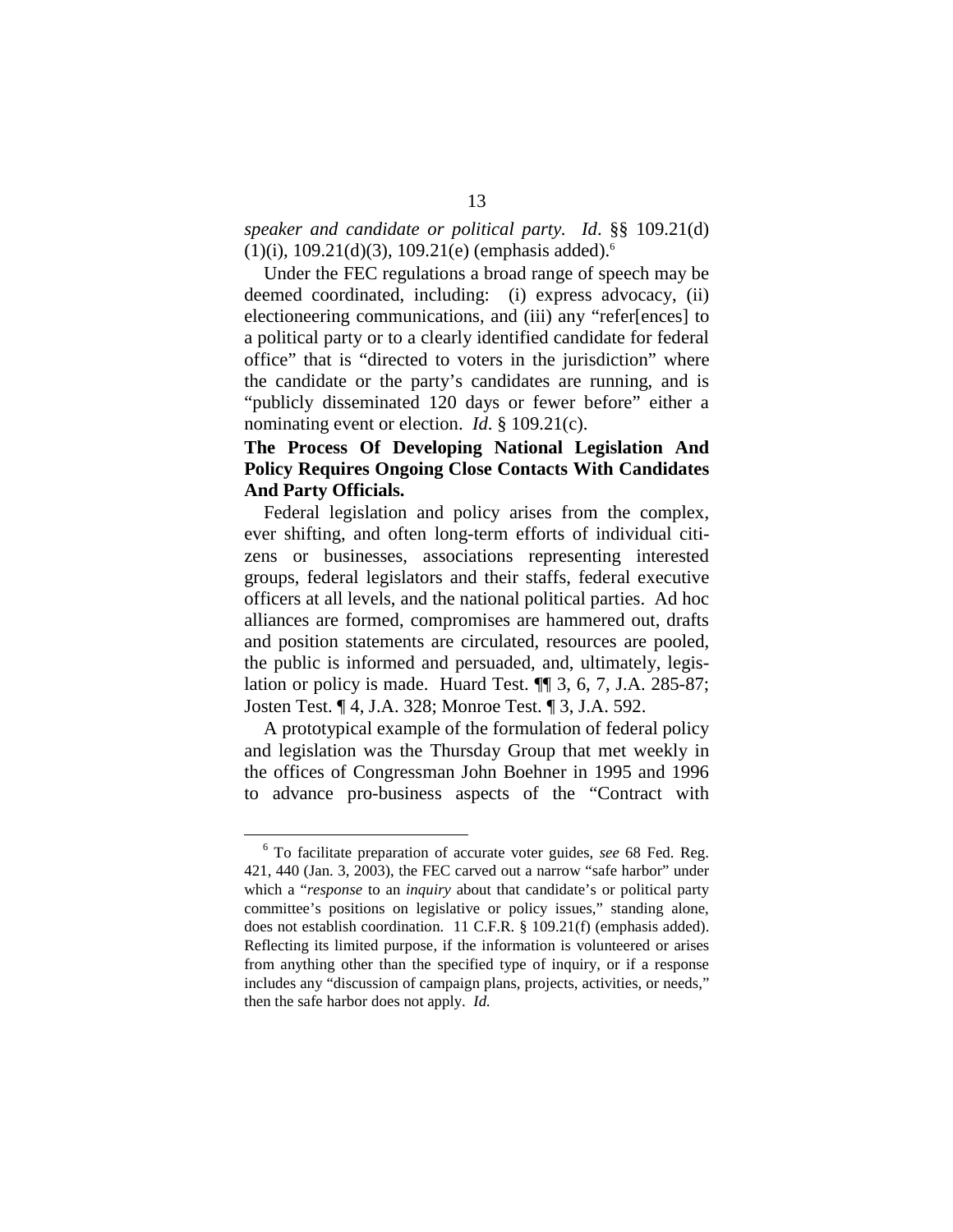America." Henderson, J., Supp. App. 282sa-83sa. Congressman Boehner was the fourth-ranking Republican House member – the Republican Conference Chair, *ex officio* board member of the National Republican Congressional Committee (NRCC), and a candidate for re-election. Henderson, J., Supp. App. 283sa. Regular participants included the Chamber and NAM and other similar organizations, along with Congressman Boehner and his staff. Henderson, J., Supp. App. 282sa-83sa. Other members of Congress would be invited to explain relevant activities or insights. Huard Test. ¶ 7, J.A. 287. The focus was on legislative strategy and policy, but of course that involves identification and evaluation of friends, foes, options, strategies, public opinion and the like. Henderson, J., Supp. App. 283sa.

Another example is the participation of the Chamber in long-term efforts regarding prescription drug benefits and Medicare. District Judge Kollar-Kotelly opined that ads by the Chamber addressing the prescription drug benefit issue that ran in the fall of 2000 could not have a legislative purpose because "the prescription drug issue … was not pending before Congress at the time the advertisement was aired." Kollar-Kotelly, J., Supp. App. 705sa. In fact, many conflicting proposals for comprehensive Medicare prescription drug coverage remained pending in Congress during the last half of the  $2000$  session.<sup>7</sup> When it became clear that a prescription drug benefit would not be enacted, involved legislators made clear that they would continue to press the issue.8 And they did. Following the 2000 elections rival bills proposed by Senator Graham<sup>9</sup> and Senators Breaux and Frist<sup>10</sup>

<sup>7</sup>*See, e.g.,* H.R. 4607, 106th Cong. (2000); S. 2753, 106th Cong.

<sup>&</sup>lt;sup>8</sup> See 146 Cong. Rec. S11521 (daily ed. Nov. 14, 2000); *see also* 146 Cong. Rec. H11754 (daily ed. Nov. 1, 2000); 146 Cong. Rec. H11803 (daily ed. Nov. 2, 2000). 9 *See* S. 2625, 107th Cong. (2002). 10 *See* S. 357, 107th Cong. (2001) and S. 358, 107th Cong. (2001).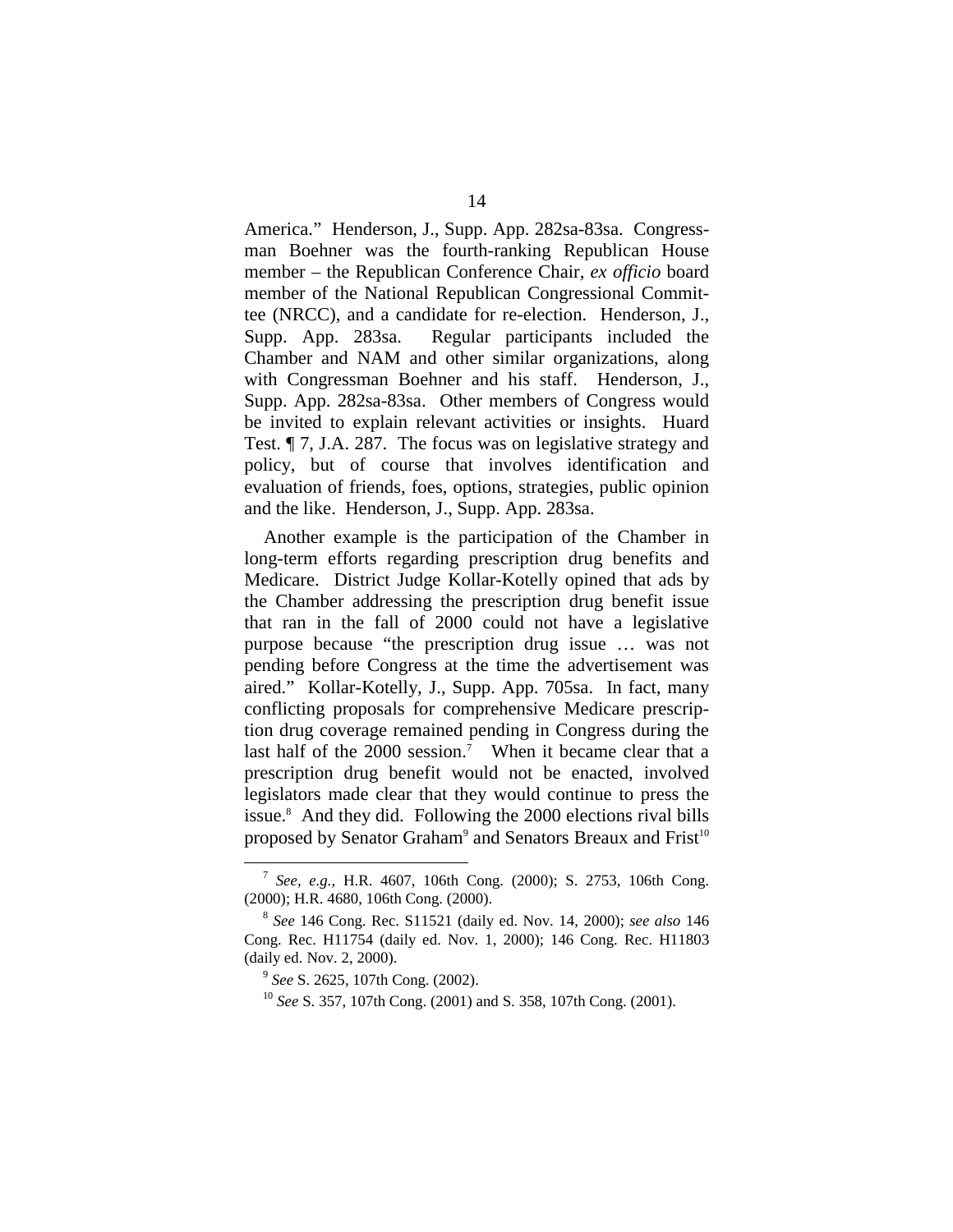were debated but failed to pass, along with other reform plans.11 In June, 2003, Medicare prescription drug benefit bills passed both the House and the Senate.<sup>12</sup>

The long-term prescription drug benefit struggle illustrates why the Business Plaintiffs and thousands of similar incorporated associations, as well as individual business corporations, must be in ongoing contact and communication with members of Congress, their staffs, other federal and national party officials, and with one another as they participate in the formulation of federal legislation and policy. Josten Test. ¶ 4, J.A. 328; Huard Test. ¶ 3, J.A. 285- 86; Monroe Test. ¶ 3, J.A. 592. Unavoidably, this requires contact with candidates and representatives of political parties, often on the issues with which they are closely identified and that may become prominent in future elections. Huard Test. ¶ 7, J.A. 287.

In a democracy, many officials and others who play leading roles in legislation and policy formation also are candidates much of the time. Every member of the House of Representatives who wants to retain office must stand for reelection every two years. U.S. Const., art. I, § 2. Similarly, a third of the Senate must seek reelection every two years. *Id*. art. I, § 3; amend. XVII. Every four years there is a presidential election, *id*. art. II, § 1, in which the President and Vice President often run. Other presidential candidates typically include leading members of the House and Senate and other politically prominent Americans. Similarly, members of the House and Senate, particularly those in leadership positions, often hold positions with national and state political party committees. *See, e.g.*, McConnell Test. **[14** 2-8, J.A. 401-03. The same is true of the President and Vice President. Thus, the close contacts and communication with

<sup>11</sup>*See, e.g.*, H.R. 339, 107th Cong. (2001); H.R. 3626, 107th Cong. (2002); H.R. 3684, 107th Cong. (2002); S. Res. 269, 107th Cong. (2002); S. 2, 107th Cong. (2002). 12 *See* H.R. 1, 108th Cong. (2003); S. 1, 108th Cong. (2003).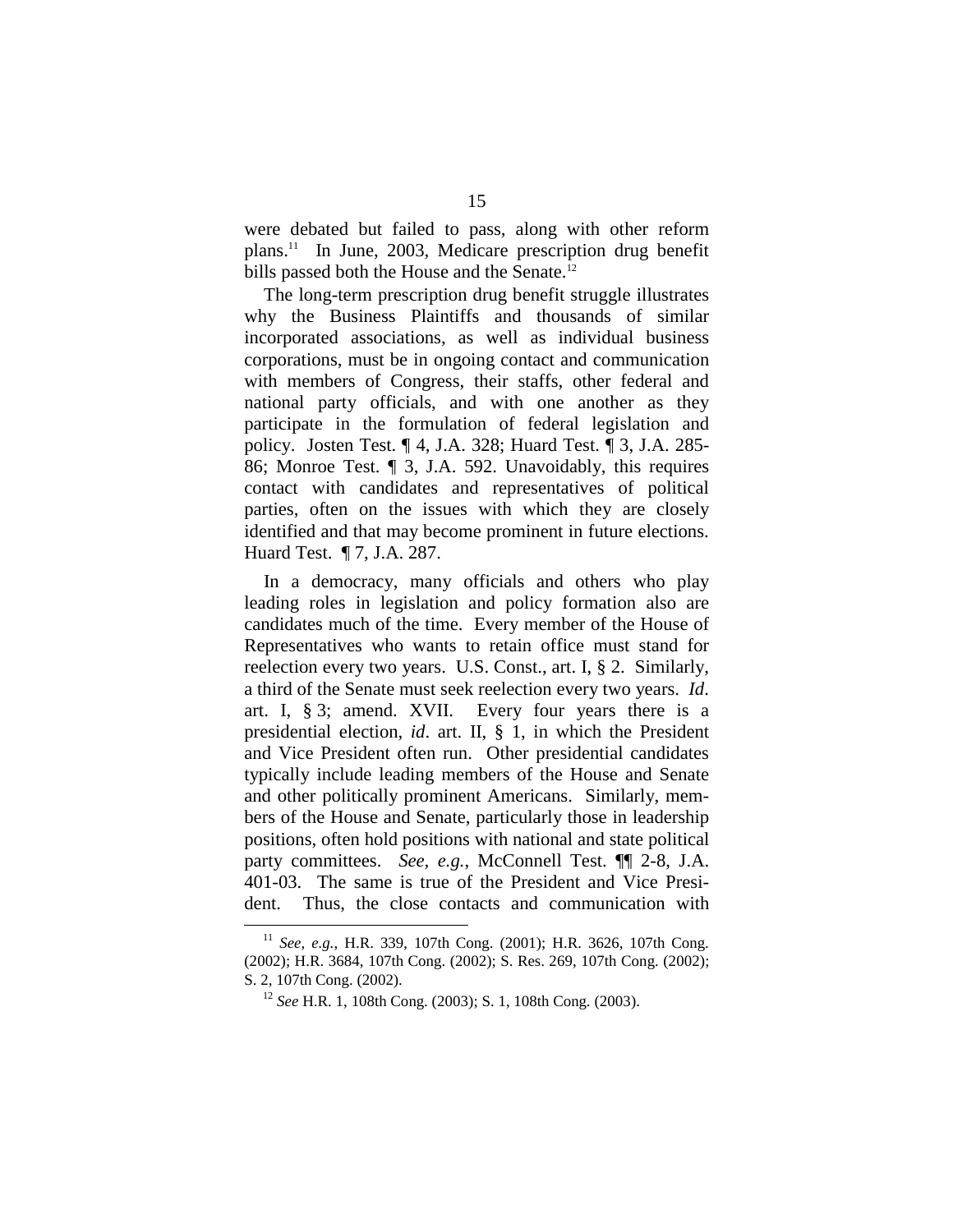members of Congress and other leaders that are necessary to participation in formulating and implementing legislation and policy unavoidably involves close contacts and ongoing communications with candidates and political party leaders.

# **Legislative And Policy Development Requires Business Corporations To Communicate To The Public During Pre-Election Periods.**

In addition to working closely with federal candidates and party officials, the Business Plaintiffs and similar incorporated associations and businesses, singly or in various groups or coalitions, regularly use television and radio advertisements to communicate with the American people about legislative and policy concerns. Henderson, J., Supp. App. 260sa-61sa. Such ads are broadcast year round, but are more common during election periods. Henderson, J., Supp. App. 234sa.

Judge Kollar-Kotelly suggested that "true" issue ads would not be run in the months leading up to elections, noting that broadcasters charge higher rates then and suggesting that candidate and other overtly electoral ads might prove distracting. Kollar-Kotelly, J., Supp. App. 757sa-58sa. However, as Judges Henderson and Leon observed, Americans tend to be most focused upon and receptive to discussions of public policy issues during the election period, and after elections there is a period of fatigue during which the public will pay little attention to such ads. Henderson, J., Supp. App. 236sa, 269sa; Leon, J., Supp. App. 1149sa. Public attention is even more focused in jurisdictions that are holding closely contested elections. Henderson, J., Supp. App. 266sa-67sa.

Furthermore, there often is a flurry of important legislative activity during the closing months of legislative sessions, which typically fall in the nomination and election period. Henderson, J., Supp. App. 263sa; Leon, J., Supp. App. 1148sa; *see also* United States House of Representatives and United States Senate Roll Call Votes for the 104th, 105th,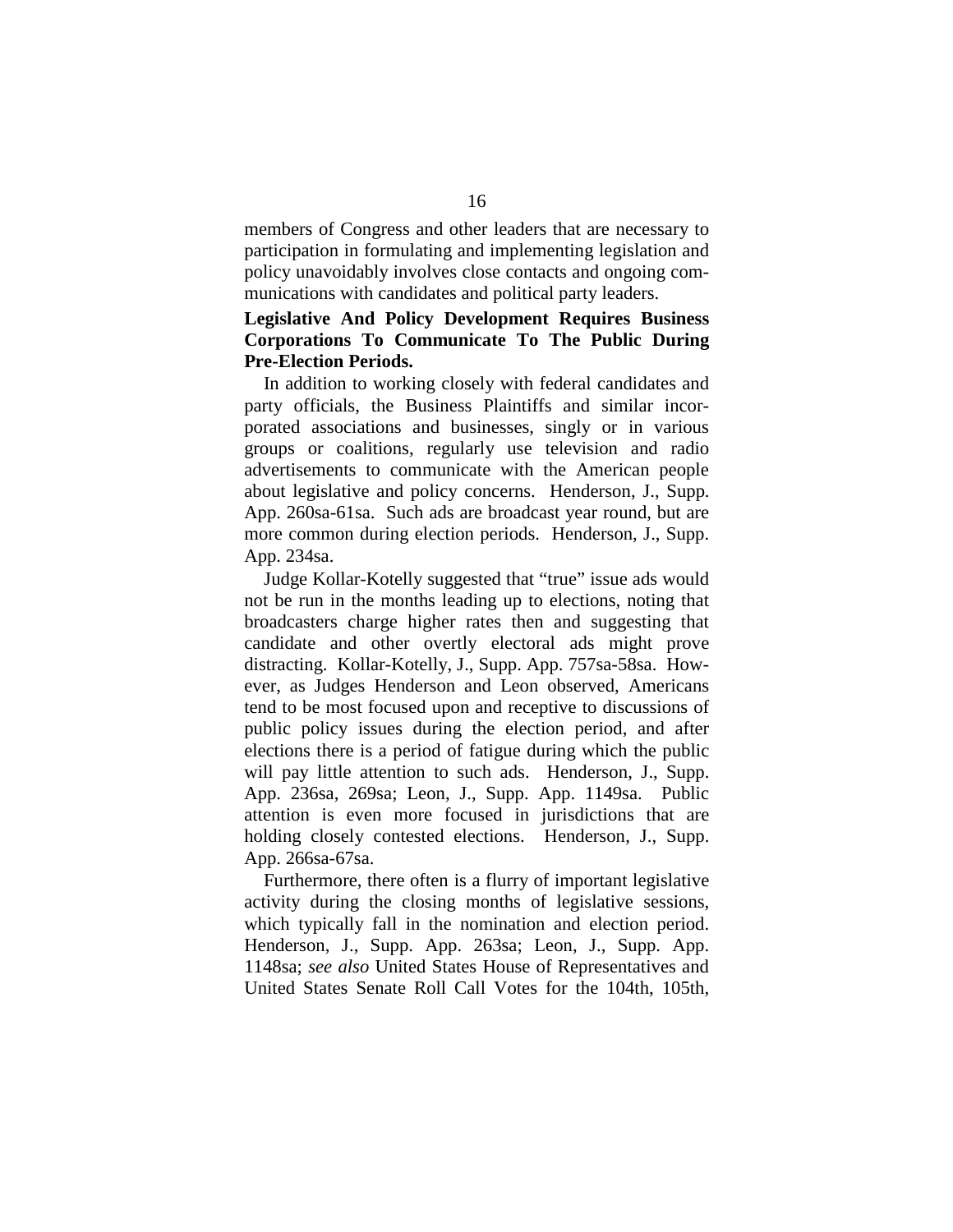106th, and 107th Congresses, *at* http://clerk. house. gov/ histHigh/Congressional\_ History/index.php (House) and http: //www.senate.gov/ pagelayout/legislative/ a\_three\_ sections\_ with teasers/votes.htm (last visited July 1, 2003) (Senate) (indicating 570 roll call votes taken within sixty days of the 1996, 1998, 2000, and 2002 November elections).

Issues of vital concern to business corporations arise during election periods. Major legislation often remains pending until the end of a session and, indeed, controversial legislation often is kept alive precisely to provide a campaign advantage. International and domestic crises that lead to seizure of steel mills, takeover of ports or transportation systems, enactment of draconian price or allocation controls, concessions relating to imports, exports, and assets and operations abroad, and so on are not excluded from election periods.

Effective issue ads often must refer to persons who happen to be candidates. Legislative and policy proposals often are publicly known by the names of leaders who are also candidates. Leon, J., Supp. App. 1150sa. For example, the Public Company Accounting Reform and Investor Protection Act was popularly known as "Sarbanes-Oxley." Representative Michael Oxley introduced Sarbanes-Oxley on February 14, 2002, and it was enacted on July 30, 2002. Pub. L. No. 107-204, 116 Stat. 745 (codified as amended at 15 U.S.C. §§ 7201 *et seq*. (2002)). During the period leading up to the enactment of Sarbanes-Oxley, Representative Oxley was a candidate in the Ohio Republican Primary held on May 7, 2002. Indeed, the bills that became BCRA were popularly known as "McCain-Feingold" and "Shays-Meehan."

Americans often understand issues based on their relationship to prominent leaders who also may be candidates. Identifying a tax or budget proposal as one supported by Gore or Gingrich gives many Americans information that they consider important. Henderson, J., Supp. App. 263sa; Leon, J., Supp. App. 1150sa; *see also* 11 C.F.R. § 100.29(b)(2) (including the phrases "the President" and "your Congress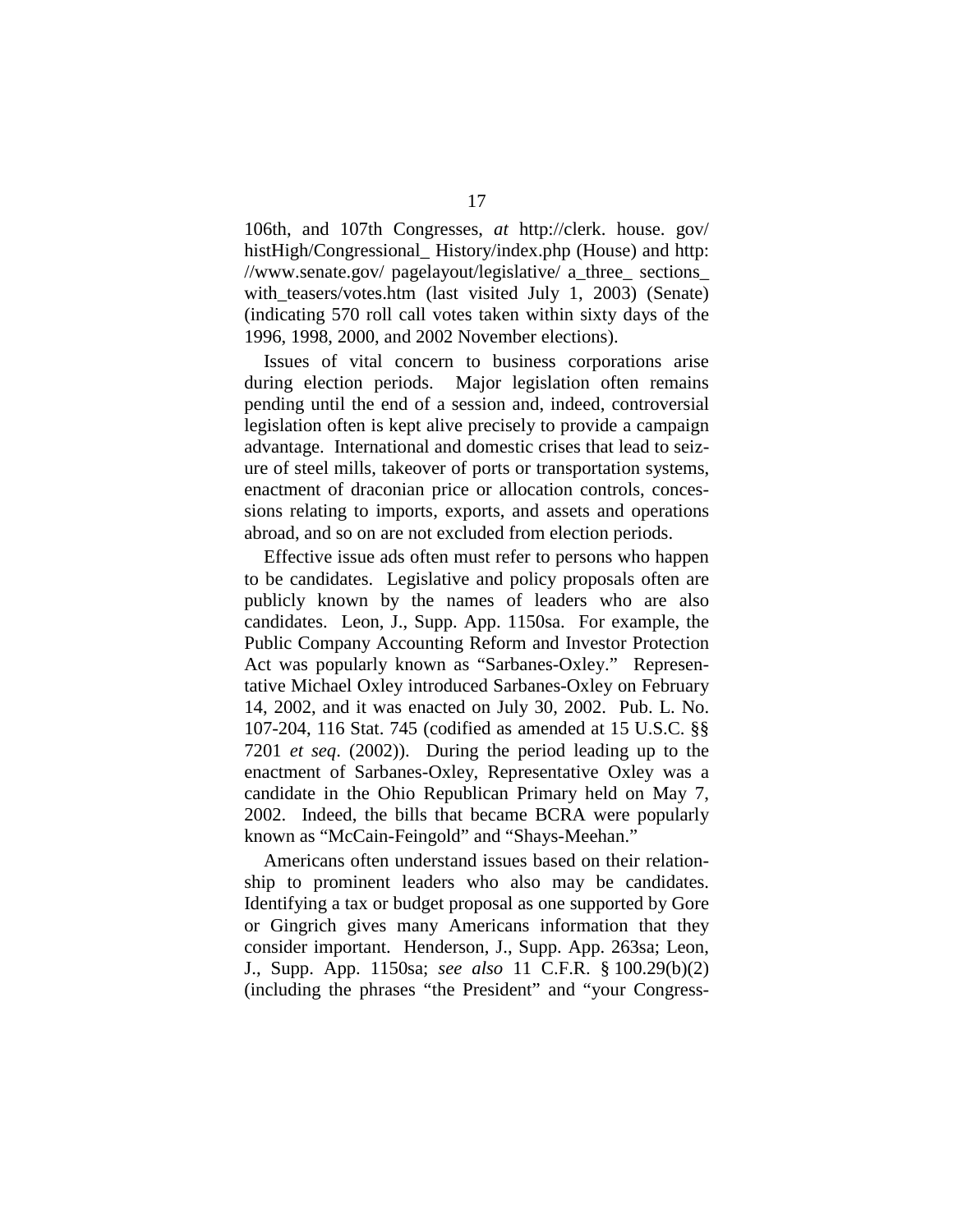man" as examples of references to federal officeholders that are regulated as electioneering communications). Referring to such names also can be persuasive. For example, identifying legislation as supported by Gore or Gingrich may lead members of the public to support or oppose it. Henderson, J., Supp. App. 263sa; Leon, J., Supp. App. 1150sa.

An important purpose of issue ads is to persuade candidates, who are existing or potential officeholders, that an issue is of importance to their constituents and, hence, merits their attention. Josten Test. ¶ 13, J.A. 331; Huard Test. ¶ 9, J.A. 287. Thus, many issue ads conclude by asking viewers to contact candidates and express support for or opposition to legislation or policy positions. Leon, J., Supp. App. 1372sa-77sa (examples of ads). In fact, viewers do call in response to these ads. Kollar-Kotelly, J., Supp. App. 671sa (quoting deposition testimony of Senator Feingold).

The record contains many examples of corporate broadcasts that refer to candidates in the course of discussing public issues without express advocacy. One widely discussed series of such ads was broadcast in 1996 by a group of pro-business associations known as The Coalition which included the Chamber and NAM. Henderson, J., Supp. App. 260sa-61sa. Another example discussed in the district court opinions is the series of ads that the Chamber supported during the 2000 election concerning whether Medicare should include a prescription drug benefit. This question is important to business corporations that provide health care coverage for employees and retirees. An example of these ads includes the following:

[Announcer] Senator Robb supports a big-government prescription drug plan that could be costly for seniors. This plan requires seniors to pay up to \$600 a year plus a 50/50 co-payment. In this big-government plan, seniors have a one time chance to sign up, otherwise they face penalties to join later. And who would decide which medicines are covered and which aren't? Tell Senator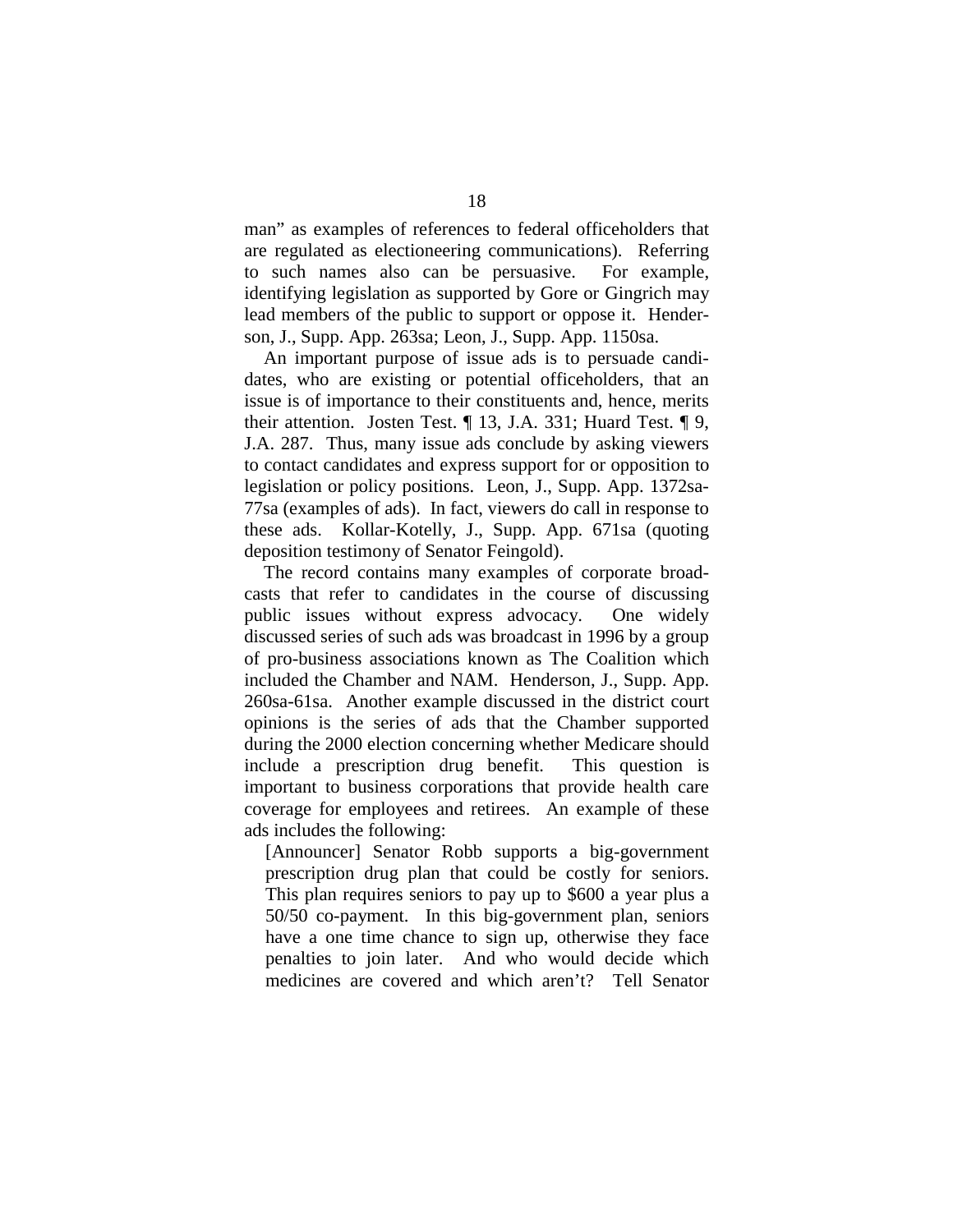Robb to stop supporting a big-government prescription drug plan. [Paid for by: The U.S. Chamber of Commerce].

Josten Dep. Ex. 23 (cited by Kollar-Kotelly, J., Supp. App. 705sa). Similarly, ABC and NAM regularly run ads discussing issues and candidates. Monroe Test. ¶¶ 3, 7, 8, J.A. 592- 94; Huard Test. ¶ 4, J.A. 286.

# **The Experience Of "The Coalition" Illustrates The Risk That A Broad "Coordination" Definition Poses To Corporate Involvement In Federal Legislation And Speech.**

In 1996 while the Business Plaintiffs and others were active in the Thursday Group and similar alliances, the AFL-CIO announced that it intended to spend up to \$35 million on advertising to defeat the Contract With America and win control of the House for the Democrats. Henderson, J., Supp. App. 260sa-61sa. Pro-business groups, including the Business Plaintiffs, immediately recognized that the business community would have to respond. Henderson, J., Supp. App. 260sa. Accordingly, five prominent business associations, including the Chamber and NAM, organized "The Coalition: Americans Working for Real Change." Henderson, J., Supp. App. 260sa-61sa. Ultimately about 30 associations and similar groups became public members; many others provided support on condition that they would not be publicly identified due to fear of retaliation from organized labor or government officials who might not approve of the ads. Henderson, J., Supp. App. 261sa-62sa.13

Members agreed that the purpose of The Coalition would be to raise funds from pro-business sources to create and broadcast responses to the AFL-CIO ads. Kollar-Kotelly, J.,

<sup>&</sup>lt;sup>13</sup> Judge Kollar-Kotelly erroneously found that The Coaltion was incorporated. Kollar-Kotelly, J., Supp. App. 817sa-18sa. Its money was largely corporate, however. The public members of The Coalition were identified on stationery and in press reports. *See, e.g.*, Richard W. Stevenson, *A Campaign to Build Influence*, N.Y. Times, Oct. 29, 1996, at A24.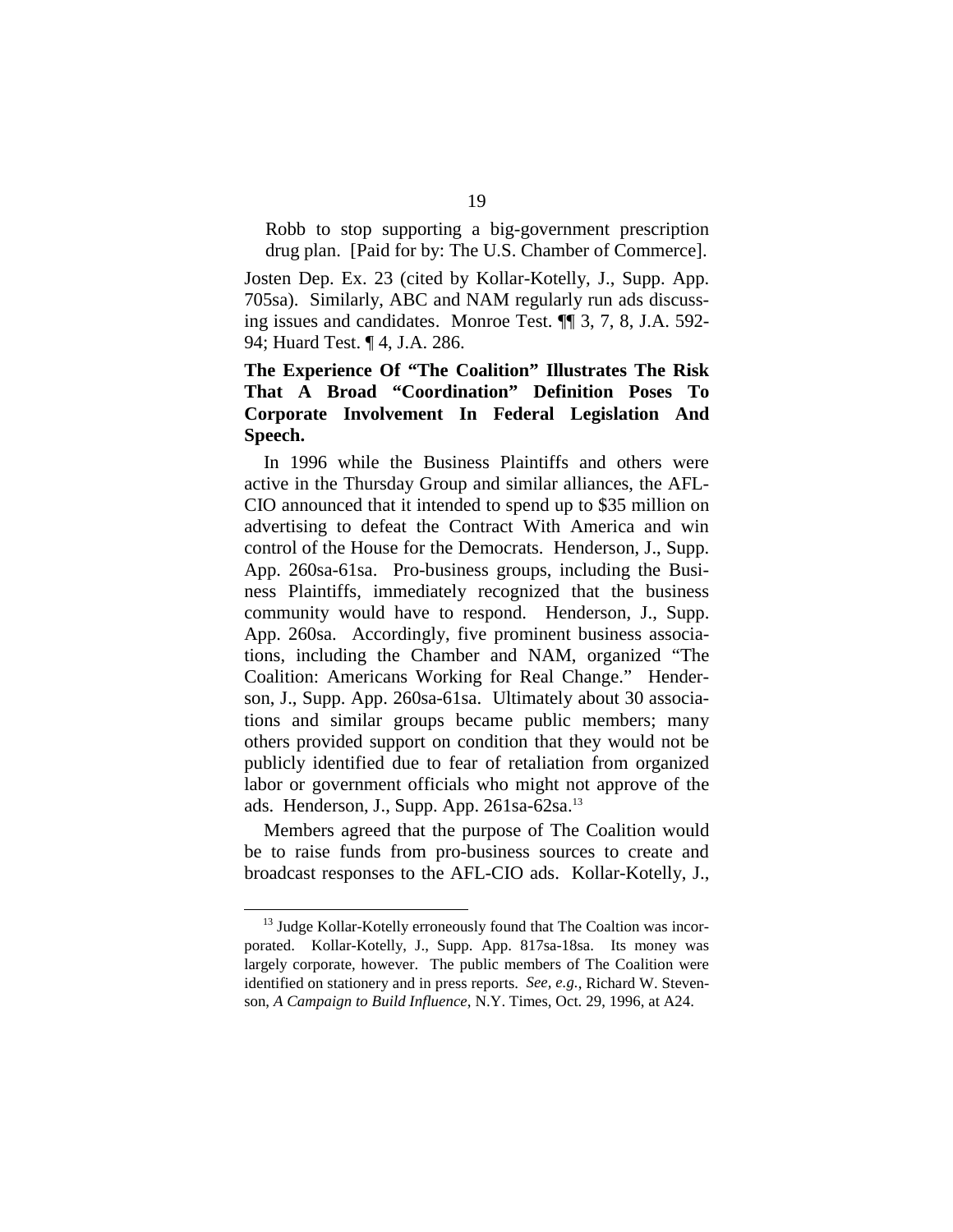Supp. App. 685sa-86sa (quoting deposition testimony of Bruce Josten). Because the AFL-CIO ads were run starting in 1995 and during the 1996 nomination and election period, the responding ads of The Coalition necessarily were to air during that same time.

Members of The Coalition also agreed that the ads were to be created and broadcast independently of any candidate or campaign, and that no participant in The Coalition was to discuss planned ads or broadcasts with any candidate or campaign or do anything else that might be thought to amount to "coordination" of the ads within the meaning of the federal election laws. Henderson, J., Supp. App. 282sa.

The Coalition raised and spent about \$5 million in corporate funds to respond to the approximately \$35 million spent by the AFL-CIO and its allies. Henderson, J., Supp. App. 260sa-61sa. Its ads endeavored to respond directly to the AFL-CIO's ads. Henderson, J., Supp. App. 260sa-61sa. The ads referred to candidates and issues, but did not expressly advocate the election or defeat of any candidate. Kollar-Kotelly, J., Supp. App. 685sa; Josten Test. ¶ 8, J.A. 329. They ran before the November election. Kollar-Kotelly, J., Supp. App. 685sa.

Despite The Coalition's care to avoid coordinating, the Democratic National Committee filed a complaint with the Federal Election Commission (FEC) charging that the ads had been coordinated and, as a result, the corporate funds spent on the ads constituted unlawful contributions. Henderson, J., Supp. App. 282sa-83sa. The DNC complaint offered no evidence of any element of agreement between The Coalition and any candidate or campaign. Instead, the charges of coordination were based primarily upon two things: *first*, founding members of The Coalition also were participants in the Thursday Group, which regularly met with Congressman Boehner, who himself was a candidate and who was an *ex officio* board member of the NRCC which was interested in assisting Republican candidates for election to the House; and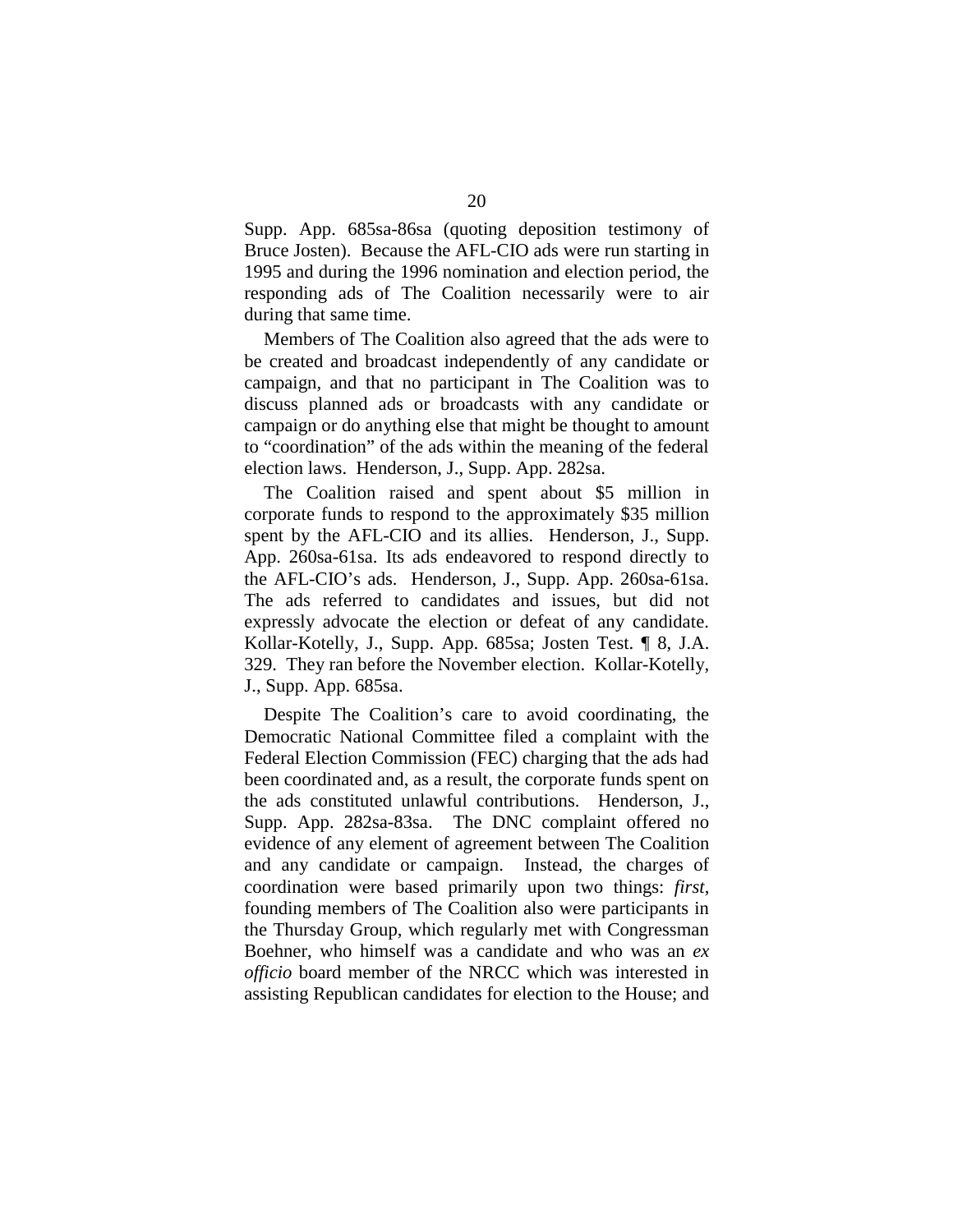*second*, near the time The Coalition was being organized, Congressman Boehner was reported to have given a speech in which he stated that pro-business interests needed to respond to the AFL-CIO. Henderson, J., Supp. App. 283sa; Josten Test. ¶ 9, J.A. 329-30.

The FEC initiated Matter Under Review 4624 (MUR 4624) to investigate the DNC's complaint. Henderson, J., Supp. App. 283sa. At the very outset the FEC served highly intrusive and burdensome discovery demands on The Coalition's 28 Executive Committee members, Representative Boehner, his chief of staff Barry Jackson, Coalition consultants the Tarrance Group, National Media, Inc., Gannon, McCarthy and Mason, Ltd., American Viewpoint, Chuck Greener/Porter Novelli, Frank Luntz/Luntz Communications, and individual employees or principals of the consultants, the NRCC and the NRCC's Mario Cino and Ed Brookover, 37 candidate committees and their treasurers, and others. FEC General Counsel's Report at 4 (Apr. 23, 2001) ("General Counsel's Report") [DEV 53 Tab 6]. 14

The FEC's discovery requests required extensive document production, and answers to intrusive questions concerning contacts with Congressman Boehner and other candidates.<sup>15</sup>

<sup>&</sup>lt;sup>14</sup> Although most records relating to MUR 4624 are confidential under 2 U.S.C. § 437g(a)(12), the FEC's public file contains a General Counsel's Report (Apr. 23, 2001), a Statement for the Record by Commissioner Scott E. Thomas and Chairman Danny L. McDonald (Sept. 7, 2001), and a Statement for the Record by Commissioner Bradley A. Smith (Nov. 6, 2001). Henderson, J., Supp. App. 283sa. FEC General Counsel's Reports include uncorroborated information and testimony that is not subject to cross-examination. Respondents are denied access to the Reports before public release, to third party testimony, and to any third party documents.<br><sup>15</sup> For example, item 64(a) to the Chamber demanded that it

<sup>&</sup>quot;identify all persons who were involved in any way … in communications, conferences, meetings or discussions between the Coalition or any of its Management Committee members, and each of the following persons or entities between January 1, 1996 and December 31, 1996: (1) RNC; (2) Haley Barbour … ; (3) NRCC; (4) Maria Cino … ; (5) Edward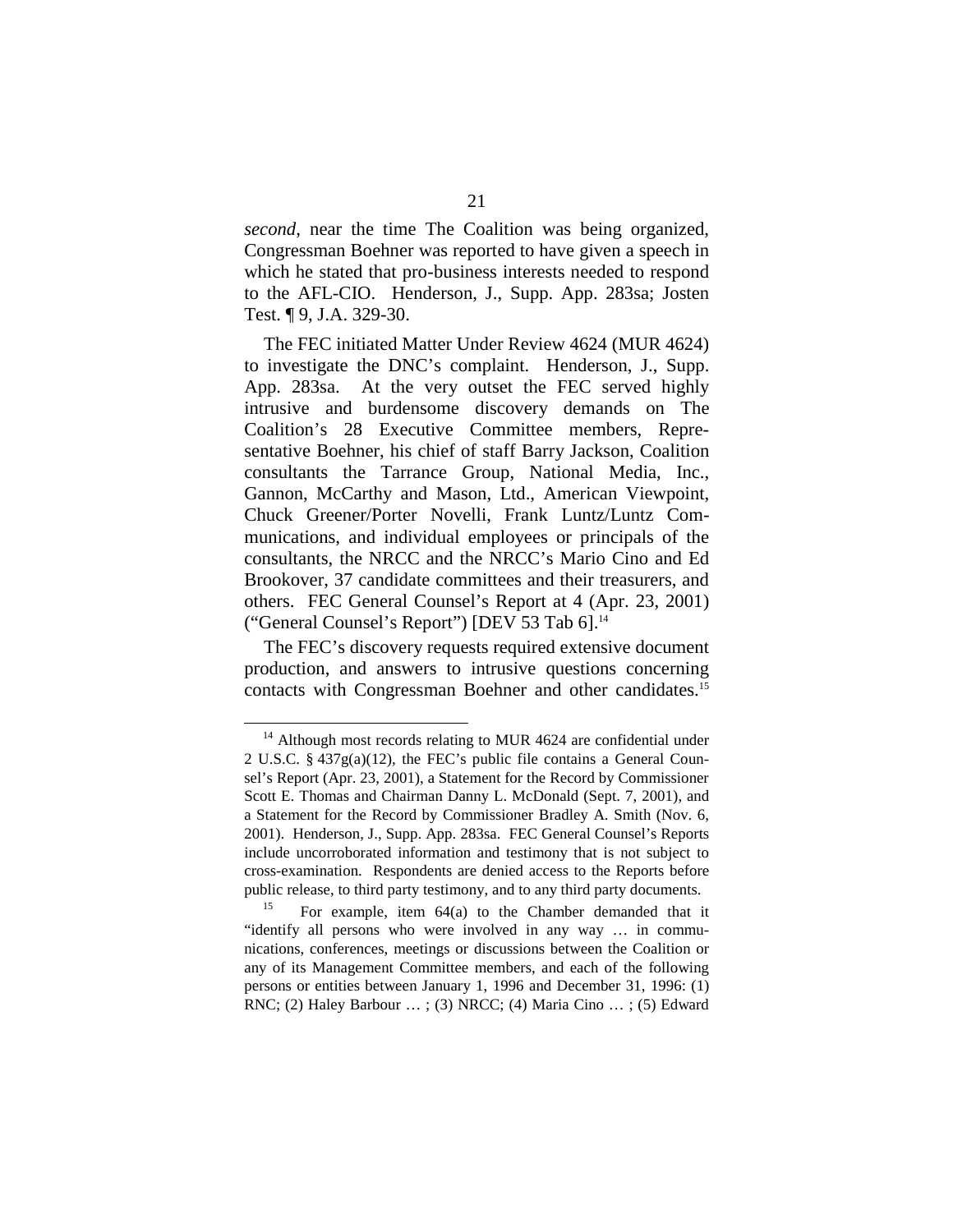They also required the production of individuals for questioning under oath by FEC counsel. The full scope of the investigation is not known because it was conducted on a confidential *ex parte* basis. However, the D.C. Circuit recently gave some detail on the burden and intrusion suffered by the AFL-CIO during a parallel FEC investigation of coordination charges. *AFL-CIO v. FEC*, No. 02-5069, 2003 WL 21414308 (D.D.C. June 20, 2003).

*Buckley* had described the coordination concept as based on "prearrangement or coordination," 424 U.S. at 46-47, and *Colorado Republican Federal Campaign Committee v. FEC*, 518 U.S. 604, 614, 621-22 (1996) ("*Colorado I*"), had indicated that a "general or particular understanding" was necessary to constitute coordination "for constitutional purposes." The FEC espoused a much broader view and the first full consideration of how the First Amendment limited the coordination concept occurred in *FEC v. Christian Coalition*, 52 F. Supp. 2d 45, 89-90 (D.D.C. 1999). That opinion held that, because the coordination standard marks the dividing line between protected and unprotected corporate speech and tends to chill legislative contacts, the definition "ultimately is drawn by reference to the First Amendment," and must provide the "clearest possible guidance," while balancing the competing interests. *Id*. at 90-91. *Christian Coalition* rejected the FEC's unilateral "insider trading" theories, and formulated standards such as: a "corporation's expressive expenditure becomes an illegal contribution when

Brookover … ; (6) The Republican Conference of the United States House of Representatives … ; (7) Congressman John Boehner or any of his staff ...; (8) Congressman Bill Paxon or any of his staff ...; (9) Any candidate for United States Representative in the 1996 elections." Item 64(b) demanded a detailed description and summary of each such meeting, and item 64(c) demanded all related documents. Many other members of The Coalition received similar demands. Massive discovery disputes resulted.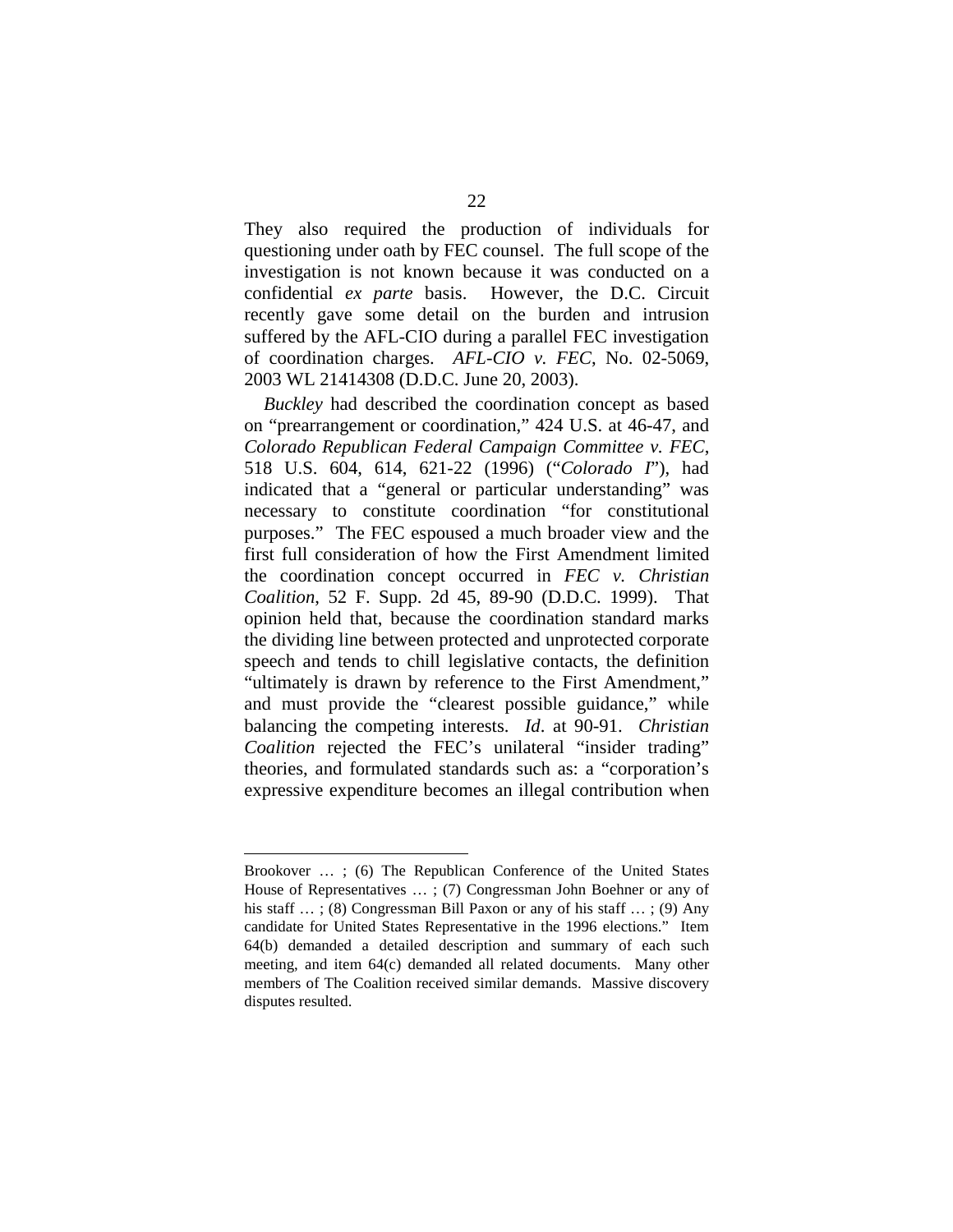the candidate … becomes a partner in the corporation's speech, though not necessarily an equal partner." *Id.* at 92.

The FEC elected not to appeal and, instead, attempted to codify *Christian Coalition*'s constitutional ruling. As paraphrased by Judge Henderson:

Before BCRA became effective, an expenditure for a communication was "coordinated" under 11 C.F.R. § 100.23(c)(2) if the communication was created, produced or distributed (1) "[a]t the request or suggestion of" the candidate or party; (2) after the candidate or party had "exercised control or decision-making authority" over the content or distribution of the communication; or (3) after "substantial discussion or negotiation" resulting in a "collaboration or agreement" between the creator, producer, distributor or payer of the communication and the candidate or party regarding the content or distribution of the communication.

Henderson, J., Supp. App. 388sa; *see also* 65 Fed. Reg. 76138 (Dec. 6, 2000) (codified at 11 C.F.R. § 100.23, though subsequently repealed pursuant to BCRA § 214(b)); *Christian Coalition*, 52 F. Supp. 2d at 91-92.

After those regulations were promulgated, the FEC's General Counsel recommended that MUR 4624 and similar MURs be dismissed because they rested on a theory of "loose coordination" that lacked any element of agreement and could not be squared with the law. General Counsel's Report at 2. The FEC voted to dismiss, with various Commissioners writing to explain their votes. The Statement for the Record by Commissioner Bradley A. Smith (Nov. 6, 2001) ("Smith Statement") observed:

[D]espite the fact that the Commission has now found no violations in this case, I strongly suspect that the original complainant, the Democratic National Committee, considers its complaint to have been a success. The complaint undoubtedly forced their political opponents to spend hundreds of thousands, if not millions of dollars in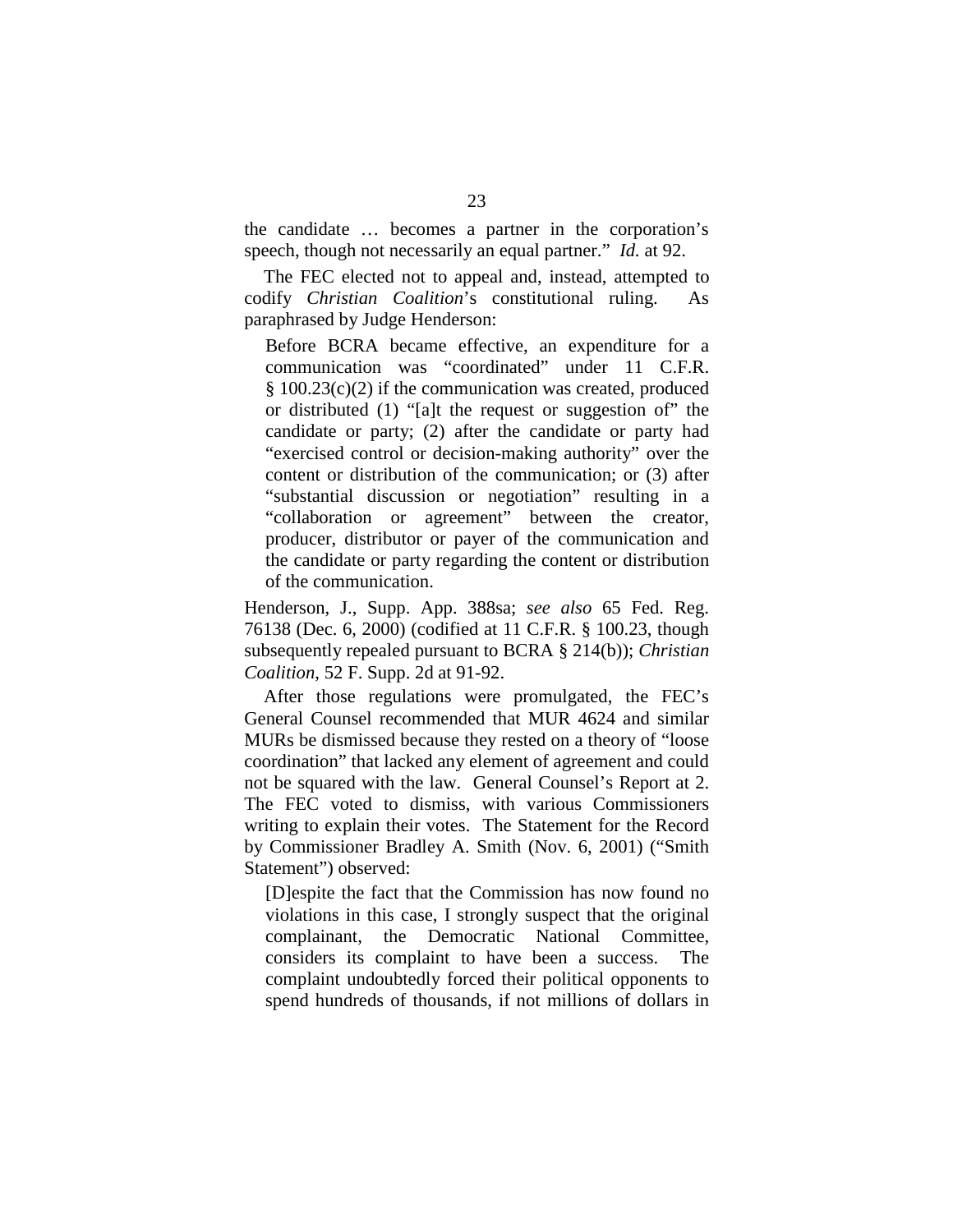legal fees, and to devote countless hours of staff, candidate, and executive time to responding to discovery and handling legal matters. Despite our finding that their activities were not coordinated and so did not violate the [FECA], I strongly suspect that the huge costs imposed by the investigation will discourage similar participation by these and other groups in the future.

Smith Statement at 2, J.A. 1824; *see also* Henderson, J., Supp. App. 284sa.

Commissioner Smith's observations about the use of FEC charges based on vague standards to hinder and deter political opponents parallel findings by the D.C. Circuit, which recently explained that FEC charges are regularly employed to harass and burden political opponents. "[P]olitical opponents . . . file charges against their competitors to serve the dual purpose of 'chilling' the expressive efforts of their competitor and learning their political strategy so that it can by exploited to the complainant's advantage." *AFL-CIO*, 2003 WL 21414308, at \*9.

The General Counsel's Report expressed a series of judgments critical of the activities of The Coalition. The Business Plaintiffs to this day have not seen the body of information on which these statements rested and had no opportunity to see or to respond to the Report before the FEC acted. Henderson, J., Supp. App. 283sa. The post-dismissal response to the report has not been made public, despite Coalition members' requests. The Coalition members dispute vast portions of the Report. The FEC did not adopt the General Counsel's Report's judgments and most are in the nature of obiter dicta based on one-sided secret files. The General Counsel's Report is public, though the underlying data is not.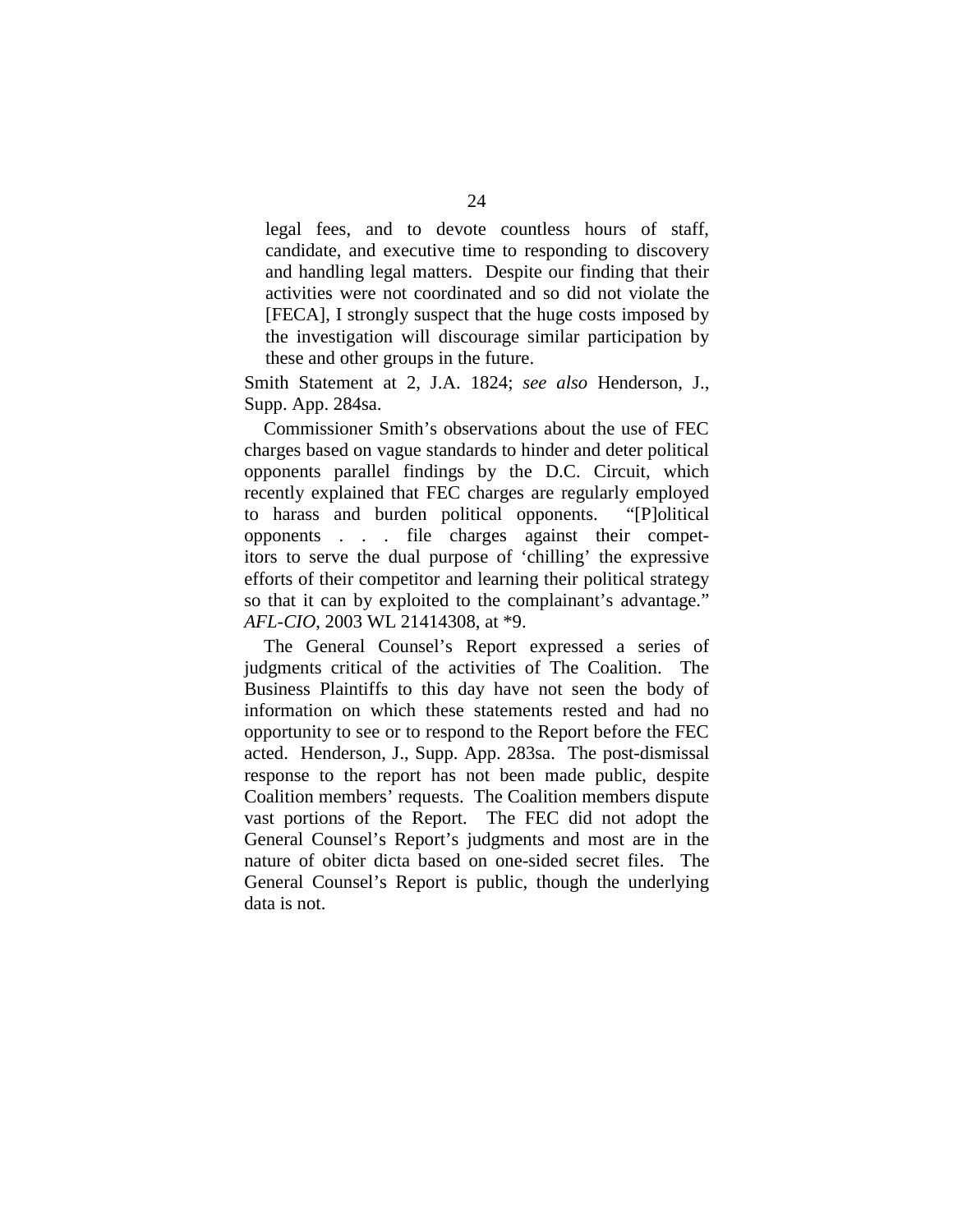**To The Extent A Speaker's Purpose Is Relevant And Can Be Discerned, The Coalition's Speech Was Not Exclusively Or Primarily Electoral, And Many Who Contributed To The Speech Had No Electoral Intent.** 

Defendants argued, and Judge Kollar-Kotelly found, that one purpose of the examples of broadcast corporate speech discussed above was influencing federal elections. Kollar-Kotelly, J., Supp. App. 820sa. Neither Defendants nor Judge Kollar-Kotelly discussed why motive matters in this context. They did not deny that the speech also had the purpose of discussing public issues and public figures. Nor did they discuss how to apply purpose tests when multiple persons or entities support speech for multiple purposes.

Persons involved in The Coalition who testified in this proceeding were unanimous that the institutional purpose of its ads was to respond to and correct misperceptions being created by the AFL-CIO's issue ads. Huard Test. ¶ 5, J.A. 286; Josten Test. ¶ 9, J.A. 329-30; Sandherr Test. at AGC 0004, J.A. 748. The Chamber's representative, Mr. Josten, was unequivocal that this was The Coalition's sole purpose, and no evidence from members of The Coalition contradicts that testimony. Kollar-Kotelly, J., Supp. App. 685sa-86sa (quoting Josten deposition testimony). Instead, Judge Kollar-Kotelly discussed evidence deemed to suggest that "*one purpose* of the advertising campaign was to influence the 1996 general election." Kollar-Kotelly, J., Supp. App. 686sa-89sa (emphasis added). This view was based on evidence that some vendors and some members displayed some electoral interest, as well as on the timing of the ads, a factor already discussed.

When The Coalition was first being organized, a prospective advertising firm submitted a proposal stating "Thank you for the opportunity to present two 30 second television and one 60 second radio scripts, as requested, to your campaign to re-elect a pro-business Congress." Kollar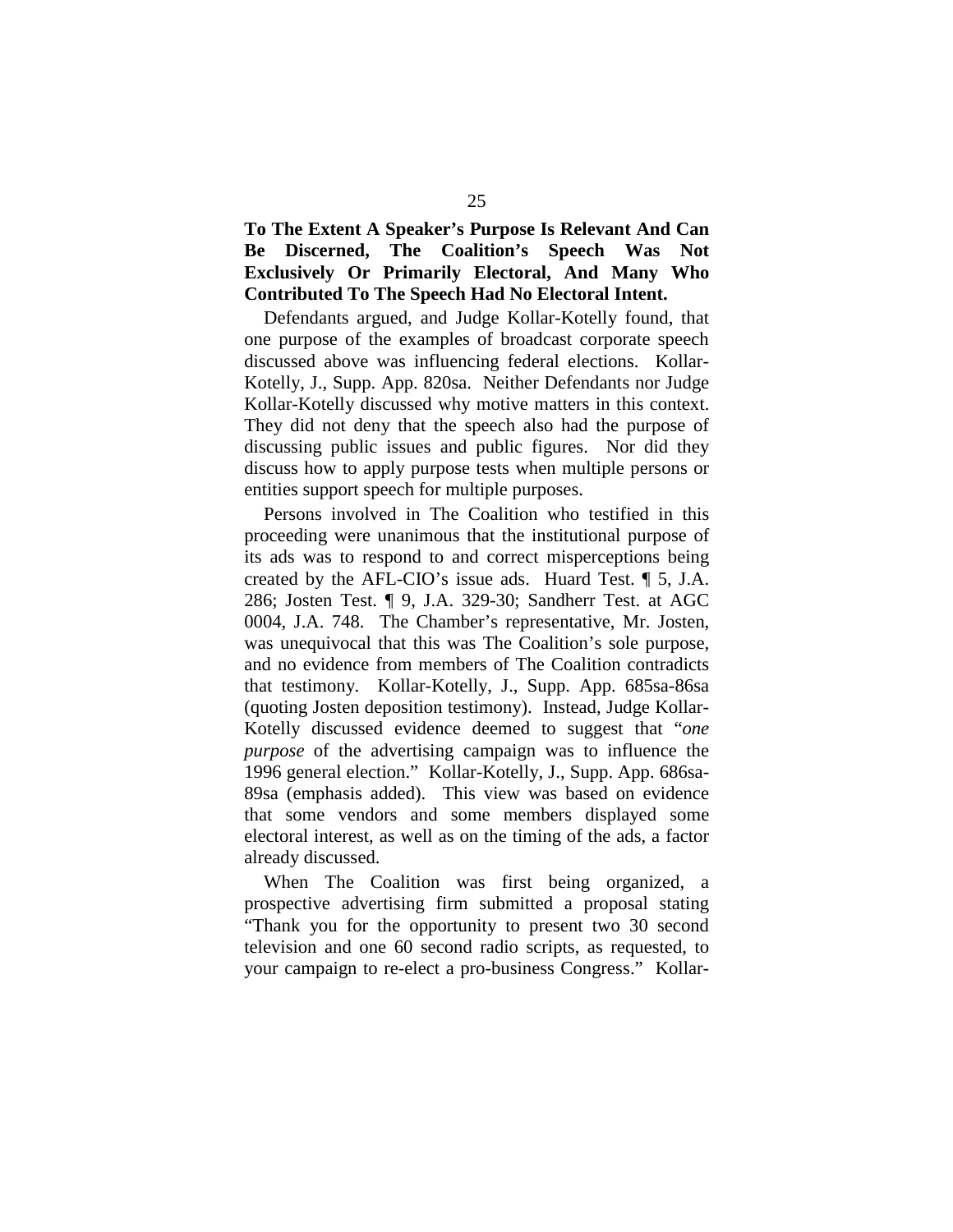Kotelly, J., Supp. App. 686sa. So far as appears, this was uninformed speculation by an outsider before it was retained.

Outside consultants tested proposed Coalition ads for their effect on voter attitudes toward candidates. Kollar-Kotelly, J., Supp. App. 686sa-88sa. However, no one disputed that this was a logical way to assess the persuasiveness of the ads in countering the AFL-CIO ads.

A memorandum from outside polling groups entitled "Key Findings from Post-Election Surveys in OH-6, IA-4, WA-1, WA-5, WA-9, and KY-1" was provided to The Coalition after the election. Kollar-Kotelly, J., Supp. App. 688sa-89sa. It claimed that the number of Republicans elected showed that the ads had been persuasive.

After the election, some members of The Coalition suggested visiting Congressmen to take credit for the ads. Kollar-Kotelly, J., Supp. App. 712sa-13sa. However, other members opposed or had no interest in the visits, and only one apparently may have occurred. Huard Dep. at 86-87, 90, J.A. 899-901; Josten Dep. at 175-76, J.A. 920-21; General Counsel's Report at 34 (the FEC claimed to have found one person – an aide – who had been visited).

In sum, while some vendors and members had some electoral concerns, there was no basis for dismissing Mr. Josten's sworn testimony that the only purpose of The Coaltion as an entity was to respond to the AFL-CIO.

Business Plaintiff ABC also often broadcasts ads to educate people on issues of importance to it. Monroe Test. ¶ 8, J.A. 594. Many times these ads mention public officials and candidates during election periods. Monroe Test. ¶ 3, J.A. 592. ABC's members are from the construction industry and tend to have "a distinctive ethos: 'very strong patriotic red, white and blue God and country association.'" Kollar-Kotelly, J., Supp. App. 701sa (quoting deposition testimony of Edward Monroe). On one occasion, ABC broadcast an ad near an election that discussed a public official having pushed for the "strongest possible penalties for child molesters who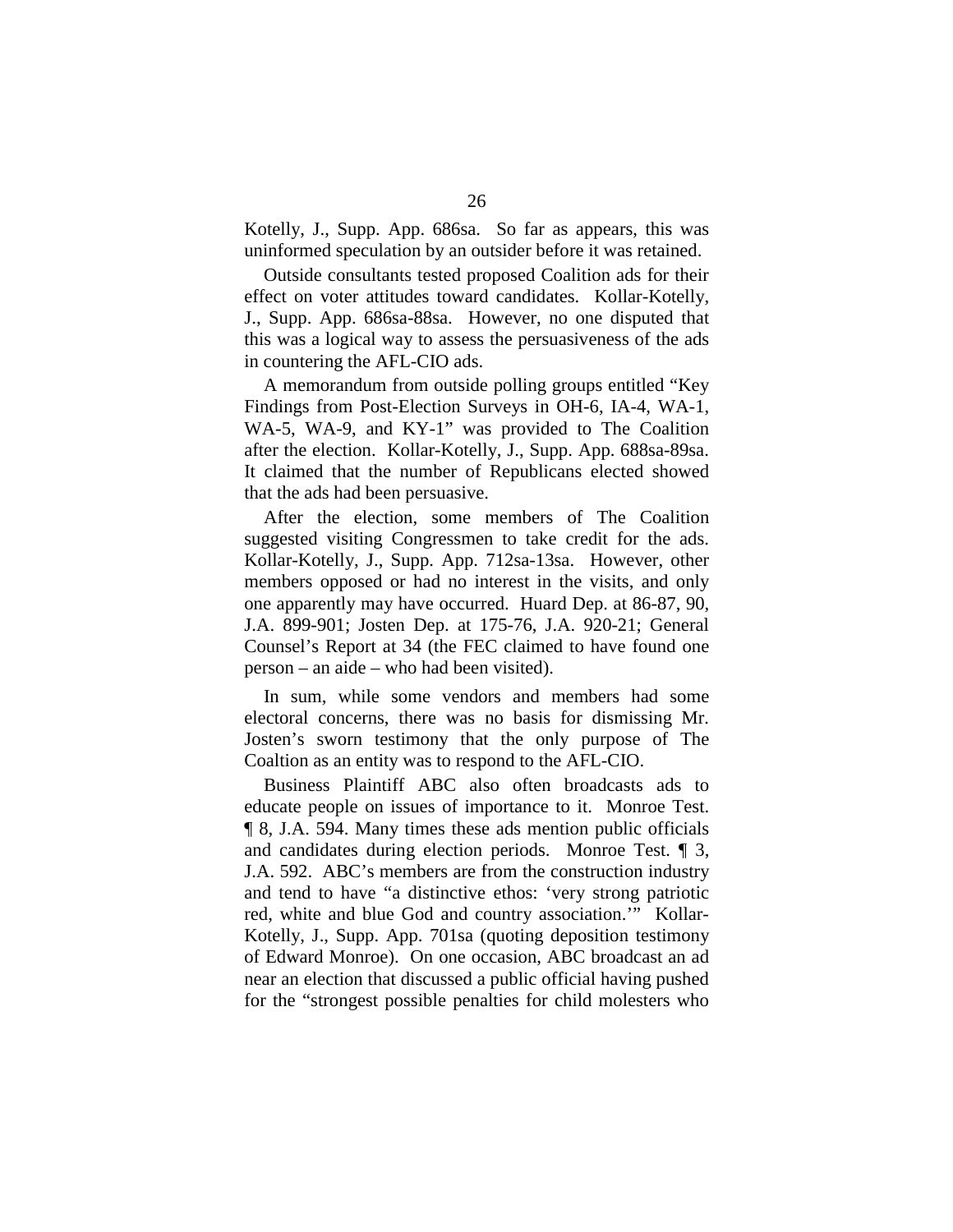attempt to lure children over the internet." Kollar-Kotelly, J., Supp. App. 700sa-01sa.

Because Mr. Monroe testified that child molestation was not a "particular concern" to ABC's membership, Judge Kollar-Kotelly incorrectly concluded that ABC must have selected the issue solely to affect an election. Kollar-Kotelly, J., Supp. App. 700sa-01sa. But, "particular" commonly means "distinctive," and Mr. Monroe's point, as he made clear, was that the concern was one that he believed ABC shared with many others. Kollar-Kotelly, J., Supp. App. 701sa. The fact that many people may share a common position about a particular issue does not diminish a particular person's or group's interest in the issue. According to Mr. Monroe's testimony, ABC members feel a very strong "God and country association," and are therefore likely to care about social issues like child molestation.

#### **SUMMARY OF ARGUMENT**

BCRA's electioneering communication and coordination provisions violate the First Amendment and are invalid.

*Electioneering Communication*: Congress cannot reverse this Court's constitutional holdings in *Buckley* and *FEC v. Massachusetts Citizens for Life, Inc.*, 479 U.S. 238 (1986) ("*MCFL*"), that only express advocacy may be limited by campaign finance laws. Thus, BCRA's attempt to regulate all electioneering communications is flatly invalid. But if Congress could impose a new standard, the First Amendment would require it to be as narrowly tailored and clear as the express advocacy standard, and neither the Primary nor the Backup Definition of electioneering communication comes close.

The Primary Definition's prohibition of corporate and union broadcasts that merely mention a candidate during much of an election year facially restricts more speech than the First Amendment allows. Discussions of candidates and issues are inextricably intertwined. Candidates, many of whom are incumbent officials, must be mentioned to identify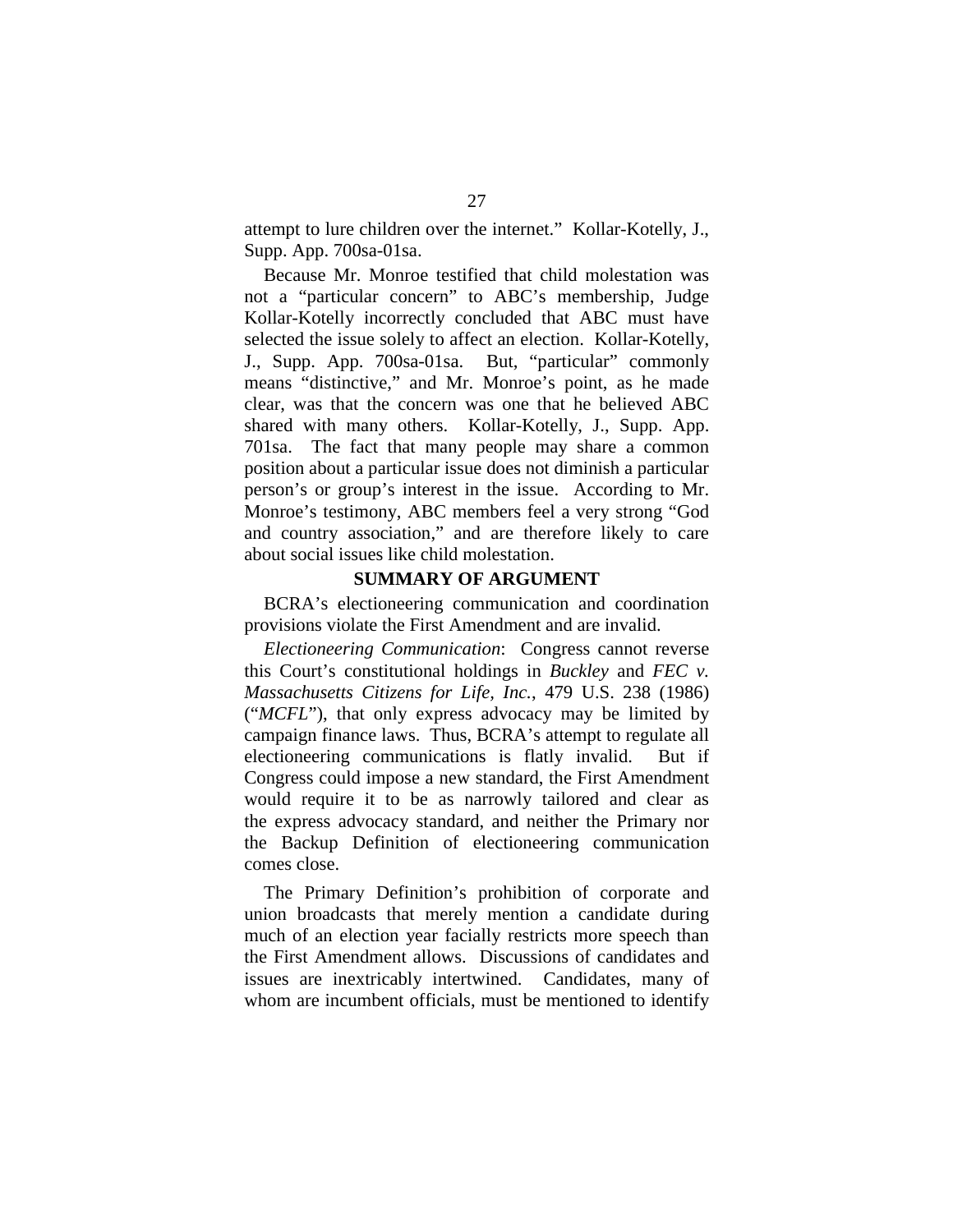proposed bills, communicate their basic nature, and to persuade – e.g, a "Kennedy tax bill" or a "Gingrich budget proposal." Also, issue speech often asks the audience to communicate to named candidates – e.g., "tell candidate x to sign the term limit pledge." Indeed, Defendants' own data show that during the last two election cycles a substantial proportion of the political speech that the Primary Definition would have suppressed was "true" issue advocacy.

The Primary Definition's lack of tailoring is doubly impermissible because the minimum 90 to 120 day blackout period in each state and district is so lengthy, and the actual blackout periods are much longer in the many areas where major television and radio stations serve multiple jurisdictions with differing nominating dates, e.g., 187 days in the nation's capital, 176 days in New York City, etc. Forbidding corporations and unions to broadcast any reference to President Bush or his challenger for nearly half of 2004 in population centers nationwide is not a narrowly tailored response to the interests said to justify the new standard. Nor is there anything about the modest proportion of independent corporate and union speech during election periods that might justify such a serious First Amendment burden on both listeners and speakers.

The Backup Definition of electioneering communication is hopelessly vague and untailored. Speakers cannot be required, on pain of criminal penalty, to predict whether various audiences in changing circumstances will perceive broadcast communications (i) to "promote," "support," "oppose," or "attack" a candidate, and (ii) as "suggestive" of an exhortation to vote in a particular way. Nor can participants in public discourse be required to await advance FEC approval, under these vague standards, for each new broadcast statement – or for the same statement as circumstances change. This vagueness cannot be cured by a "broadening construction" under which the key narrowing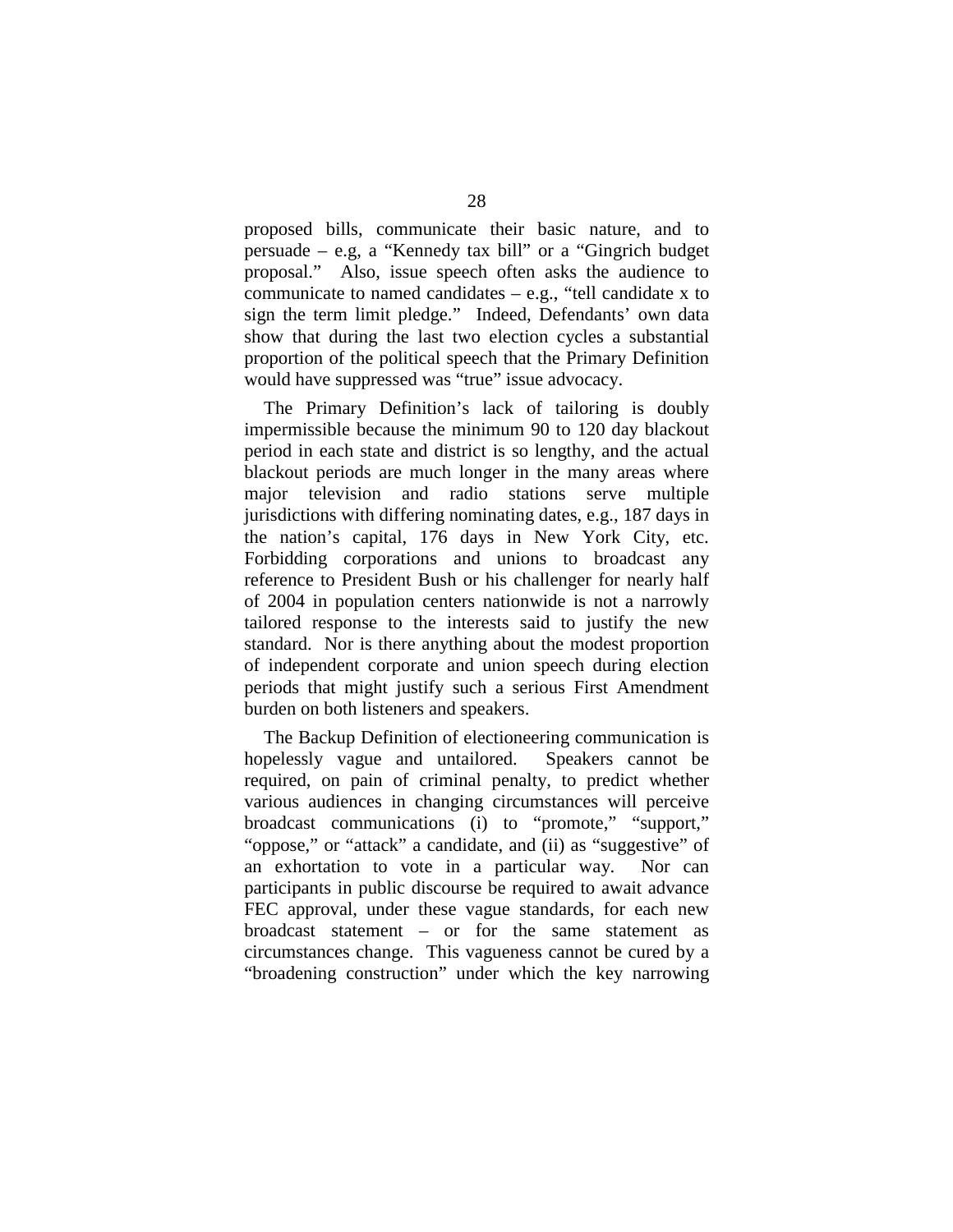clause is stricken, thus banning speech that is not even suggestive of an exhortation to vote.

*Coordination*: BCRA's coordination provisions are equally untailored and vague. No one questions that if a candidate is given sufficient influence and control, third party speech functions as a contribution and may be so classified to prevent circumvention of contribution limits. But because this doctrine converts highly protected independent speech into restricted or prohibited contributions, it is subject to strict scrutiny and must be narrowly tailored and clearly defined. BCRA's provisions are neither. They reject prior constitutional holdings that some element of agreement is necessary, and they permit coordination to be found on the basis of a political candidate's or party's unilateral request, suggestion, or substantive communication or discussion, even if there is no mutual agreement of any kind as to any element of the speech or its creation and dissemination. Far from curing the problem, the FEC's new coordination regulations simply confirm the overbreadth and vagueness.

The broad and vague coordination provisions have bite right now. The Business Plaintiffs and many similar entities work on an ongoing basis with members of Congress and other government and political party officials to develop and implement federal legislation and policy. Yet, the Business Plaintiffs must curtail those speech, association, and petitioning activities now to avoid providing an arguable basis for claims that later public speech has been coordinated and, hence, constitutes an unlawful contribution. This is a classic controversy that is ripe for resolution, particularly in light of the command of BCRA section 403(a) that constitutional challenges to the statute be decided as expeditiously as possible.

The electioneering communication and coordination provisions regulate a wide range of activity by individuals, associations, and corporations. They were not tailored to the specific characteristics of corporate speech, nor is there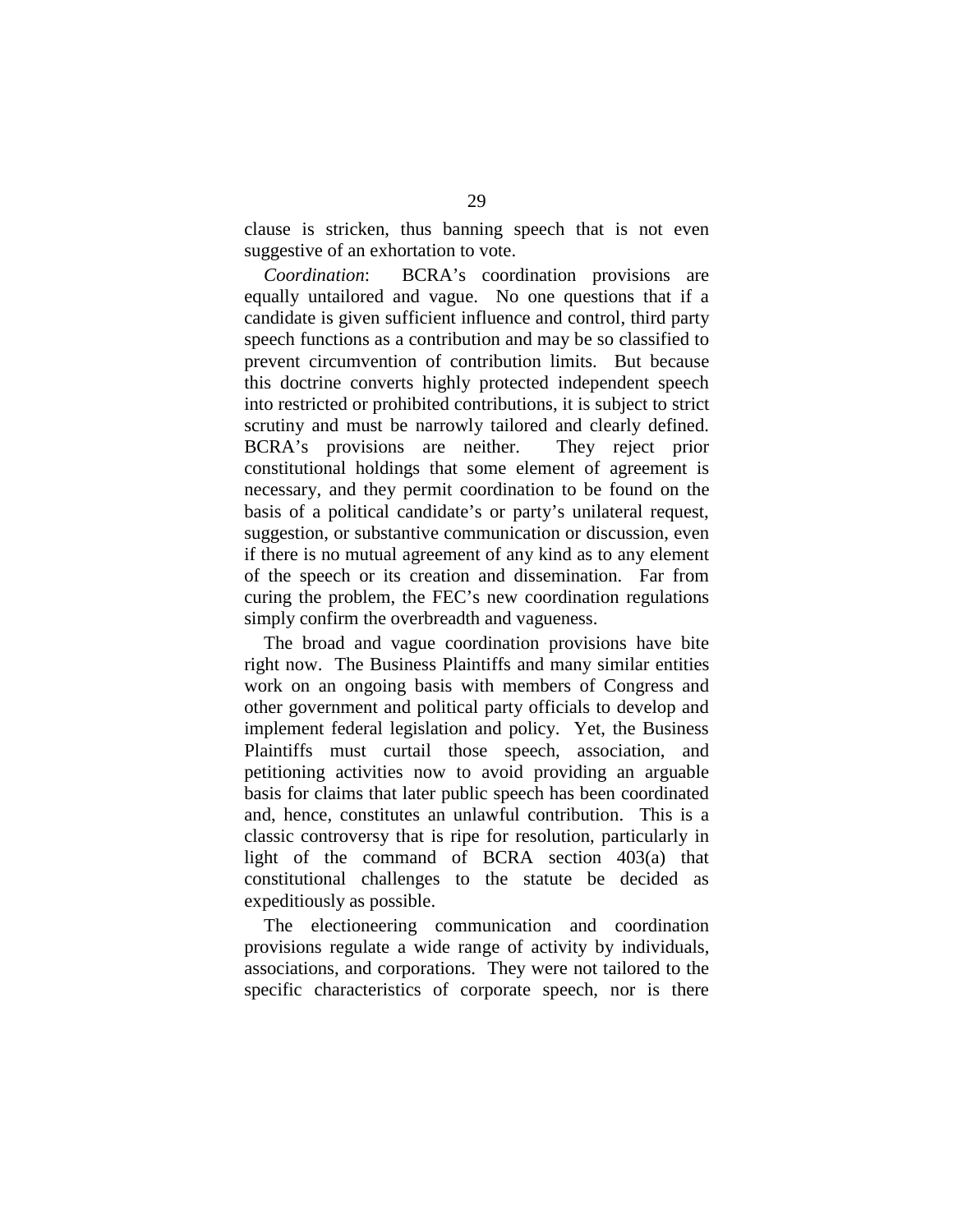anything about corporate speech that would warrant the broad and vague restrictions they impose. Although *MCFL* and *Austin v. Michigan Chamber of Commerce*, 494 U.S. 652 (1990), allow corporate express advocacy to be regulated, they authorize nothing further. A long line of this Court's holdings recognize the importance and highly protected status of corporate speech on matters of public policy that does not expressly advocate the election or defeat of a candidate.

## **ARGUMENT**

# **I. LAWS THAT SIGNIFICANTLY BURDEN FIRST AMENDMENT POLITICAL ACTIVI-TIES OF CORPORATIONS MUST SATISFY STRICT SCRUTINY.**

The First Amendment provides that "Congress shall make no law … abridging the freedom of speech, or the press; or the right of the people peaceably to assemble and petition the Government for a redress of grievances." U.S. Const. Amend. I. This strongly worded prohibition has its fullest and most urgent application to the political process. *Buckley v. Valeo*, 424 U.S. 1, 14-15 (1976) (collecting authority).

Corporate speech on public issues is "indispensable to the effective and intelligent use of the processes of popular government to shape the destiny of modern industrial society," *Thornhill v. Alabama*, 310 U.S. 88, 103 (1940), and contributes "to the free flow of information," *Va. State Bd. of Pharmacy v. Va. Citizens Consumer Council, Inc*., 425 U.S. 748, 765 (1976). Thus, strict scrutiny applies with full force to significant restrictions on First Amendment activities of corporations that are important to public policy formation. *See First Nat'l Bank of Boston v. Bellotti*, 435 U.S. 765, 786 (1978); *Consol. Edison Co. v. Pub. Serv. Comm'n of N.Y.*, 447 U.S. 530, 540 (1980); *Pac. Gas & Elec. Co. v. Pub. Util. Comm'n of Cal.*, 475 U.S. 1, 19 (1986); *Austin v. Michigan Chamber of Commerce*, 494 U.S. 652, 657, 699-701 (1990) (unanimous as to standard of review). As these cases hold, the defenders of a law that burdens politically important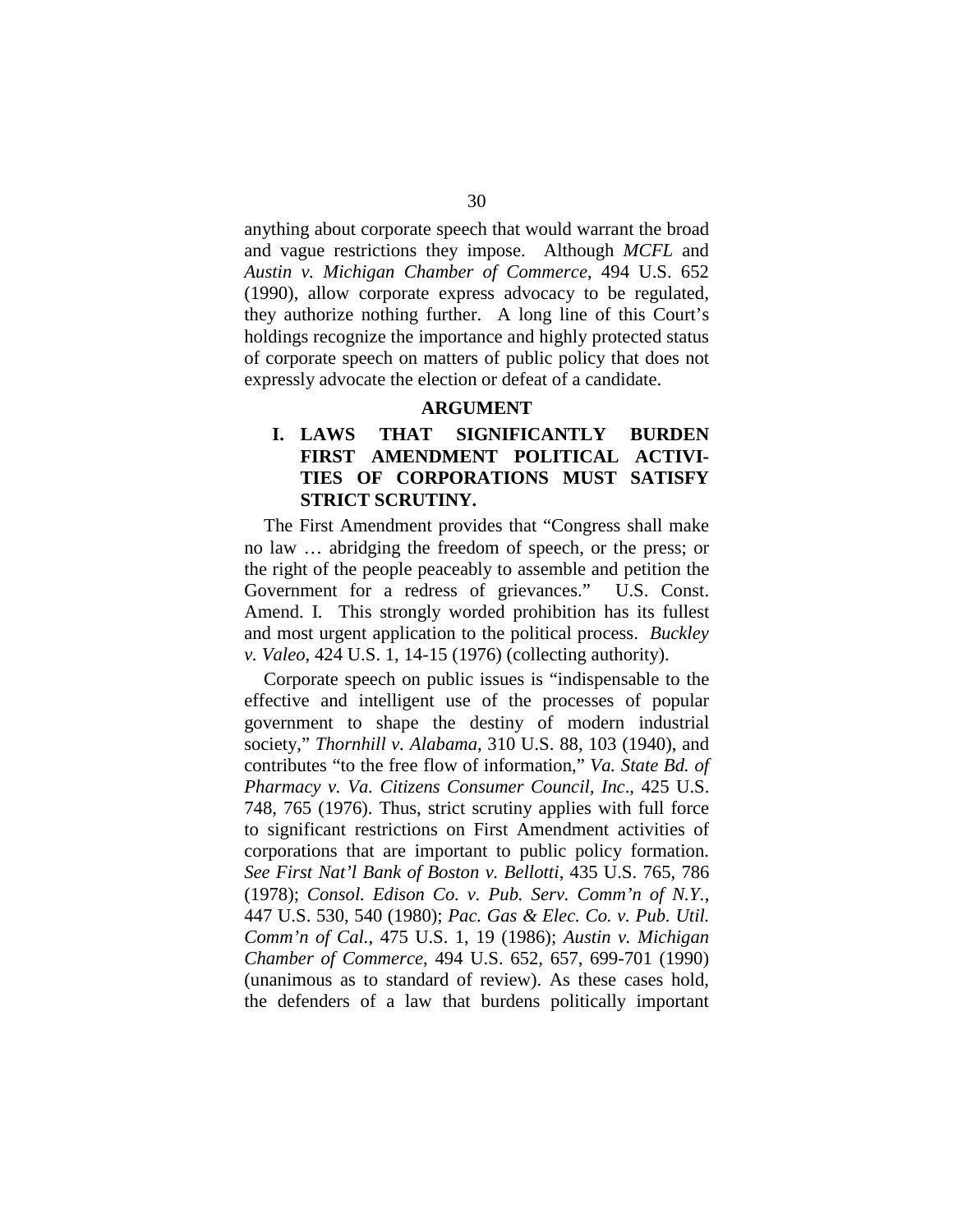corporate speech must prove that the specific restrictions imposed are "narrowly tailored" to a "compelling" government interest so that no less restrictive alternative will suffice. *United States v. Playboy Entm't Group, Inc.*, 529 U.S. 803, 813-15, 827 (2000).

Contribution limits are an exception. Perceiving lesser "importance of the political activity at issue," where only *contributions* are restricted, this Court applies a less strict but still "rigorous" requirement that they be "closely drawn to match a sufficiently important interest." *FEC v. Beaumont*, 123 S. Ct. 2200, 2210 (2003) (collecting authority; internal quotation marks omitted); *Buckley*, 424 U.S. at 20-21, 29 (contribution limits receive "rigorous" review). That the lesser standard for contribution limits demands that the restrictions be "closely drawn" to serve an "important purpose" underscores how demanding full strict scrutiny is.

*Beaumont* recently upheld a limit on *contributions* by corporations, applying the "less[] demand[ing]" standard of review established in prior cases. 123 S. Ct. at 2210. However, *Beaumont* stressed that "the level of scrutiny is based on the importance of the 'political activity at issue' to effective speech *or political association*," rather than on the corporate nature of the speaker. *Id.* (emphasis added). The same logic clearly extends to corporate involvement in petitioning the government.16

<sup>16</sup>*See Christian Coalition*, 52 F. Supp. 2d at 91-92. Indeed, the *Noerr-Pennington* doctrine, which protects "the constitutionally protected right of petition," *City of Lafayette v. Louisiana Power & Light*, 435 U.S. 389, 399 (1978), has developed in cases involving corporations, and protects "groups" as well as individuals. *Cal. Motor Transp. Co. v. Trucking Unlimited,* 404 U.S. 508, 510 (1972). *See* Aaron R. Gary, *First Amendment Petition Clause Immunity From Tort Suits*, 33 Idaho L. Rev. 67, 95 (1996) (collecting "innumerable" cases holding that *Noerr-Pennington* is grounded in the First Amendment's right to petition). *See Prof'l Real Estate Investors v. Columbia Pictures Indus., Inc.* 508 U.S. 49, 60-62 (1993) (establishing stringent objective showing necessary to defeat *Noerr-Pennington*).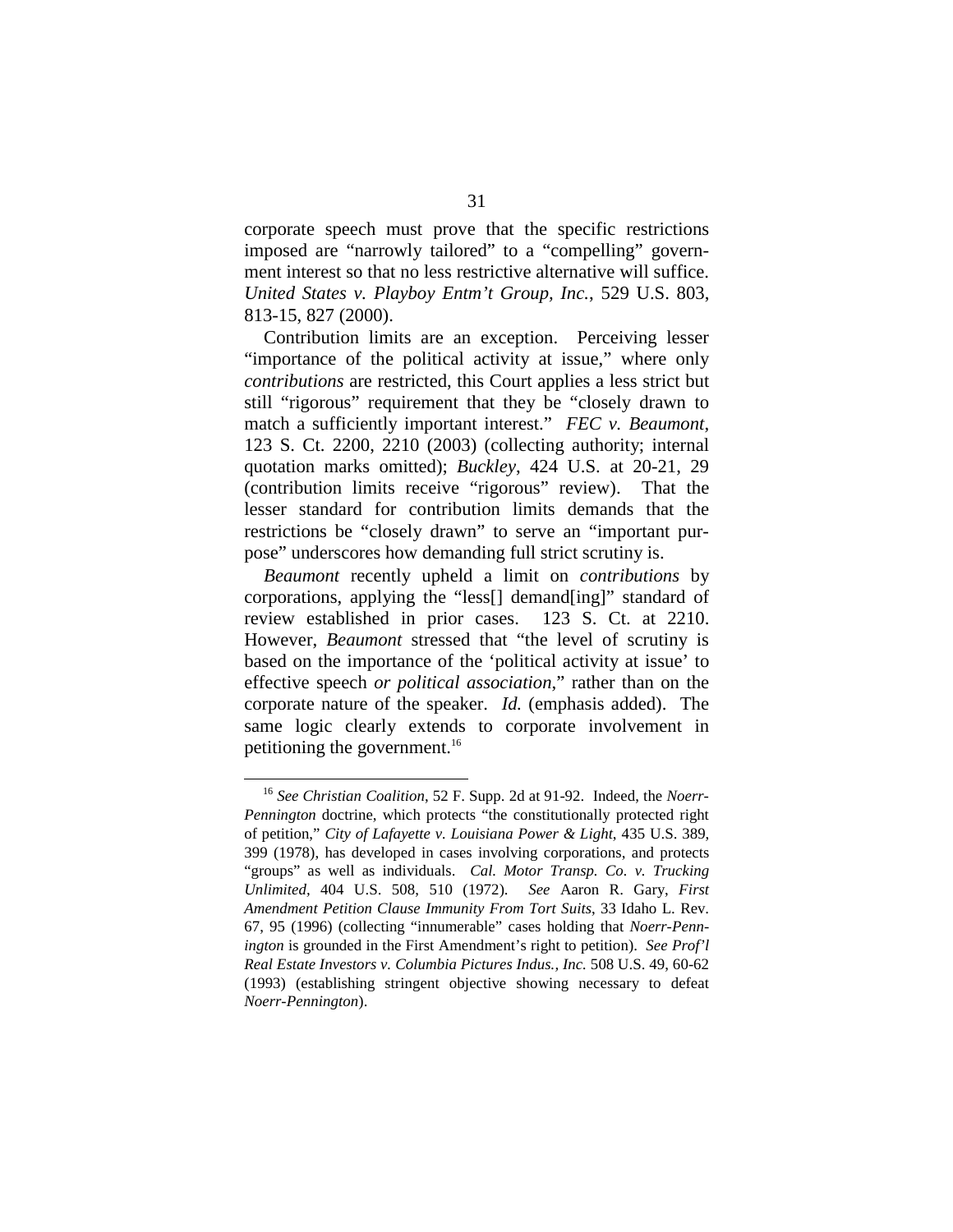In addition to being narrowly tailored, campaign finance legislation that "imposes criminal penalties in an area permeated by First Amendment interests" also must possess a high degree of clarity to assure that highly protected activity is not sacrificed to provide a margin of safety. *Buckley*, 424 U.S. at 40-41, n.48 (collecting authority). The First Amendment demands a considerably "greater degree of specificity" than due process generally demands of criminal statutes, *id.* at 77 (quoting *Smith v. Goguen*, 415 U.S. 566, 573 (1974)), because its goals extend beyond providing fair notice to avoiding chill and loss of protected speech as speakers hedge and trim to avoid doubtful areas, and to minimizing government discretion that may be used to favor some speakers or views over others.<sup>17</sup>

The exceptional tailoring and clarity required of campaign finance statutes with criminal penalties is vividly illustrated by the "express advocacy" standard announced in *Buckley*  and reaffirmed as to coporations in *MCFL*. In *Buckley* the Court of Appeals had narrowed an expenditure provision to regulate only speech "advocating the election or defeat of" a candidate. 424 U.S. at 42. But that standard required the speaker to predict what message others might perceive, with the result that FECA might chill "discussion of issues and candidates" that it could not regulate directly. *Id.* at 42-43. Both to cure vagueness and to achieve precise tailoring, this Court held that the "only" solution was an objective brightline standard regulating only "communications that include explicit words of advocacy [that] in express terms advocate the election or defeat of a clearly identified candidate for federal office." *Id.* at 43-44. A decade later, *MCFL* ratified

<sup>&</sup>lt;sup>17</sup> Village of Hoffman Estates v. Flipside, Hoffman Estates, Inc., 455 U.S. 489, 497-99 (1982) (explaining that the minimum due process standard is that "person[s] of ordinary intelligence [have] a reasonable opportunity to know" what is forbidden, but that if a "law interferes with the right of free speech or of association, a more stringent vagueness test should apply").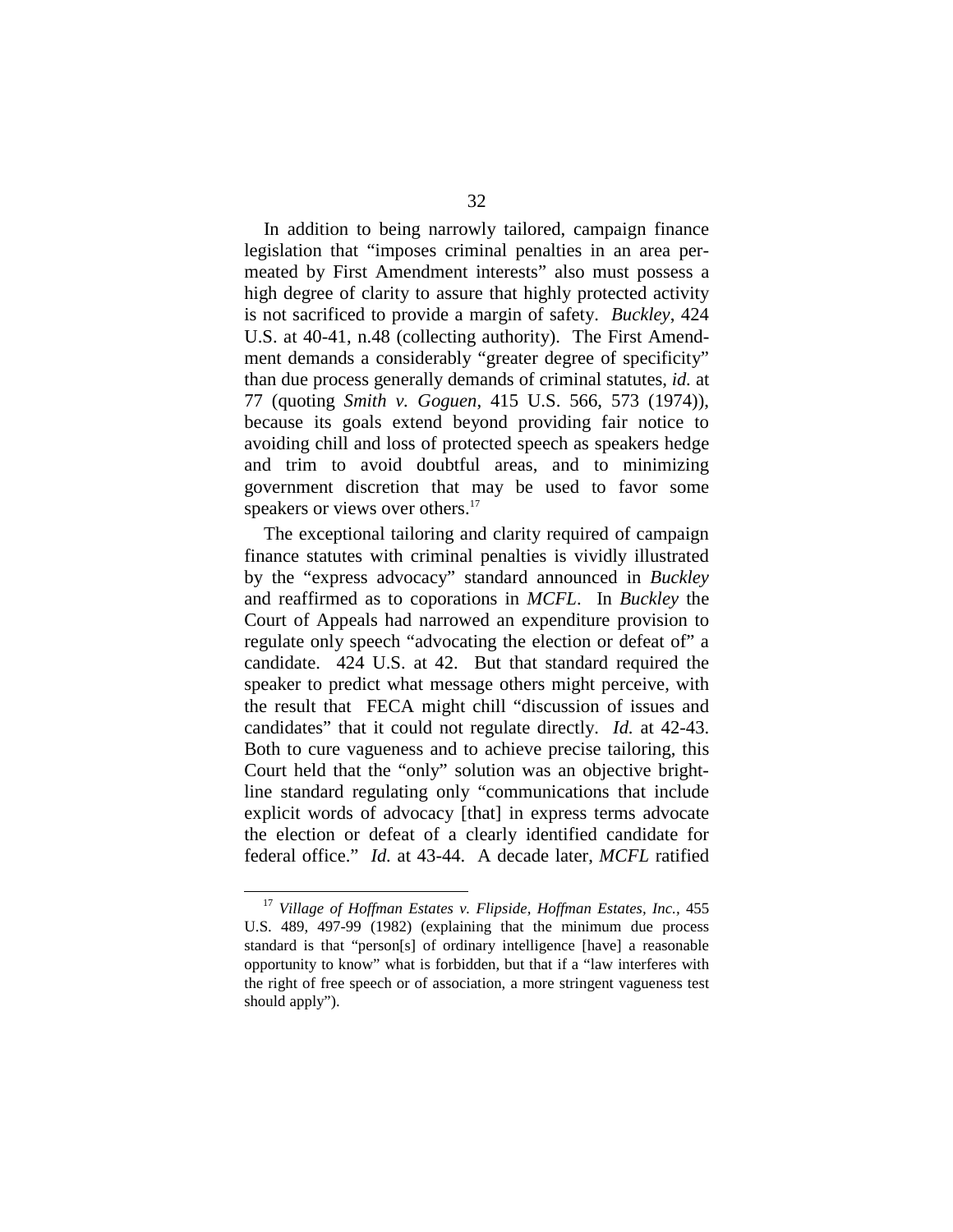and followed that holding to limit a separate provision restricting the spending of corporate funds "in connection with any federal election" to express advocacy. 479 U.S. at 248-51.

*Buckley* recognized that its objective, narrow, and precise "express advocacy" standard gave the statute less scope than Congress desired and that "[s]o long as persons and groups eschew expenditures that in express terms advocate the election or defeat of a clearly identified candidate, they are free to spend as much as they want to promote the candidate and his views." 424 U.S. at 45. Yet the First Amendment's twin imperatives of narrow tailoring and clarity had to be respected, even though one provision was rendered so ineffective that it lacked constitutional justification and was struck down. *Id.* at 45-51.

## **II. BCRA'S "ELECTIONEERING COMMUNICA-TION" PROVISIONS FAIL STRICT SCRUTINY.**

The express advocacy standard for decades has marked the constitutional boundary between speech that campaign finance law may regulate and speech that it may not. BCRA introduces a new concept – "electioneering communication." Like the express advocacy standard, the new electioneering communication standard applies across the board to BCRA's provisions on disclosure, section 201; coordinated contributions, section 202; corporate and union speech, section 203; "targeted" communications, section 204; activities of foreign nationals, section 303; and sponsorship disclosure, section 311. The Business Plaintiffs challenge the application of this new concept to business corporations. This brief focuses on section 203 which forbids corporations to engage in electioneering communications, but the same flaws infect the use of "electioneering communication" in defining the types of speech that may be deemed coordinated communications under section 202.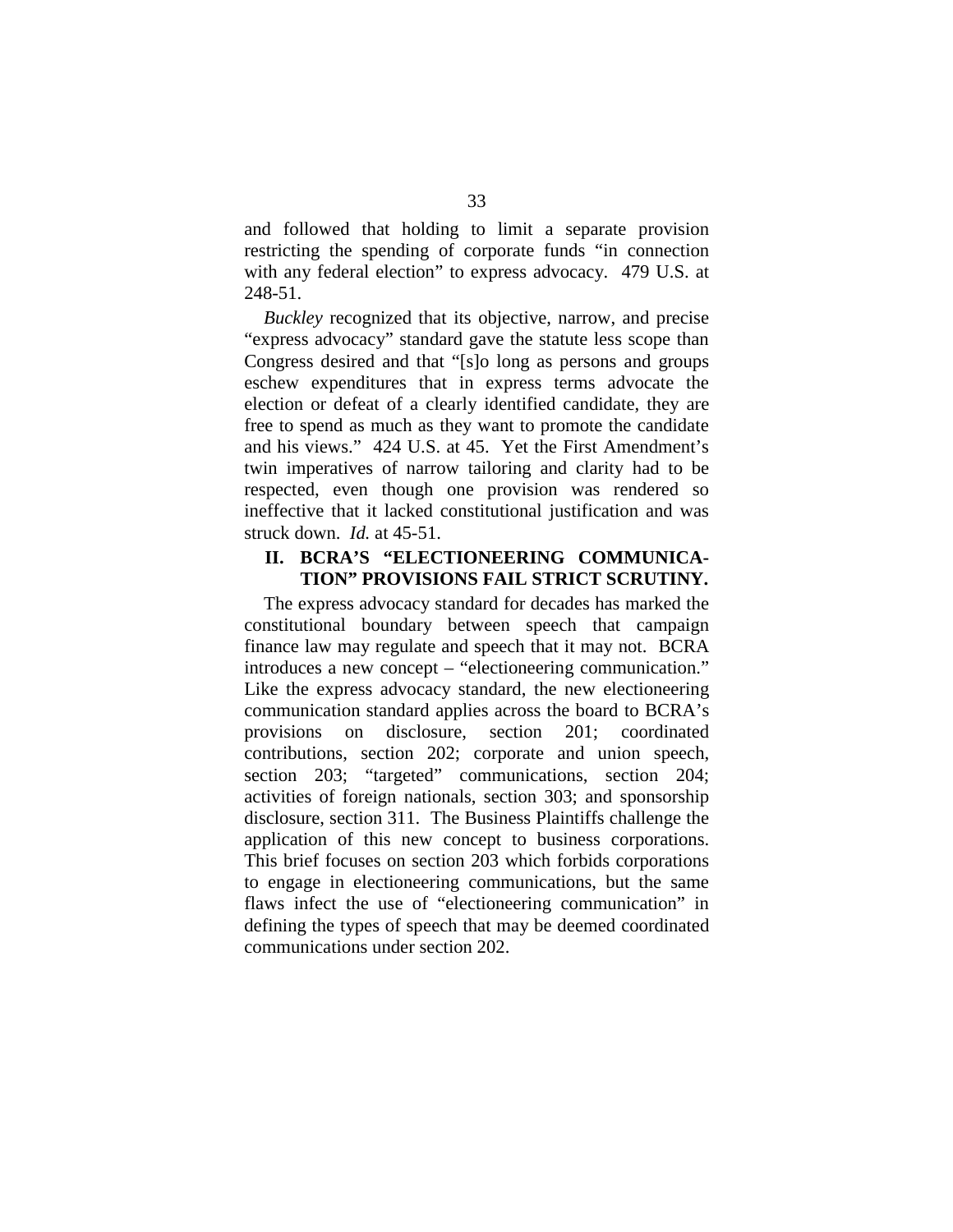## **A. The First Amendment Forbids Campaign Finance Regulation Of Independent Speech That Does Not Expressly Advocate.**

*Buckley* limited two different provisions of FECA to express advocacy, one restricting independent expenditures by individuals,  $424$  U.S. at  $39-43$ ,<sup>18</sup> and one imposing reporting requirements, *id.* at 79-81. *MCFL* limited FECA's ban on independent corporate speech to express advocacy. 479 U.S. at 248-49. And the courts of appeals have applied the "express advocacy" standard to distinguish constitutional from unconstitutional restrictions under a range of state and federal campaign finance regulation.19

Recognizing that Congress cannot reverse this Court's construction of the First Amendment, defenders of BCRA have claimed that the express advocacy standard was simply one of many possible ways to clarify vague statutory language. However, *Buckley* was explicit that, in addition to achieving clarity, the express advocacy standard assured that FECA was "not impermissibly broad," 424 U.S. at 80, saying that it was the "only" way to protect issue advocacy, *id.* at 43. Likewise, *MCFL* stressed that the express advocacy standard was adopted "to avoid problems of overbreadth." 479 U.S. at 248.20

<sup>&</sup>lt;sup>18</sup> When the FECA was subsequently amended, Congress explained that its purpose was "to conform the independent expenditure reporting requirement … to the requirements of the Constitution set forth in *Buckley v. Valeo*." H.R. Conf. Rep. No. 94-1507, at 38 (1976), *reprinted in* 1976

U.S.C.C.A.N. 946, 954.<br><sup>19</sup> See supra note 5.<br><sup>20</sup> These references to "overbreadth" deal with a lack of narrow tailoring under strict scrutiny, rather than to the type of overbreadth analysis that grants expanded standing in some First Amendment cases. *See R.A.V. v. City of St. Paul*, 505 U.S. 377, 381 n.3 (1992) (distinguishing types of overbreadth); *Brockett v. Spokane Arcades, Inc.*, 472 U.S. 491, 503-04 (1985) (same); *Sec'y of State of Md. v. Joseph H. Munson Co.*, 467 U.S. 965, 966 (1984) (under strict scrutiny, defendants must disprove overbreadth).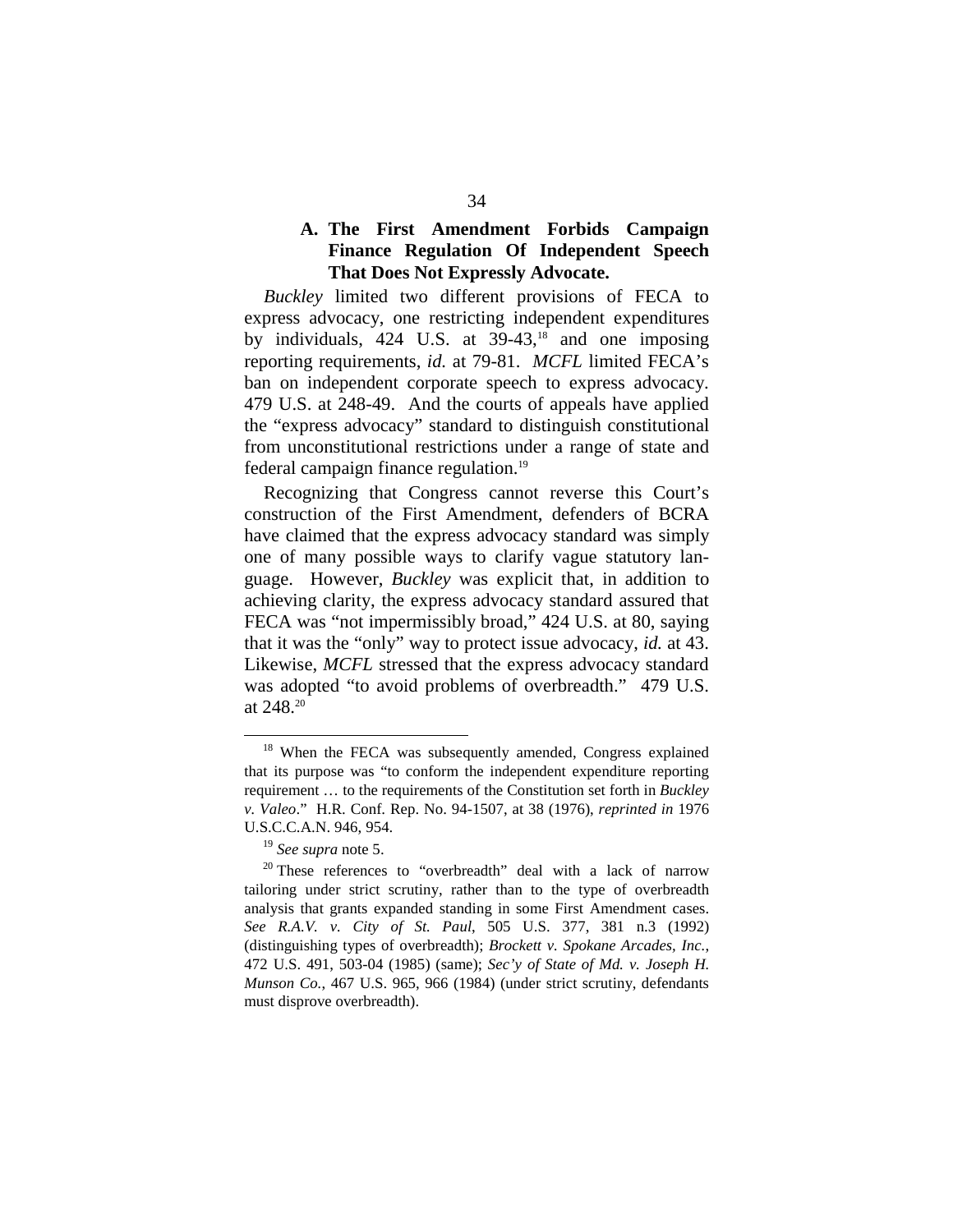Alternatively, BCRA's defenders have asserted that the express advocacy standard was merely intended to preserve FECA against constitutional doubt and did not actually determine that a broader restriction would be invalid. Such an argument, of course, concedes that any regulation beyond express advocacy is constitutionally doubtful. But the argument fails because *Buckley* did not adopt the express advocacy standard to save FECA's restriction on independent expenditures. To the contrary, having narrowed that restriction to express advocacy, *Buckley* held that it did so little to achieve its purpose that it was unconstitutional. 424 U.S. at 45-51. If the First Amendment had permitted a broader standard that might have saved the provision, *Buckley*  would have been obliged to adopt it.

The express advocacy limit has been respected in this Court's decisions concerning corporate speech. In *MCFL* the Court applied the "express advocacy" standard to narrow FECA's ban on corporate speech "in connection with" an election. 479 U.S. at 248-49.<sup>21</sup> Then, in *Austin v. Michigan Chamber of Commerce*, 494 U.S. 652, 655 n.1 (1990), the Court upheld a state statute modeled on the FECA provision that *MCFL* had limited to express advocacy, holding that the state could forbid a corporate ad that expressly urged viewers to "Elect Richard Bandstra State Representative." 494 U.S. at 714.22 However, when faced with restrictions on independent corporate political speech that did not expressly advocate a candidate vote – in *Bellotti*, *Consolidated Edison*, and *Pacific Gas & Electric* – this Court struck them down each time.

<sup>&</sup>lt;sup>21</sup> *MCFL* recognized that PAC speech does not substitute for free corporate speech. 479 U.S. at  $252-56$ , 266.

 $^{22}$  Austin is in serious tension with the First Amendment's prohibition on government regulation of "speakers who may address a public issue." *Bellotti*, 435 U.S. at 784-85; *see also Greater New Orleans Broad. Ass'n, Inc. v. United States*, 527 U.S. 173, 194 (1999). This is doubly so since many may assume – however inaccurately – that corporations tend to favor particular viewpoints.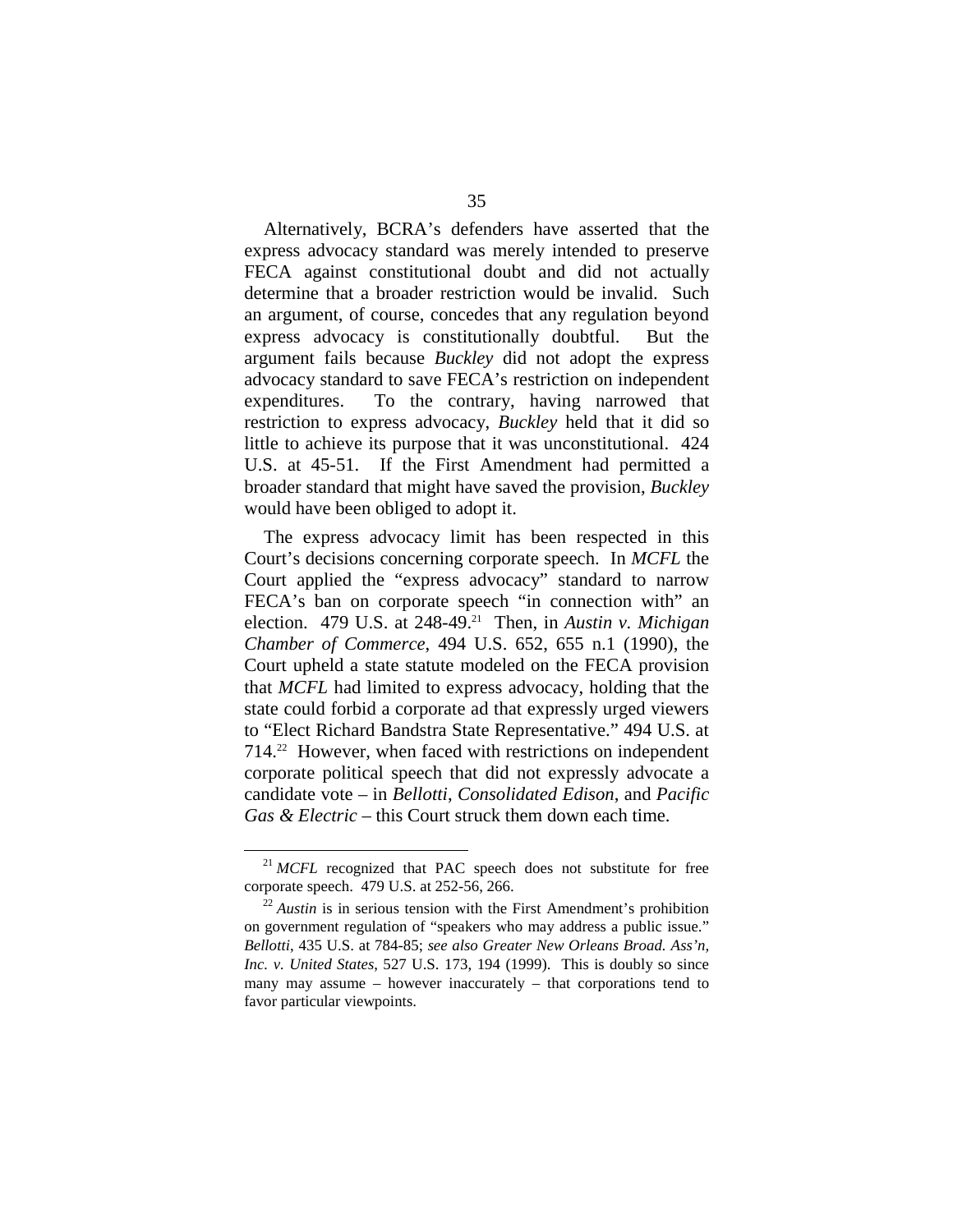Because the electioneering communication provisions seek to legislatively reverse this Court's authoritative construction of the First Amendment, they are void and there is no need for extended analysis. But even if Congress theoretically could enact a substitute standard, that new standard would have to be as narrowly tailored and as clear as the express advocacy standard it seeks to expand. And on these grounds as well, the electioneering communication standard fails.

## **B. The Electioneering Communication Standard Is Not Narrowly Tailored.**

Consistent with the highly protected nature of the rights that it regulated, the express advocacy standard was *precisely*  tailored. Inevitably, all speech that used explicit words to expressly advocate the election or defeat of a clearly identified candidate was directly and unequivocally related to an election. The electioneering communication standard, by contrast, eschews any such direct and unequivocal link. Instead, it uses factors such as timing, media, geography, and reference to a candidate as criteria that are supposedly associated with the type of speech that properly may be regulated. Obviously, those who seek to abandon a precisely tailored standard and regulate speech on the basis of such indirect and inferential criteria bear a heavy burden of demonstrating narrow tailoring – and defendants cannot carry that burden here.

Proponents of BCRA claimed to have studies showing that, during the last two election cycles, most of the broadcast advertising that referred to candidates was sufficiently electoral that it should have been subject to regulation.<sup>23</sup> Both studies were shown to be deeply flawed. Henderson, J.,

 $23$  This judgment rests on the perceived subjective purposes of the speech, even though the motives of a speaker generally do not affect First Amendment protection. *See, e.g.*, *Hustler Magazine v. Falwell*, 485 U.S. 46, 53 (1988). Moreover, trying to assess the subjective purposes of an organization is highly problematic. *See Perry v. Bartlett*, 231 F.3d 155, 161-62 (4th Cir. 2000).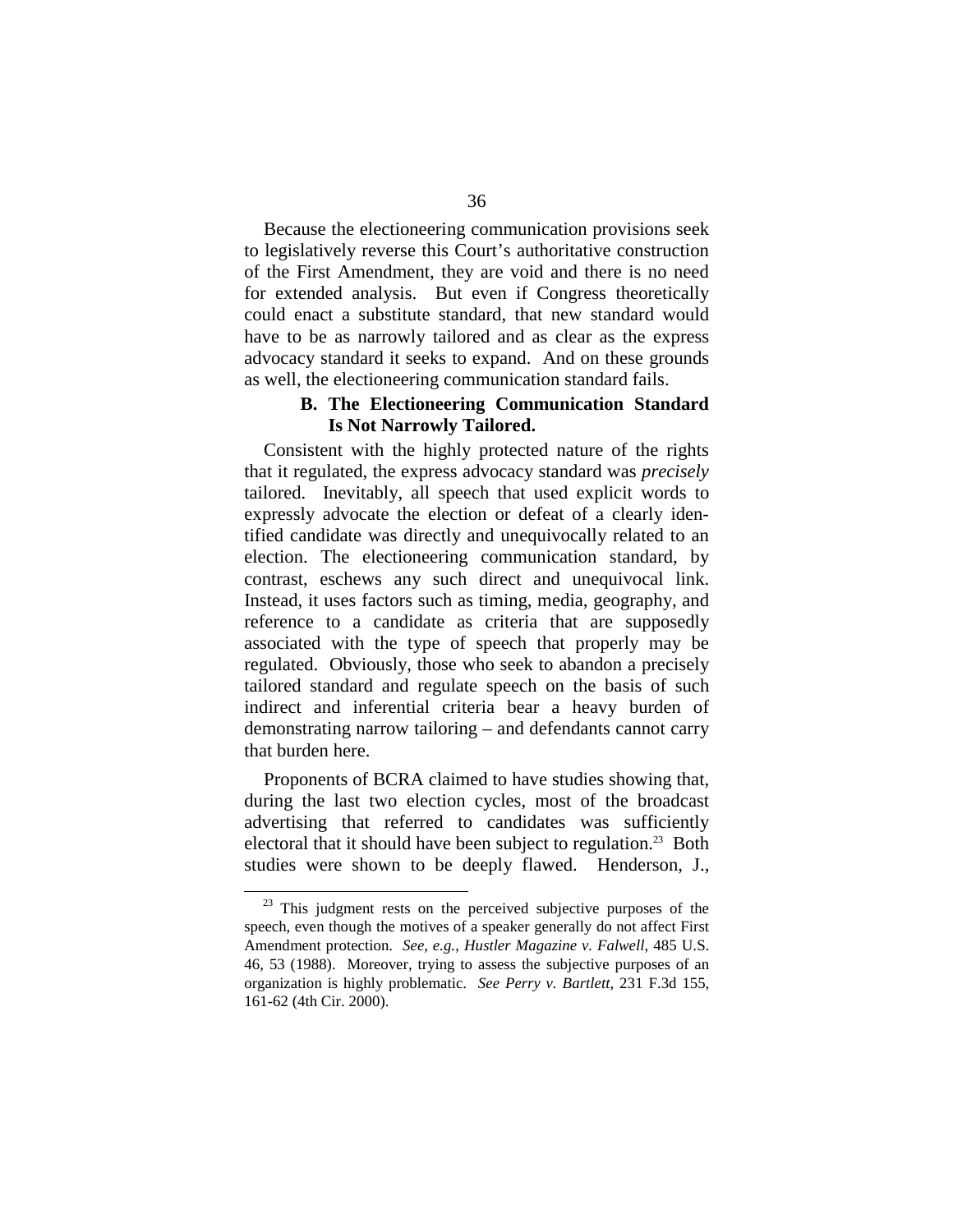Supp. App. 237sa-48sa. Moreover, despite their determined attempts to understate the amount of so-called "true" issue ads, the authors of the studies ultimately conceded that between 7% and 64% of the speech during the 60 days before the 1998 elections were not "sham" at all. Henderson, J., Supp. App. 242sa-44sa. *This Court has never sustained a statute that erroneously burdens such a proportion of core political speech*. In *Mills v. Alabama*, the Court struck down a one-day ban on speech which arguably would have affected "only" 1/365th of all speech. 384 U.S. 214 (1966).

More fundamentally, there have been and always will be periods of crisis and instability during which broadcast references to candidates will be critical. For example, presidents historically have seized basic industries, imposed wage and price controls, used armed federal employees as strike breakers, and entered into executive agreements with foreign countries concerning U.S. assets abroad. Nothing in nature excludes such periods from election years. Surely an industry whose assets are facing seizure by an incumbent president is entitled to independently broadcast its concerns to the American people without threat of criminal sanction. For that matter, an industry that faces confiscatory taxation under a bill or a campaign proposal being promoted by a member of Congress who is seeking re-election surely may independently tell the public why such taxation is a bad idea. Because the Primary Definition would prohibit such speech, it cannot satisfy First Amendment tailoring.

For the reasons above, the Primary Definition also would not be narrowly tailored even if its blackout periods only affected jurisdictions in which a nomination event or election was imminent. However, because electronic signals do not respect political boundaries, the blackouts extend much further. For example, in the coming election residents of the Nation's capital will find references to President/candidate Bush in certain ads excluded from their major television and radio stations not just during the 120 days attributable to D.C.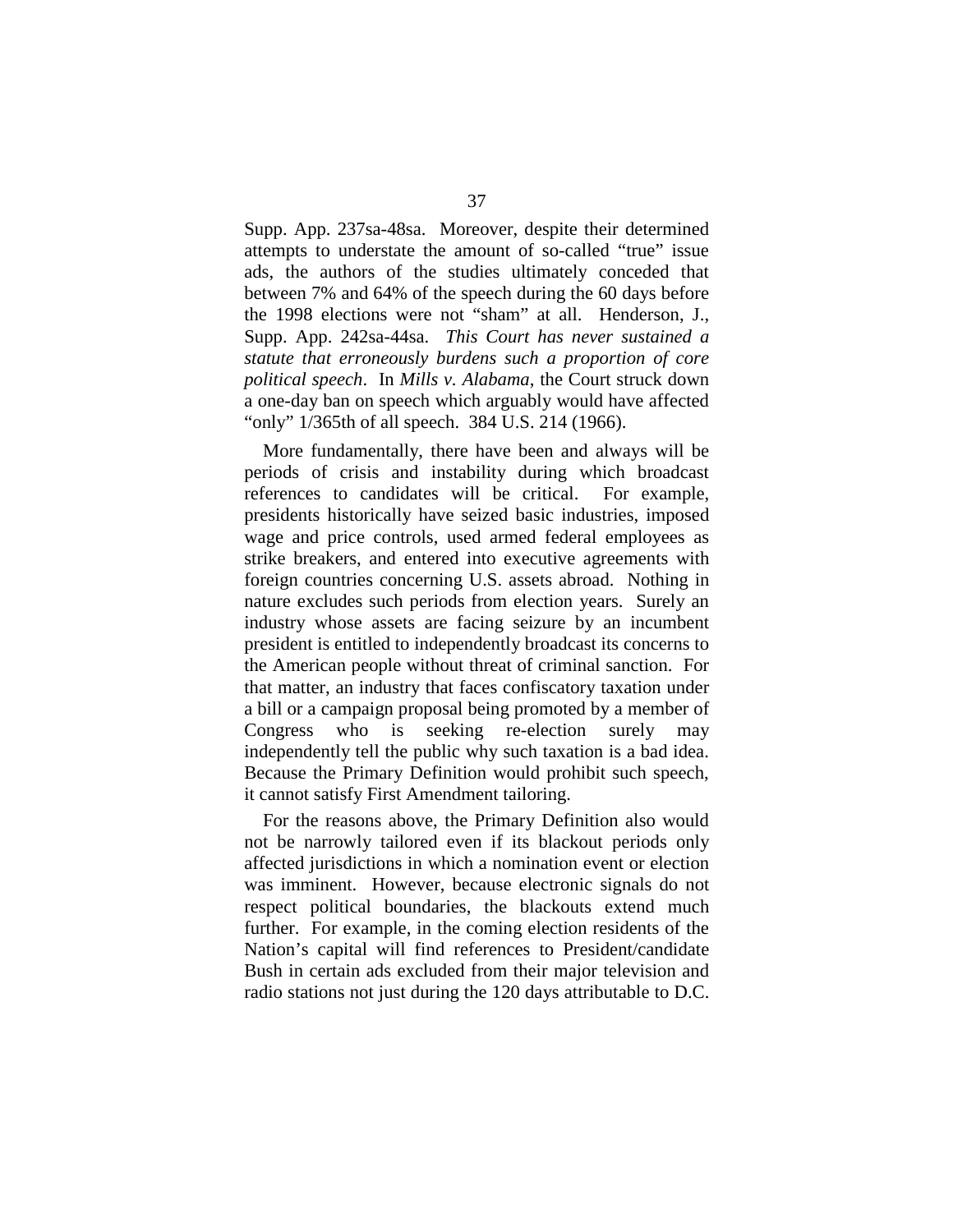events, but also for a further 37 days because of primaries in Virginia and Maryland. *See supra* at 9. Similarly, residents of New York City will find such references excluded for 56 *additional* days by primaries in Pennsylvania, New Jersey, and Connecticut. *See supra* at 9. And similar consequences will follow wherever television and radio stations have audiences in more than one jurisdiction. For all of these reasons, the Primary Definition fails strict scrutiny and is void.

## **C. Corporate Speech Does Not Warrant The Overbreadth Of The Electioneering Communication Standard.**

The electioneering communication standard controls a wide range of BCRA restrictions applicable to individuals, unincorporated organizations, and corporations. It was not specially tailored to regulate independent corporate issue speech. Nothing in the record shows that the criteria relied upon by the electioneering communication standard  $-$  e.g., timing, geography, media, and candidate reference – are any more reliable when applied to corporate speech than when applied to the speech of individuals or unincorporated associations. Nor is there any hint that corporate speech on important public issues needs less precision and clarity to avoid hedging, trimming, and chill.

BCRA's defenders have suggested that *Austin* supports applying a broad definition of electioneering communication to corporations. But *Austin* sustained a state statute that was directly modeled on a federal provision that this Court had narrowed to regulate only express advocacy, and the specific corporate speech at issue in *Austin* explicitly and unambiguously urged a vote for an identified candidate. 494 U.S. at 655 n.1, 714. Nothing in *Austin* suggests that regulation of corporate speech might properly extend beyond express advocacy, and certainly nothing there suggests the criteria used in the electioneering communication standard.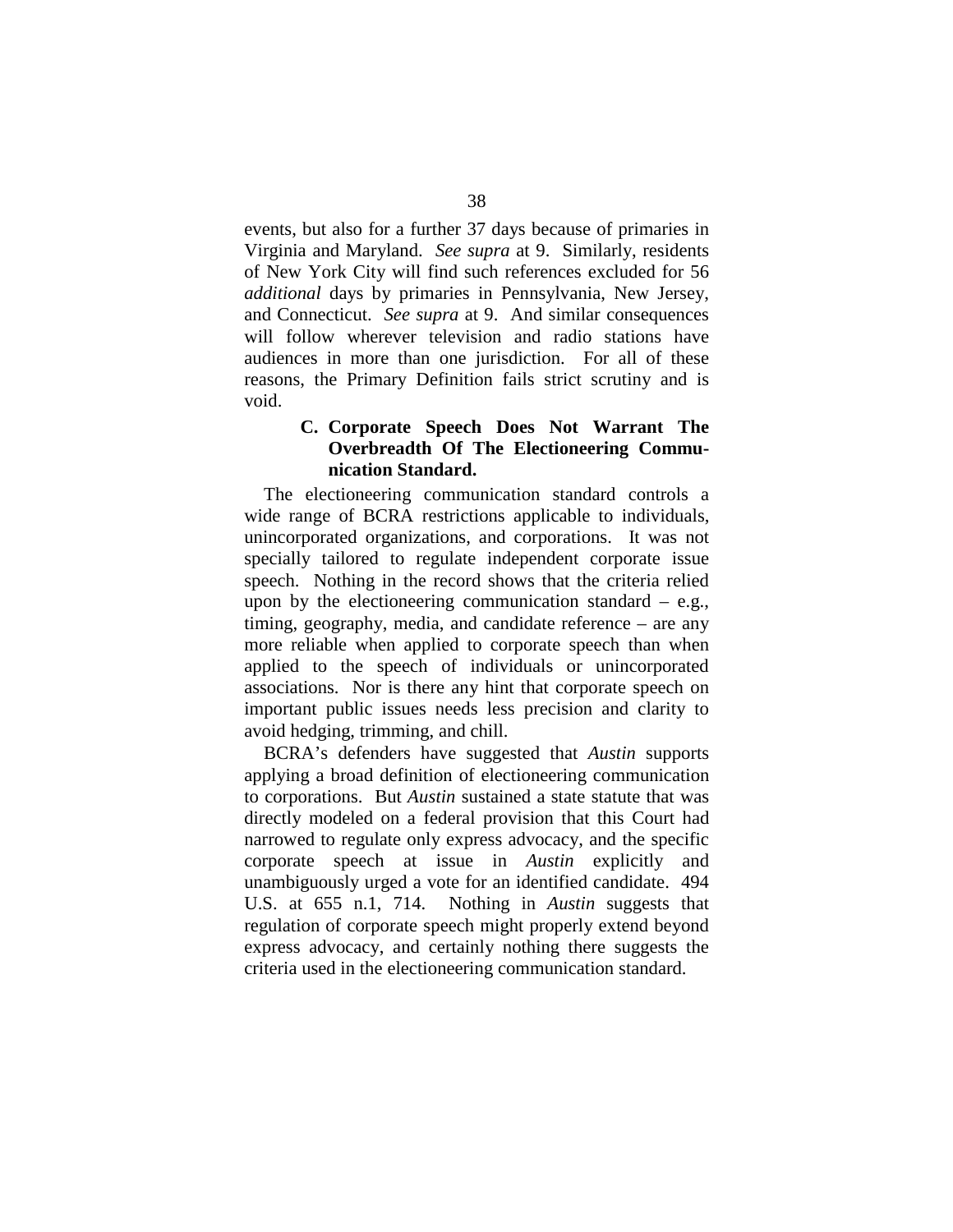Nor does the record show that, under the express advocacy standard, independent corporate speech impairs the integrity of elections. Defendant's principal exhibit in support of BCRA is the Brennan Center's *Buying Time 2000*. *See* Craig B. Holman and Luke P. McLoughlin, *Buying Time 2000: Television Advertising in the 2000 Federal Elections*  (Brennan Center for Justice 2001) ("*Buying Time 2000*") [DEV 46]. Although that report has been shown to be heavily biased in favor of BCRA, Henderson, J., Supp. App. 238sa-41sa, it recognizes that independent organizations are a small minority voice on television during campaigns: "Over all elections combined in 2000, candidates were the principal sponsors of most political television ads, with party committees running second, and independent groups third." *Buying Time 2000* at 29, 40-41. In the 2000 presidential campaign, the estimate was candidates 51%, parties 41%, and independent organizations 8%. *Buying Time 2000* at 40-41. In Senate races, the figures were candidates 71%, parties 22%, and independent organizations 6%. *Id.* In House races, the figures were 61%, 22%, and 17%. *Id.* Similarly, the Government Defendants' expert, Prof. Goldstein, estimated that federal candidates funded 52% of the ads, parties 27%, and independent groups, 16%. Goldstein Am. Rep. at 8 [DEV 3 Tab 7]. Of the independent groups whose speech was estimated at 8%, 6%, 17%, and 16% of the total, only a portion were incorporated, but Defendants do not show how many.

The Brennan Center report also concludes that candidates and their political parties speak dramatically more than independent organizations in more hotly contested elections. *Buying Time 2000* at 87-97. Across all races the Brennan Center deemed "competitive" in 2000, the candidates themselves funded 70% of all television advertising. *Buying Time 2000* at 47. Their respective political parties funded 23% while independent organizations funded only 6.7%. *Id.*  Anecdotally, Virginia U.S. Senate candidate George Allen's own ads accounted for 56% of all ads the Brennan Center deemed favorable to his campaign, while the Republican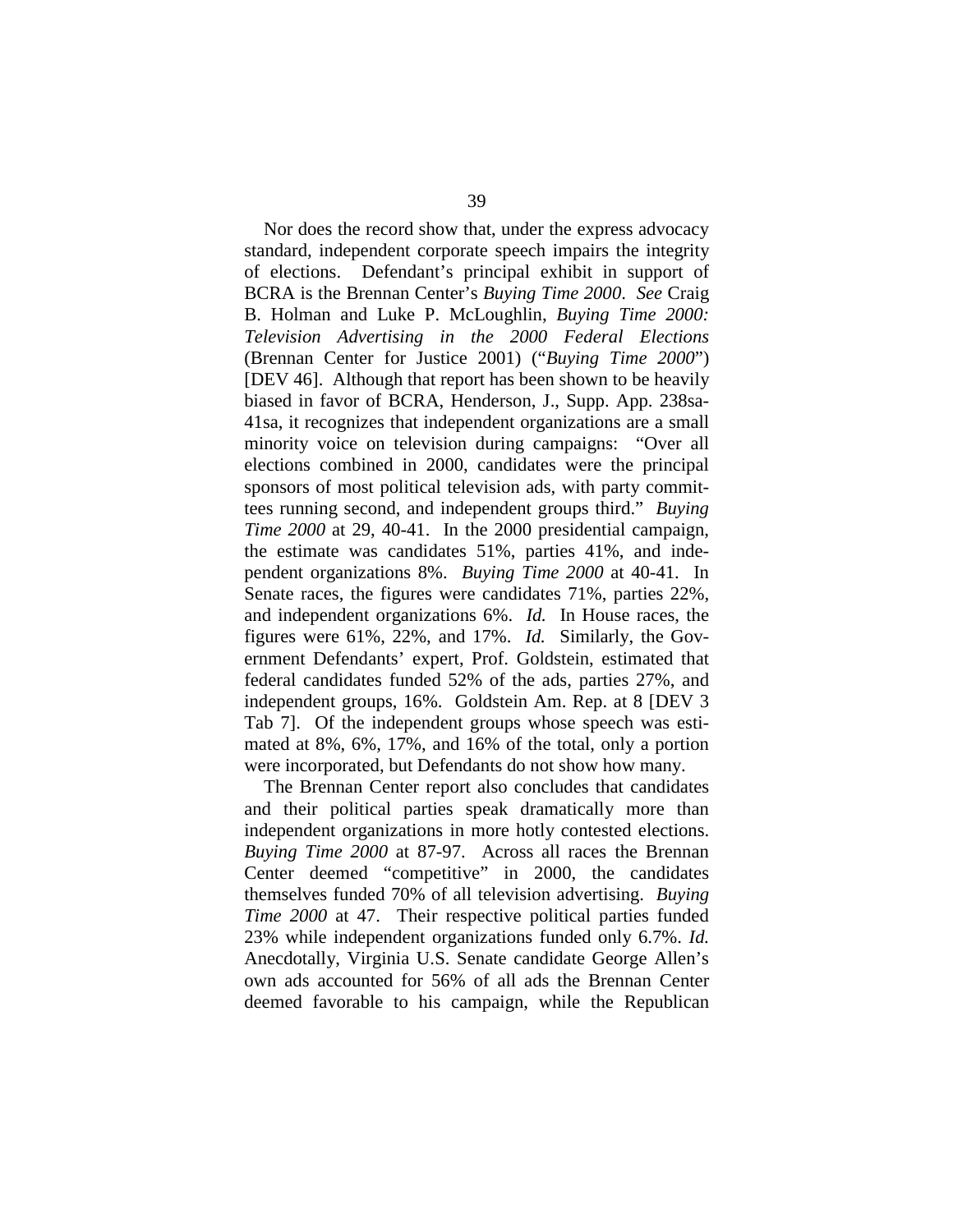Party's ads accounted for 43% and independent organization ads accounted for a mere 1%. *Buying Time 2000* at 87. His opponent, incumbent Senator Charles Robb, aired 39% of ads favorable to him, the Democratic Party aired 51%, and independent organization ads accounted for only 10%. *Id.*<sup>24</sup> Indeed, in the most competitive race in recent American history, the 2000 presidential race, the Brennan Center concludes only 8% of all expenditures on television ads were funded by independent organizations. *Buying Time 2000*  at 39.

Only some of the independent spending reported above was by corporations, and only some of those were business corporations.<sup>25</sup> Defendants offer no evidence. But taking these figures as the best showing that Defendants possibly can make, two things are clear: (i) there is no evidence that the criteria which define the electioneering communication standard are tailored as applied to corporate speech; and (ii) there is no evidence of a compelling need to reduce the amount of corporate speech that refers to individuals who are candidates.

<sup>&</sup>lt;sup>24</sup> Buying Time 2000 cited just one example of a congressional race (Cal.-49) in which a bare majority of the spending was by independent groups. *Buying Time 2000* at 95. However, the group spending was roughly balanced (\$1.49 million versus \$2.21 million), and the voters rejected the candidate that the group spending was said to have favored. *Id*. The real "distorting" spending comes from wealthy candidates using their personal fortunes, such as Ross Perot who spent \$70 million on his 1992 presidential race, Steve Forbes who spent \$48.6 million on his 2000 presidential campaign, and John Corzine who spent \$63 million in the 2000 New Jersey Senate race. *See* Michael Cooper, *At \$92.60 a Vote, Bloomberg Shatters An Election Record*, N.Y. Times, Dec. 4, 2001, at A1. 25 Of course, *Austin* held that, where adequate grounds existed for

forbidding corporate express advocacy, the legislature was not obliged to carve out non-business corporations for different regulation. 494 U.S. at 661-65.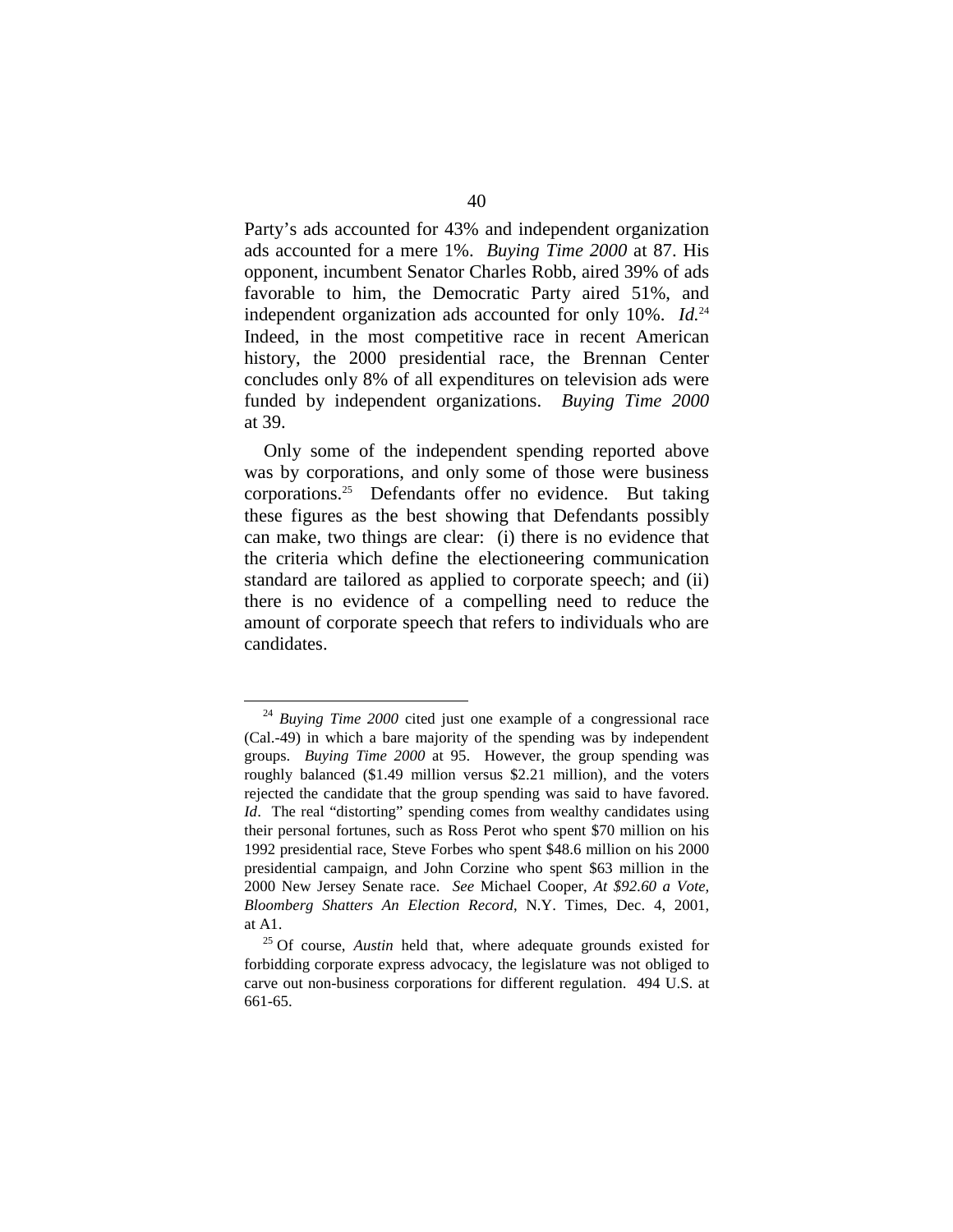## **D. The Untailored And Vague Backup Definition Cannot Be Saved By Broadening It To Burden Speech That Congress Intended To Leave Free.**

BCRA's Backup Definition also seeks to regulate speech that does not contain express advocacy and, hence, it is fatally overbroad. Moreover, Defendants have offered no explanation as to why the Backup Definition is unlimited in time and constituency when the Primary Definition is limited in both respects. For this reason as well, the Backup Definition obviously is untailored and void.

Beyond that, all aspects of the definition are fatally vague. *Buckley* considered and expressly rejected as constitutionally inadequate a standard that regulated speech "advocating the election or defeat of" a candidate. 424 U.S. at 42. It held that requiring a speaker to predict the messages listeners might derive from the speech "blankets with uncertainty" and "compels the speaker to hedge and trim." *Thomas v. Collins*, 323 U.S. 516, 535 (1945), *quoted in Buckley*, 424 U.S. at 43. The "only" solution, the Court ruled, was a standard that turned on the objective presence within the speech of explicit words of express advocacy. *Buckley*, 424 U.S. at 43.

Yet, the Backup Definition requires a speaker to predict whether a communication will be perceived to "promote or support" or "attack or oppose" a candidate for federal office. BCRA § 201(a). What does that mean? Does the statement that "X supports the right to choose" praise, condemn, or make a neutral statement of fact? Does the answer vary depending on where the statement is broadcast? What role do changing circumstances play? Does the statement "X supported the invasion of Iraq" veer from praise to condemnation and back depending on how quickly the troops are advancing at any given moment? Can statements praising or condemning legislation or a policy position promote or attack the candidate? These are precisely the types of questions that *Buckley* holds a speaker cannot be required to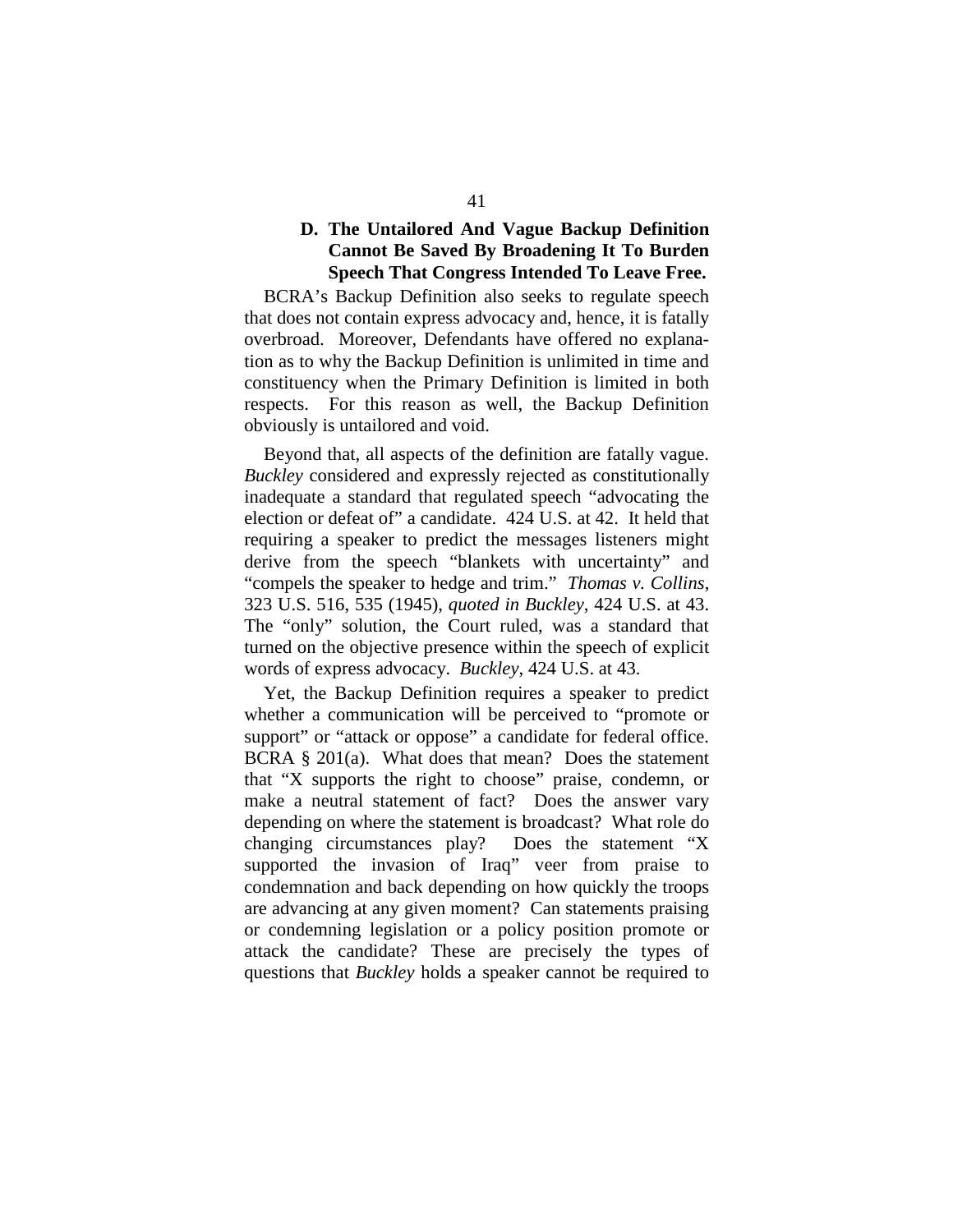consider.26 Thus, this portion of the Backup Definition is unconstitutionally vague, as well as overbroad.

Congress sought to narrow the promote-support-attackoppose standard by limiting it to speech that also "is suggestive of no plausible meaning other than an exhortation to vote." BCRA § 201. However, requiring a speaker to predict what plausible "suggestions" a listener may infer is just what *Buckley* forbids. Not surprisingly, therefore, all three district judges ruled that this aspect of the Backup Definition was void for vagueness. Henderson, J., Supp. App. 362sa; Kollar-Kotelly, J., Supp. App. 885sa-86sa; Leon, J., Supp. App. 1164sa-65sa.

Judges Leon and Kollar-Kotelly initially thought that the vagueness of the Backup Definition could be cured by (i) severing the narrowing clause concerning what the speech suggests, (ii) retaining the clause dealing with supporting, promoting, attacking or opposing, and (iii) requiring corporations and unions to seek an advisory opinion for any speech that arguably veered from neutrality. Leon, J., Supp. App. 1164sa-66sa; Kollar-Kotelly, J., Supp. App. 885sa-86sa. However, in his later opinion concerning a stay, Judge Leon recanted, stating that the support-promote-attack-oppose standard fails to give sufficient "guidance" in the absence of FEC regulations. J.S. App. 19a. The FEC expressly declined to adopt regulations construing the Backup Definition. *See* 67 Fed. Reg. 65190, 65191 (Oct. 23, 2002).

Judge Leon's recantation and the failure of any Defendant to support the proposed revision of the Backup Definition should dispose of the notion. But if further reasons were needed, they readily are available. The fundamental First Amendment vice of a vague statute is that it causes speakers

 $26$  The FEC noted that its authority to craft exceptions to the definition of electioneering communication, which was limited by BCRA to speech that does not "promote or support" or "attack or oppose," was "significantly limit[ed]" by the "difficulties involved in" defining such speech. *See* 67 Fed. Reg. 65190, 65196 (Oct. 23, 2002).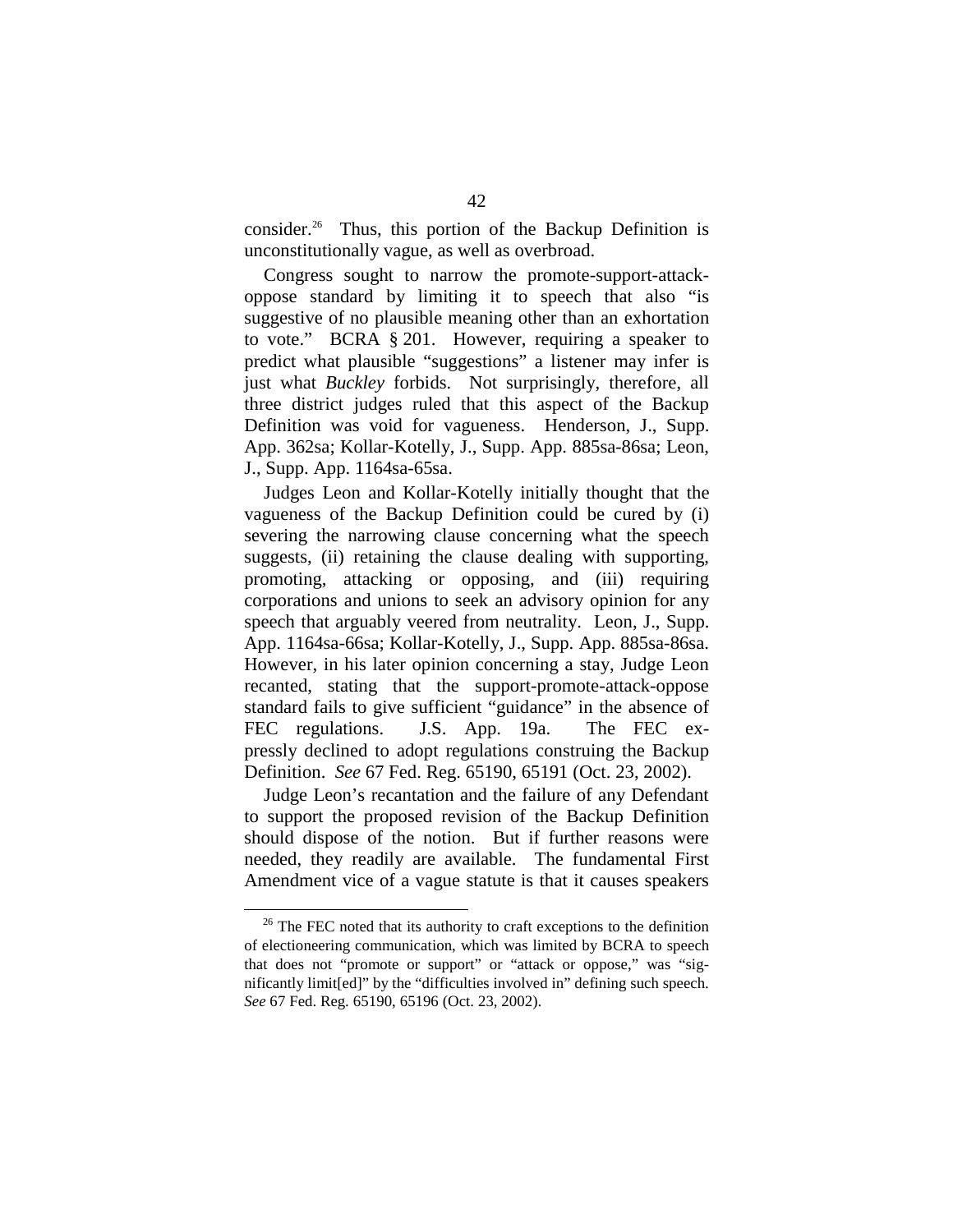to hedge and trim, thus suppressing speech that Congress has not actually forbidden. *Buckley*, 424 U.S. at 43. The clause that Judges Leon and Kollar-Kotelly propose to sever and discard *narrowed* the Backup Definition. Eliminating that clause thus expands the definition, flatly suppressing speech that the vague narrowing provision would have somewhat discouraged. Such a cure is worse than the disease. No doubt for this reason, this Court has never imposed such a "broadening construction" to cure First Amendment vagueness but, instead, has always imposed a *narrowing* construction, as in *Buckley*.

Moreover, the proposed severance defeats the primary intent of the Backup Definition. Congress intended for the severed clause to narrow the Backup Definition. Without the narrowing clause, the reference to any speech that supports, promotes, attacks or opposes a candidate is dramatically broader. Indeed, when the Backup Definition was proposed, the sponsor's stated rationale was that the final phrase – "suggestive of no plausible meaning other" than electoral advocacy – came from a court of appeals decision that purported to comply with this Court's constitutional ruling in *Buckley*, namely *FEC v. Furgatch*. During the debate, the Backup Definition repeatedly was described as adopting the *Furgatch* standard. 147 Cong. Rec. S2706, S2710, S2712-13 (daily ed. Mar. 22, 2001) (statements of Sen. Specter). Yet, Judges Leon and Kollar-Kotelly would throw out the language from *Furgatch* that Congress determined was as essential to the Backup Definition as the "promotes or supports" and "attacks or opposes" language. Severability is not proper where it serves to defeat legislative intent, *CFTC v. Schor*, 478 U.S. 833, 841 (1986), and this is doubly true where it burdens core protected speech.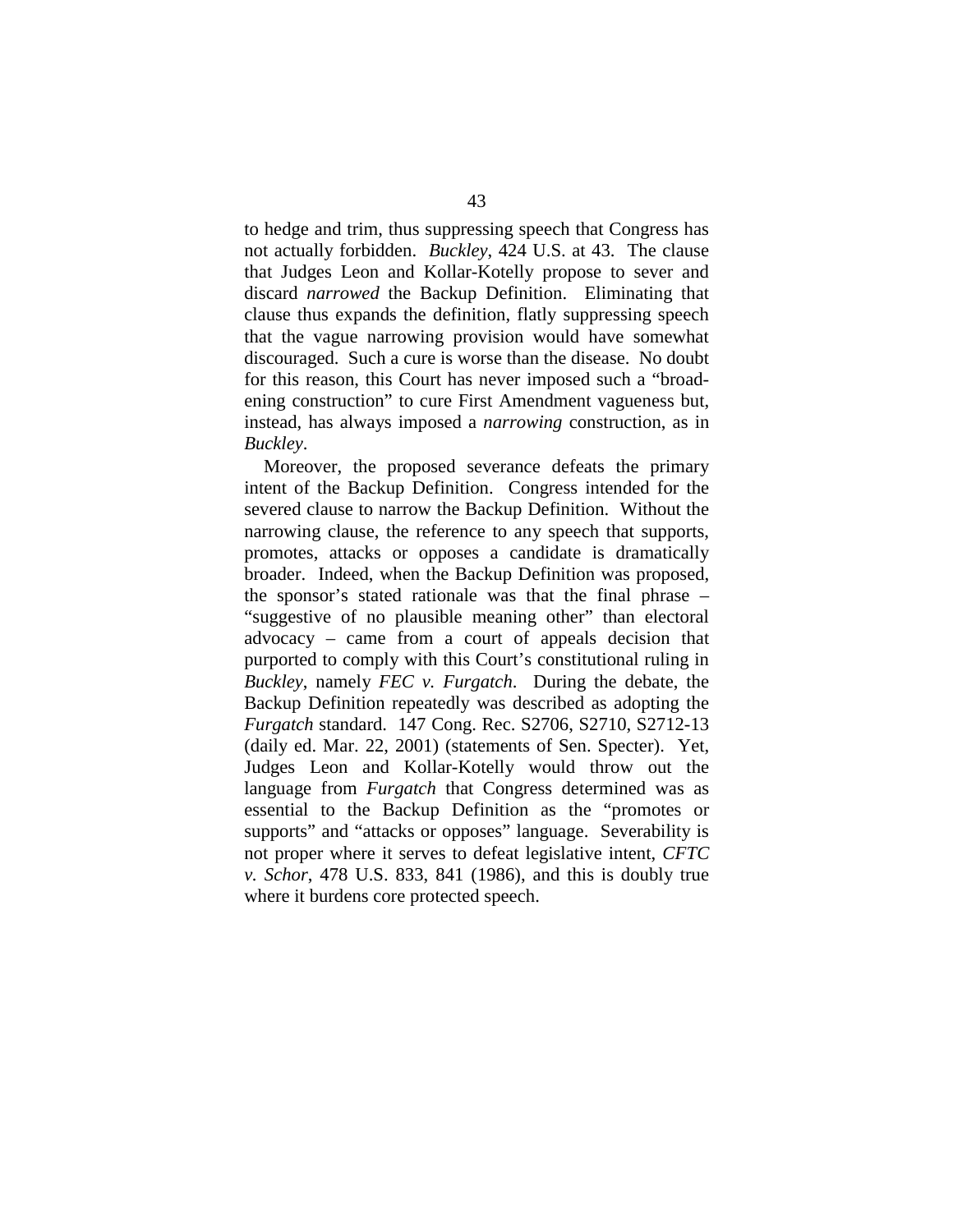# **III. BCRA'S COORDINATION PROVISIONS FAIL STRICT SCRUTINY BECAUSE THEY ARE NEITHER NARROWLY TAILORED NOR CLEAR.**

Coordination "turn[s] a protected expenditure for issue advocacy into an unprotected contribution." *Clifton v. FEC*, 927 F. Supp. 493, 500 (D. Me. 1996), *modified on other grounds*, 114 F.3d 1309 (1st Cir. 1997). Moreover, the conduct that constitutes coordination, and thus strips issue advocacy of its protection, itself is highly protected speech and association with members of Congress and other government and political party officials. Thus, strict scrutiny applies, and every judge to focus on the issue has agreed that the First Amendment:

[D]emands a definition of coordination that provides the clearest possible guidance to candidates and constituents, while balancing the Government's compelling interest in preventing corruption of the electoral process with fundamental First Amendment rights to engage in political speech and association.

*Christian Coalition*, 52 F. Supp. 2d at 91; (internal quotation marks omitted); Per Curiam, Supp. App. 143sa; Henderson, J., Supp. App. 386sa-87sa. The standard is every bit as demanding as the standard that led *Buckley* to insist on a narrow, objective, bright-line standard of express advocacy.

## **A. BCRA's Definition Of Coordination, Which Excludes Any Element Of Agreement, Is Not Narrowly Tailored.**

The rationale for converting spending for coordinated speech into a contribution is that sufficient "prearrangement and coordination" with a candidate or political party can achieve the same effects as a direct contribution and, hence, invites circumvention of the contribution limits. *Buckley*, 424 U.S. at 46-47. But this rationale fails in the absence of a sufficient "general or particular understanding with a candidate" or party. *Colorado I*, 518 U.S. at 614. In the absence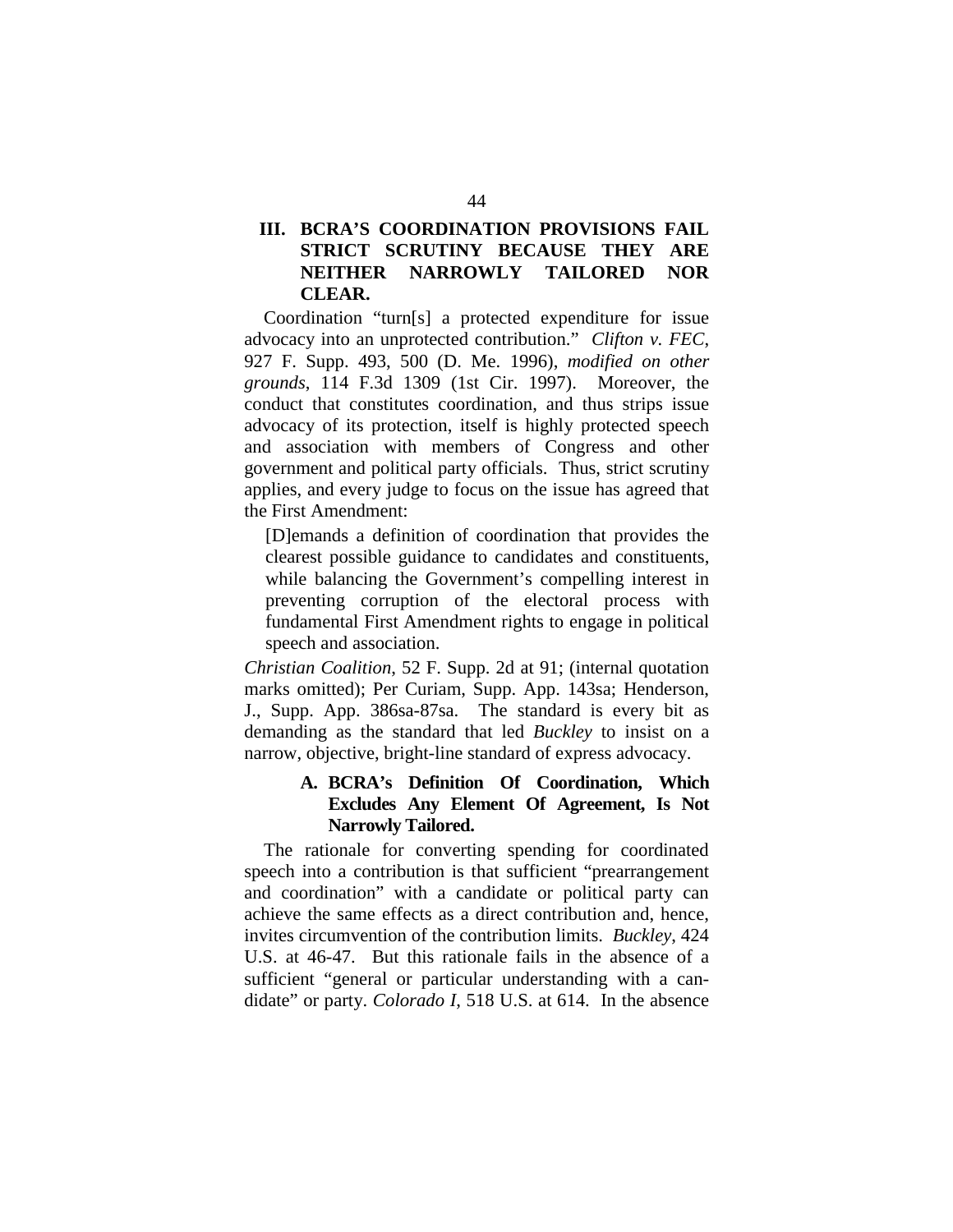of the necessary agreement or understanding, "simply calling an independent expenditure a 'coordinated expenditure' cannot (for constitutional purposes) make it one." *Id.* at 621-22.

In 1999, *Christian Coalition* undertook a comprehensive analysis of the constitutional issues raised by the coordination concept and held that some substantial element of agreement was essential to the coordination concept in order to "giv[e] such expenditures sufficient contribution-like qualities to fall within the [FECA's] prohibition on contributions." 52 F. Supp. 2d at 91-92 (coordination requires that "the candidate and spender emerge as partners or joint venturers in the expressive expenditure").

BCRA section 214 repeals the FEC regulations that codified *Christian Coalition* (previously codified at 11 C.F.R.  $§ 100.23(c)(2)(iii))$  and provides that the broad statutory definition (discussed *infra*) cannot be construed to require any "agreement or formal collaboration." By specifying that only "formal" collaboration be excluded, but conspicuously applying no modifier to "agreement," BCRA plainly excluded any element of agreement, formal or informal.<sup>27</sup> If there were any doubt – and there is not – it would be removed by the FEC's contemporaneous coordination regulations, which define "agreement" to mean any "mutual understanding or meeting of the minds on all or any part of the material aspects of the communication or its dissemination." 11 C.F.R.

 $27$  Judges Leon and Kollar-Kotelly suggested in a footnote that the maxim of *noscitur a sociis* justified reading the term "formal" as if it modified "agreement" as well as "collaboration." Per Curiam, Supp. App. 146sa. However, if that meaning had been intended, Congress would have referred to "formal collaboration or agreement." If a maxim were needed – and it is not – the decision to impose a limit on "collaboration" but not on "agreement" would involve *expressio unius est exclusio alterius*. 2A Norman J. Singer, *Sutherland Statutory Construction*  §§ 47:23, 47:24, 47:33 (6th ed. 2001). Moreover, if BCRA sought only to exclude "formal agreement" from the standard, there would have been no need to repeal the FEC regulations, which did not require a formal agreement.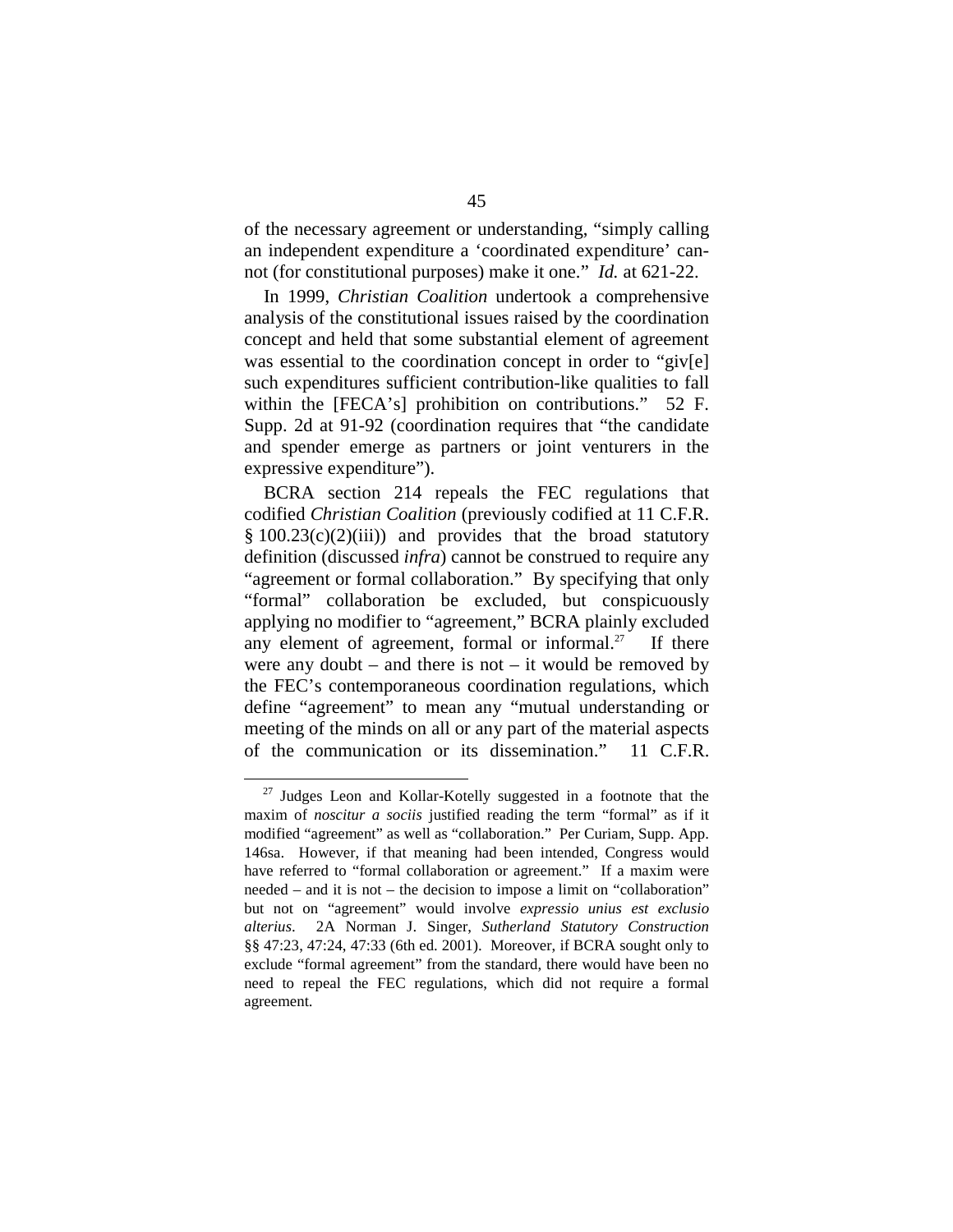§ 109.21(e). Obviously, an agreement can be reached and manifested informally – a wink and a nod may do. But a wink standing alone will not.<sup>28</sup>

Because BCRA's coordination provisions eliminate any element of agreement, they restrict *independent* corporate speech. Hence, they are not narrowly tailored to their anticircumvention purpose and fail strict scrutiny.

## **B. BCRA's Coordination Provisions Are Unconstitutionally Vague.**

BCRA section 214 provides that speech is coordinated if it is made "in cooperation, consultation, or concert with, or at the request or suggestion of" a candidate or party, whether or not there is any "agreement or formal collaboration."29 This language suggests a general concept or field of concern, but it certainly does not approach First Amendment clarity. Henderson, J., Supp. App. 384sa-96sa.

The new FEC coordination regulations do not solve the problem. They open by specifying that "whether or not," 11 C.F.R. § 109.21(d), there is any "mutual understanding or

existing provisions of FECA use to define coordination with a candidate or campaign, by repealing FEC regulations that narrowed the existing provisions by requiring an element of agreement, and by specifying that new regulations not require any element of agreement, section 214 operates as a whole to define the general concept of "coordination" under FECA as amended by BCRA. *See Pilot Life Ins. Co. v. Dedeaux*, 481 U.S. 41, 51 (1987) (related statutory clauses must be understood as a whole).

<sup>28</sup> *Christian Coalition* and the codifying FEC regulations stated without elaboration that speech occurring "at the request or suggestion" of a candidate is coordinated. 52 F. Supp. 2d at 91. Read in context, this language appears to have contemplated something similar to the formation of a "unilateral contract" which occurs when an offer is accepted by conduct. *Black's Law Dictionary* 326 (7th ed. 1999). However, BCRA's rejection of *any* element of agreement now converts the unilateral communication of a suggestion or request into a unilateral ban on subsequent speech of the type proposed, regardless of whether the speaker is accepting the proposal or acting for some other reason.<br><sup>29</sup> By using the same language to define coordination with a party that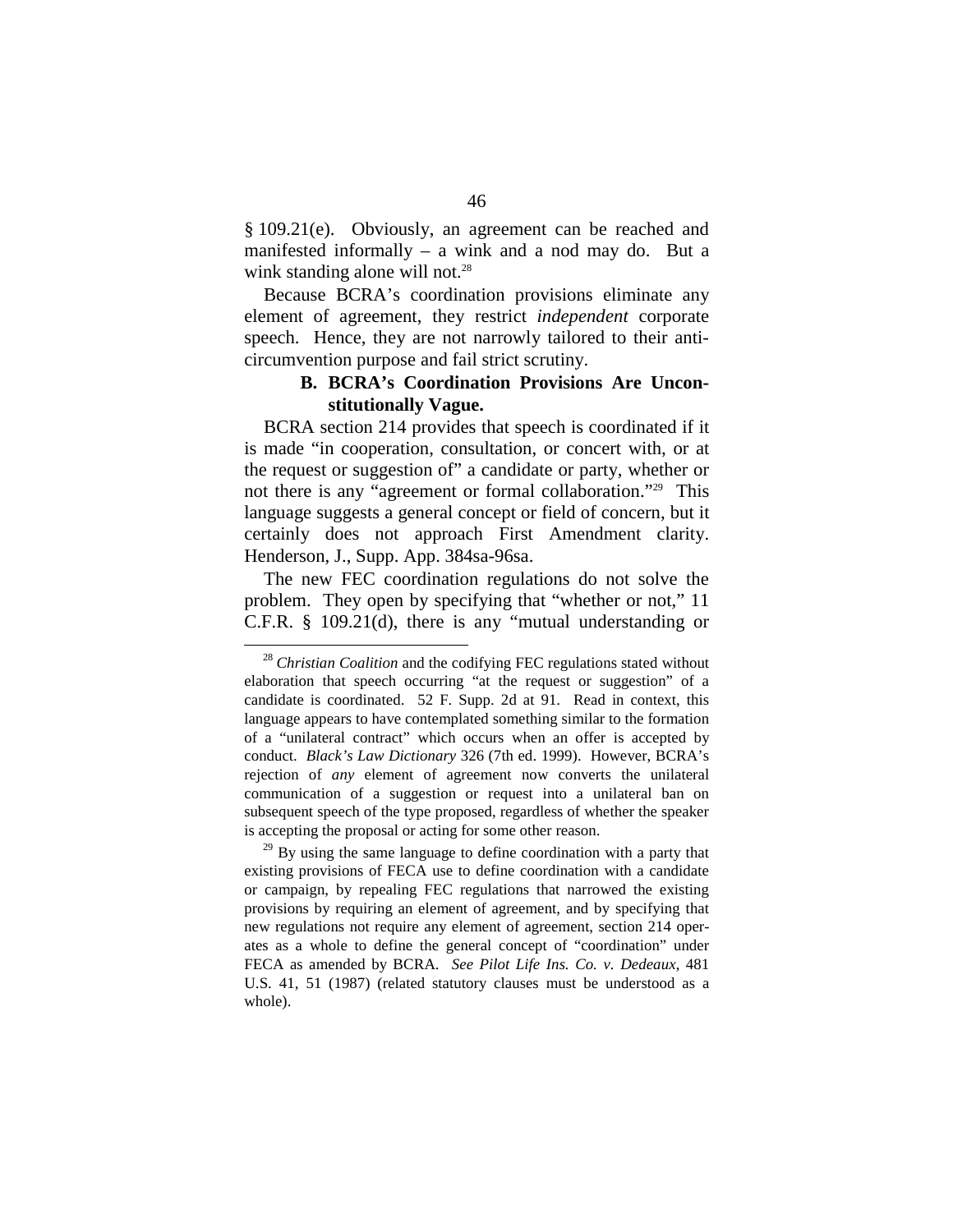meeting of the minds on all or any part of the material aspects of the communication or its dissemination," 11 C.F.R. § 109.21(e), is irrelevant. The statutory definition is said to be satisfied if the candidate or political party "request[s] or suggest[s]" or is "materially involved in decisions regarding" the communication, or if the communication "is created, produced, or distributed after one or more substantial discussions [that convey material] information about the candidate's or political party committee's campaign plans, projects, activities, or needs." *Id.* at 109.21(d).<sup>30</sup>

The Business Plaintiffs and many similar entities must attempt to apply these vague standards on a day-to-day or even hour-by-hour basis to avoid arguable coordination while, at the same time, they conduct ongoing communication and contact with members of Congress and other federal government and party officials about the same legislative and policy issues that those candidates or their opponents may stress during election campaigns.<sup>31</sup> Clearly the standards do

<sup>30</sup> The FEC's so-called "content" standard expands the coordination concept to apply to a wide range of speech, including express advocacy, electioneering communications, and speech during much of an election year that mentions a candidate. 11 C.F.R. § 109.21(c). The record shows that much issue advocacy, particularly around elections, mentions candidates. Thus, this regulatory standard does not alleviate either overbreadth or vagueness of the content standard. Indeed, to the extent that this is a backdoor regulation that reaches beyond express advocacy, it is untailored and void for the reasons discussed by FEC Commissioner Smith. Smith Statement at 3-5, J.A. 1825-30. The FEC's "safe harbor" is very narrow indeed, *supra* note 6, and does not protect typical legislative and policy contacts.<br> $31$  It would be specious to suggest that the FEC somehow could solve

this problem by issuing hour-to-hour advisory opinions as to whether specific circumstances might constitute coordination. In the fluid political realm, the material circumstances would have changed before the request for an opinion could be prepared, not to mention the 60 day FEC response period. 2 U.S.C. § 437f(a)(1). Also, because advisory opinion requests are made public for comment before being issued, 2 U.S.C. § 437f(d), such a process would be very intrusive into often confidential activity.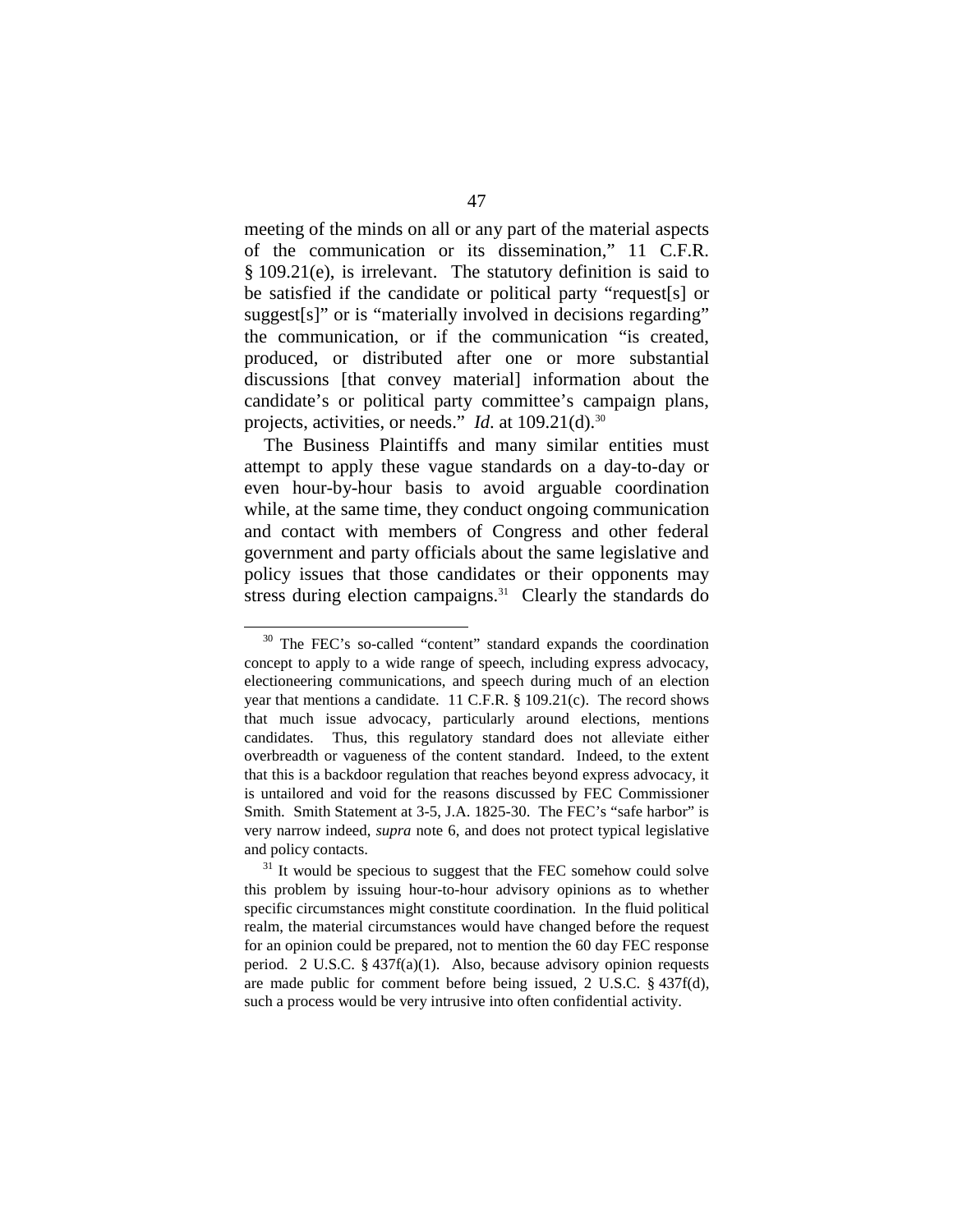not provide the type of precise guidance that the First Amendment demands, with the result that they are chilling communications and contacts with officials/candidates and will chill public communications about legislative and policy issues. Both ways, important First Amendment activity suffers.

The threat from a vague coordination standard is real. As the D.C. Circuit recently recognized, political opponents are quick to file FEC complaints for tactical advantage, and the FEC's ability to screen out baseless attacks is impaired by imprecise legal standards. *AFL-CIO*, 2003 WL 21414308, at \*9. And as the experience of The Coalition demonstrates, FEC investigations into alleged coordination can be exceptionally intrusive, burdensome, and expensive. Indeed, as Commissioner Smith aptly observed, the Democratic National Committee no doubt viewed its complaint against The Coalition as a success, since it crippled and ultimately killed a strong pro-business voice. Henderson, J., Supp. App. 284sa.

## **C. The Constitutional Challenge To BCRA's Coordination Provisions Can And Should Be Decided Now, As BCRA Itself Mandates.**

Because First Amendment values are so important, courts strain to find that arguable First Amendment claims are justiciable. 13A Charles A. Wright & Arthur R. Miller, *Federal Practice & Procedure* § 3532.3 (2d ed. 1984) (collecting cases). Moreover, BCRA section 403(a) mandates that constitutional challenges be resolved as expeditiously as possible. Strikingly, this provision for expedited judicial review was considered immediately after the section 214 coordination provisions and was enacted on the very same day. *See* 147 Cong. Rec. S3184, S3189, S3190, S3194 (daily ed. March 30, 2001). But even under ordinary standards, the Business Plaintiffs' narrow tailoring and vagueness challenges to BCRA are justiciable and ripe for review.

The basic constitutional requirement for exercise of the judicial power is a genuine case or controversy presented by a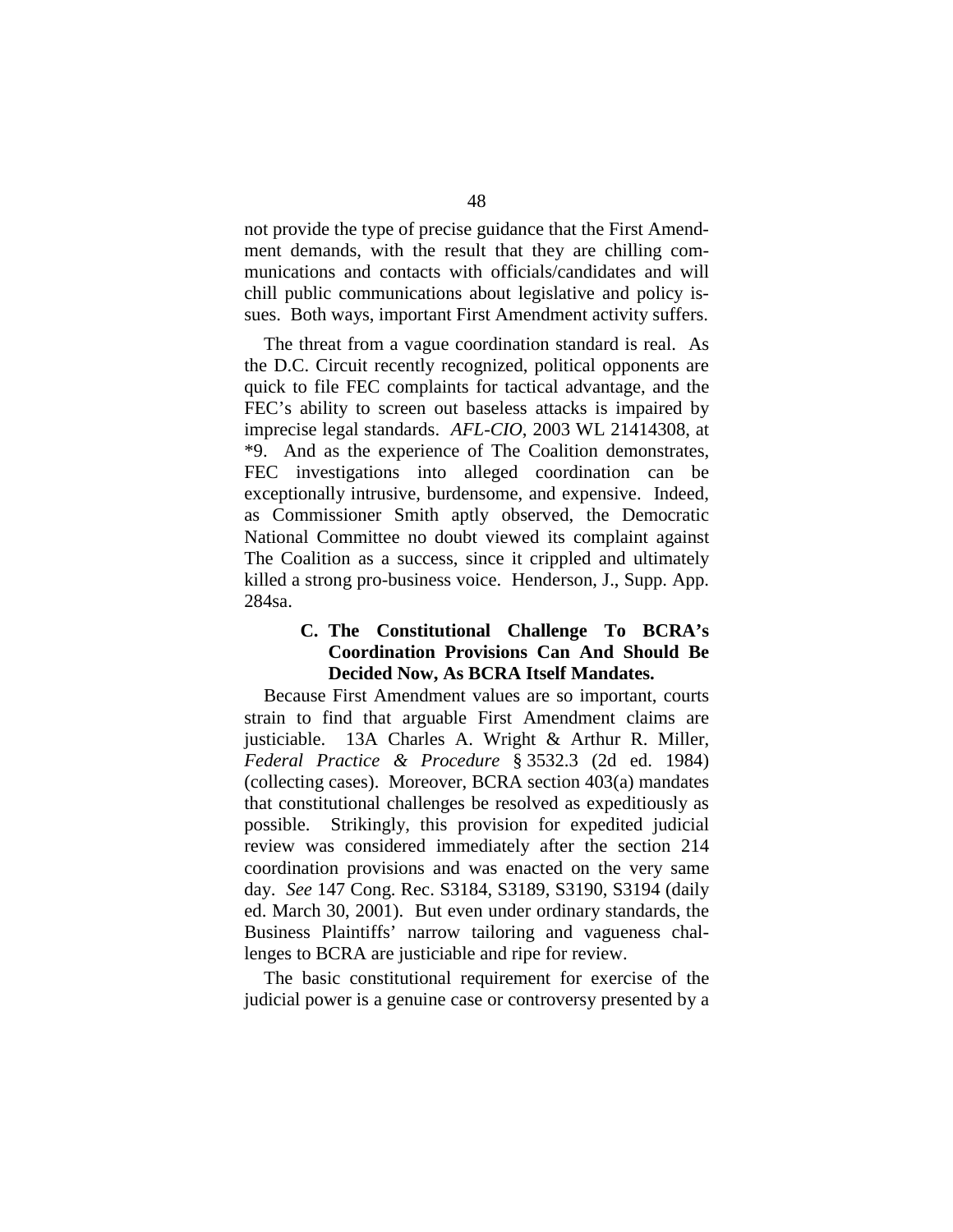plaintiff with standing. *Vt. Agency of Natural Res. v. United States ex rel. Stevens*, 529 U.S. 765, 771 (2000). Here the Business Plaintiffs are being forced to limit their present and ongoing communication and association with, and petitioning of, members of Congress and other candidates and party officials to preserve their future right to speak freely about issues and candidates, just as they have done in the past. They claim a First Amendment right to be free of this forced curtailment, and the Defendants contest that right. This is a classic case or controversy.

BCRA section 214 as a whole imposes an overbroad and vague standard of coordination. Striking down the section will eliminate the overbreadth and vagueness introduced by BCRA, providing substantial relief to the Business Plaintiffs. Also, striking down section 214(a)'s new ban on coordination with political parties will remove that burden, even if not fully eliminating all parallel issues presented by the coordination provisions of FECA. As a practical matter, this Court's opinion will guide construction of those provisions as well.

The Business Plaintiffs' challenge is to the statute itself. Failing to decide the challenge will subject the Business Plaintiffs and many other entities to ongoing injury to core First Amendment interests. And to the extent that the FEC is going to speak to the meaning of the statute, it has done so in its new coordination regulations.<sup>32</sup> Thus, this case is ripe. See Abbott Labs. v. Gardner, 387 U.S. 136, 149 (1967).<sup>33</sup>

 $32$  Ripeness turns on the regulatory situation at the time this Court rules. *Buckley*, 424 U.S. at 115-18; *Anderson v. Green*, 513 U.S. 557, 558-59 (1995) (per curiam). 33 The Per Curiam Opinion's reliance on *Martin Tractor Co. v. FEC*,

<sup>627</sup> F.2d 375 (D.C. Cir. 1980), is unfounded. Per Curiam, Supp. App. 150sa-55sa. There a corporation and its PAC challenged as vague a provision permitting them to "solicit" hourly employees only twice a year. 627 F.2d at 382. Plaintiffs alleged "that their behavior has thus far conformed to the statutory mandate [and] make no allegation of an intention imminent or otherwise to violate the statute, and the [FEC had]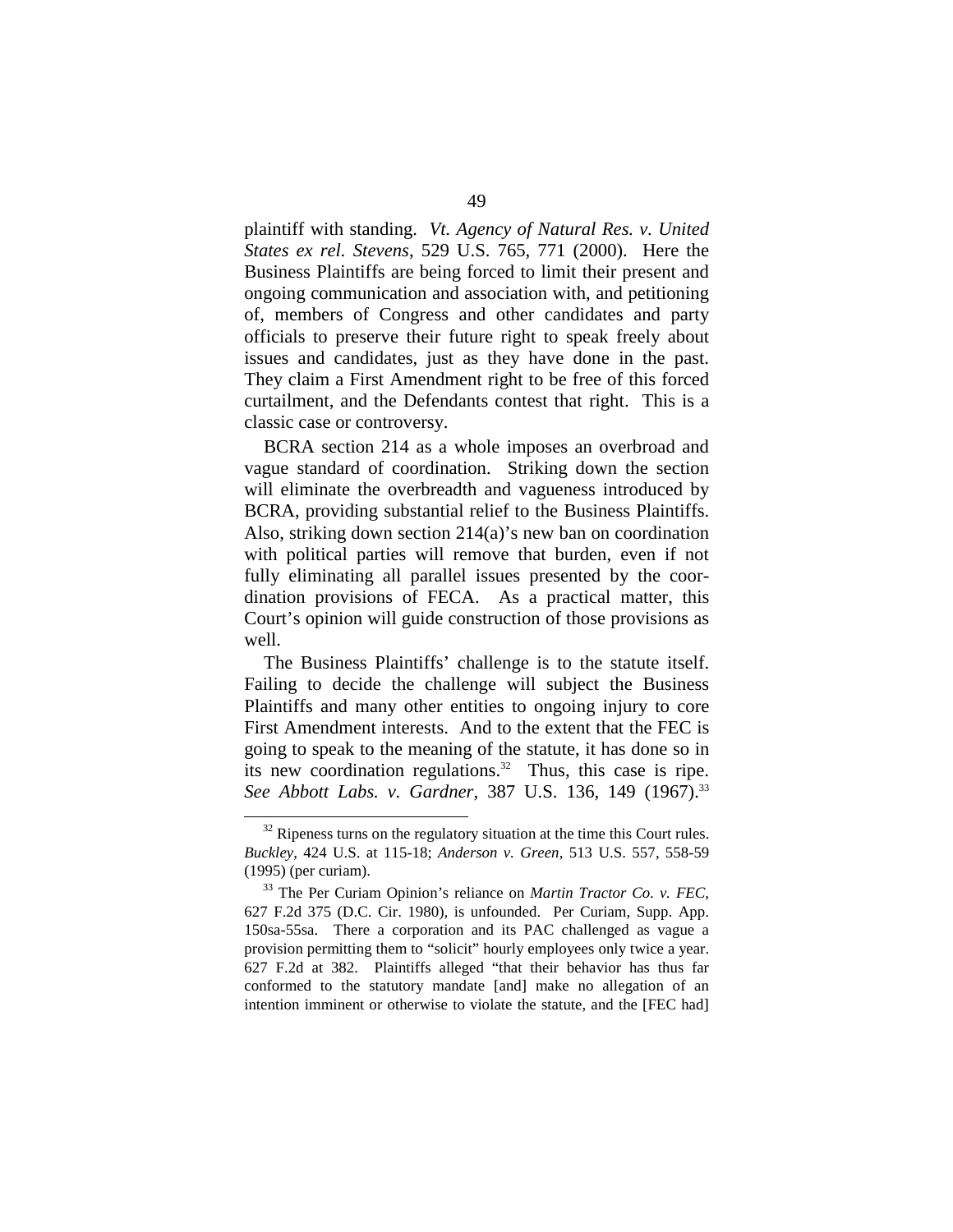Moreover, where Congress has directed swift action and a proper case or controversy exists, there is little room to refuse to proceed on prudential ripeness grounds. *See Dep't of Commerce v. United States House of Representatives*, 525 U.S. 316, 328 (1999) ("Congress has eliminated any prudential concern").

Contrary to Judges Leon and Kollar-Kotelly, Per Curiam, Supp. App. 155sa-56sa, there is no lack of statutory jurisdiction here. Section 403(a) confers jurisdiction over any "action" that challenges the constitutionality of any provision of BCRA. The concept of "action" surely is broad enough to encompass a defense that the FEC's coordination regulations somehow cure the statute's lack of tailoring and vagueness. *See United Mine Workers v. Gibbs*, 383 U.S. 715, 725 (1966). The content of the regulations is known and, as is demonstrated above, they do not cure the problem. 34

#### **CONCLUSION**

BCRA's electioneering communication and coordination provisions should be declared void under the First Amendment.

no cause to commence enforcement, nor even to threaten enforcement, of the challenged statutory provisions." *Id*. at 382-83. The court concluded that, because there was no "urgency of decision," *id*. at 388, and the FEC's advisory opinion process "offer[ed] a prompt means of resolving doubts with respect to the statute's reach," *id*. at 384, that could "be pursued at little risk to the rights asserted," *id*. at 386, the doctrine of ripeness counseled "against constitutional adjudication on a barren record." *Id.* at 385. Here, by contrast, the problem is urgent, the advisory process offers no meaningful assistance, and the case is before this Court on a full record and under a statutory mandate of prompt resolution. 34 Judge Leon and Kollar-Kotelly profess that, because the regulations

issued on December 18, 2002, two weeks after argument, "the Court does not know . . . to what extent the regulations have clarified the vagueness." Per Curiam, Supp. App. 151sa. If the district court needed further briefing on that issue, there was ample time between December 18 and the ruling on May 2, 2003, for the court to have called for it.